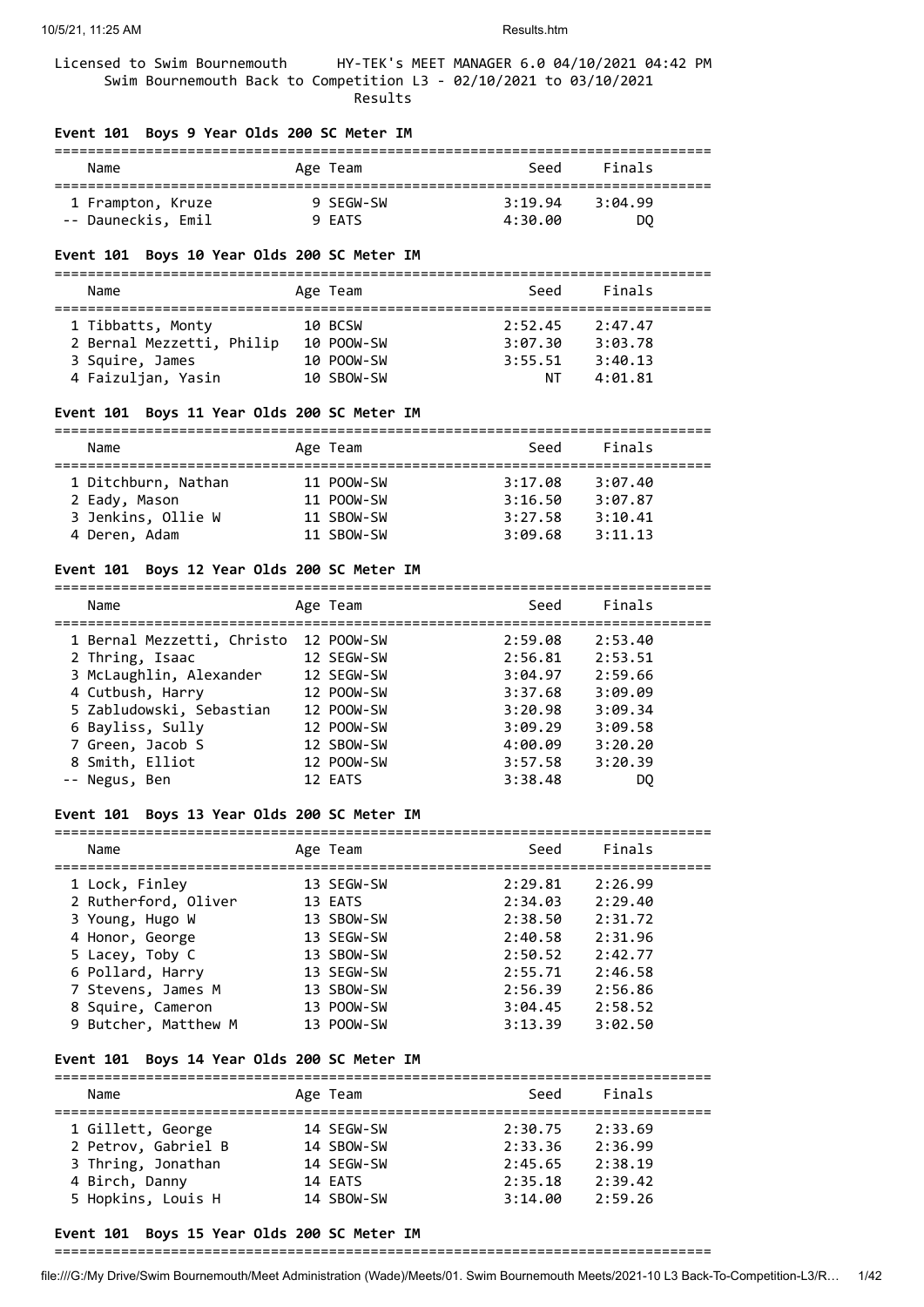| 10/5/21, 11:25 AM |            | Results.htm |         |
|-------------------|------------|-------------|---------|
| Name              | Age Team   | Seed        | Finals  |
| 1 Porter, Toby O  | 15 SBOW-SW | 2:48.28     | 2:50.48 |

## **Event 101 Boys 16 & Over 200 SC Meter IM**

| Name                | Age Team   | Seed    | Finals  |  |
|---------------------|------------|---------|---------|--|
| 1 Elliott, Lawrence | 16 SEGW-SW | 2:15.87 | 2:15.02 |  |
| 2 Parkes, Luca J    | 16 SBOW-SW | 2:20.84 | 2:22.07 |  |
| 3 Jaszek, Edward    | 16 SEGW-SW | 2:34.07 | 2:29.69 |  |
| 4 Smith, David      | 16 SBOW-SW | 2:24.56 | 2:31.51 |  |
| 5 Dixon, Alex       | 16 EATS    | 2:37.27 | 2:33.93 |  |
| 6 Davies, Harry     | 17 SEGW-SW | 2:36.59 | 2:39.28 |  |

## **Event 101 Boys 200 SC Meter IM Multi-Class**

| Name                    | Age Team   | Seed    | Finals  |  |
|-------------------------|------------|---------|---------|--|
| 1 Sturgess, Zack C SM10 | 14 SBOW-SW | 2:44.28 | 2:43.54 |  |
| 2 Boyles, Luke SM12     | 17 BCSW    | 2:52.70 | 2:46.09 |  |

## **Event 102 Girls 10 Year Olds 200 SC Meter Breaststroke**

| Name                    | Age Team   | Seed    | Finals  |
|-------------------------|------------|---------|---------|
| 1 Korotkova, Daria      | 10 POOW-SW | 3:33.78 | 3:31.68 |
| 2 Cailes, Macie A       | 10 POOW-SW | 3:34.16 | 3:33.46 |
| 3 Webster, Megan        | 10 POOW-SW | 3:58.98 | 3:51.80 |
| 4 Palmer, Mia           | 10 POOW-SW | 4:05.65 | 3:58.52 |
| 5 Bull, Theia           | 10 POOW-SW | 4:08.88 | 4:00.53 |
| 6 Niedbalski, Natasha   | 10 POOW-SW | 4:05.76 | 4:01.20 |
| 7 Whiteley, Ella Louise | 10 BCSW    | 4:45.00 | 4:16.95 |
| -- MacRae, Isabelle R   | 10 SBOW-SW | ΝT      | DO.     |

## **Event 102 Girls 11 Year Olds 200 SC Meter Breaststroke**

| Name                 | Age Team   | Seed    | Finals  |
|----------------------|------------|---------|---------|
| 1 Stacey, Isobel     | 11 SHSW    | 3:50.66 | 3:37.74 |
| 2 Garavini, Isabella | 11 POOW-SW | 3:37.66 | 3:39.26 |
| 3 Butcher, Tamsin L  | 11 POOW-SW | 4:03.05 | 3:59.90 |
| 4 Drake, Poppy F     | 11 SBOW-SW | ΝT      | 4:22.06 |
| -- Scott, Amelia J   | 11 SBOW-SW | ΝT      | DO      |
| -- Whetstone, Izzy   | 11 POOW-SW | 4:35.58 | DO      |

## **Event 102 Girls 12 Year Olds 200 SC Meter Breaststroke**

| Name                 | Age Team       | Seed    | Finals  |
|----------------------|----------------|---------|---------|
| 1 Morgan, Winter     | 12 POOW-SW     | 3:36.21 | 3:23.93 |
| 2 Innes, Jessica     | 12 EATS        | 3:21.84 | 3:24.47 |
| 3 Jackson, Tasha     | 12 SEGW-SW     | 3:32.72 | 3:26.09 |
| 4 Junor, Betsy       | 12 N Dorset SC | 3:38.69 | 3:27.49 |
| 5 Allen, Katie R     | 12 SBOW-SW     | 3:37.87 | 3:32.26 |
| 6 Melville, Sophie L | 12 SBOW-SW     | 3:51.50 | 3:45.74 |
| 7 Aldhouse, Kristen  | 12 EATS        | 4:24.19 | 3:55.83 |
| 8 Carter, Amelia L   | 12 SBOW-SW     | 4:19.69 | 3:59.97 |
|                      |                |         |         |

#### **Event 102 Girls 13 Year Olds 200 SC Meter Breaststroke**

| Name                       | Age Team   | Seed    | Finals  |
|----------------------------|------------|---------|---------|
| 1 McPhail, Isla            | 13 WDOW-SW | 3:05.60 | 3:03.84 |
| 2 Lambert, Amelia          | 13 Rats    | 3:10.66 | 3:06.57 |
| 3 Ghandour, Polly R        | 13 POOW-SW | 3:11.70 | 3:08.24 |
| 4 Jones, Jennifer or Jenny | 13 EATS    | 3:29.30 | 3:25.70 |
| 5 Blagden, Matilde R       | 13 SBOW-SW | 3:37.82 | 3:34.46 |
| 6 Hiam, Gloria             | 13 POOW-SW | 3:30.20 | 3:34.62 |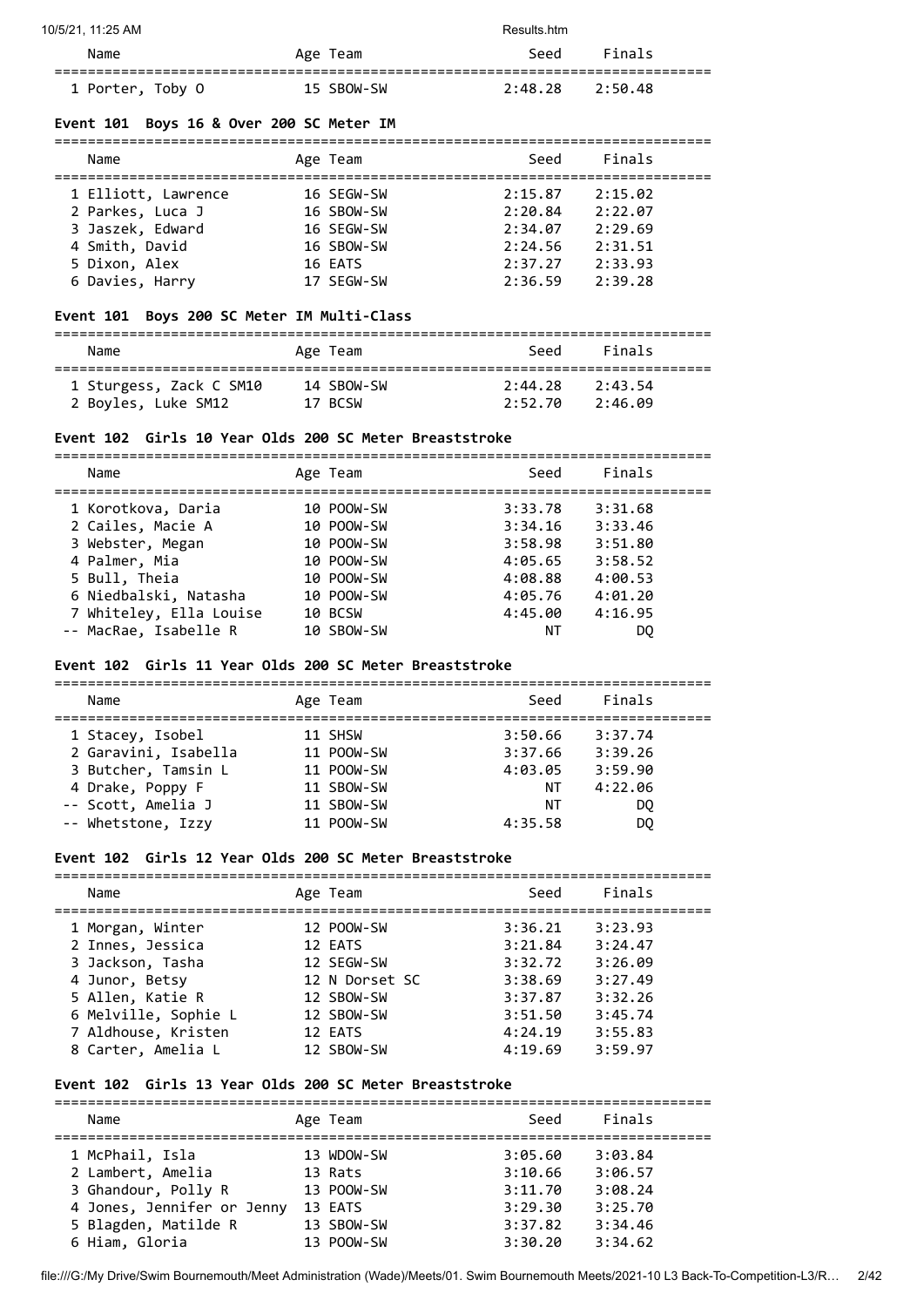| 7 Britton, Keeley | 13 POOW-SW | $3:43.25$ $3:35.37$ |  |
|-------------------|------------|---------------------|--|
| 8 Heard, Betty    | 13 Rats    | 3:35.73 3:36.29     |  |
| 9 Large, Erin     | 13 POOW-SW | 3:49.56 3:55.73     |  |

## **Event 102 Girls 14 Year Olds 200 SC Meter Breaststroke**

| Name               |  | Age Team   | Seed    | Finals  |  |
|--------------------|--|------------|---------|---------|--|
| 1 Hourigan, Eva S  |  | 14 SBOW-SW | 2:58.67 | 2:53.62 |  |
| 2 Latham, Maisie   |  | 14 EATS    | 3:00.50 | 3:00.26 |  |
| 3 Hartwell, Izzy   |  | 14 EATS    | 3:08.49 | 3:03.29 |  |
| 4 Cornish, Faith L |  | 14 SBOW-SW | 3:24.76 | 3:10.98 |  |
| 5 James, Rebecca   |  | 14 BCSW    | 3:17.18 | 3:11.78 |  |
| 6 Whitehand, Honor |  | 14 BCSW    | 3:21.93 | 3:28.83 |  |

## **Event 102 Girls 15 Year Olds 200 SC Meter Breaststroke**

| Name               | Age Team   |                 | Seed Finals |  |
|--------------------|------------|-----------------|-------------|--|
| 1 Chaffey, Grace L | 15 WDOW-SW | 2:52.65 2:59.89 |             |  |

# 2 Chaffey, Amelia M 15 WDOW-SW 2:52.58 3:01.44 3 Singh, Arohi 15 SBOW-SW 3:06.99 3:12.41

## **Event 102 Girls 16 & Over 200 SC Meter Breaststroke**

| Name           | Age Team   | Seed    | Finals  |  |
|----------------|------------|---------|---------|--|
| 1 Brown, Amy M | 17 SBOW-SW | 2:38.01 | 2:42.20 |  |
| 2 Horn, Erin   | 16 WDOW-SW | 2:57.32 | 3:08.97 |  |

#### **Event 103 Boys 9 Year Olds 100 SC Meter Backstroke**

| Name                 | Age Team | Seed                | Finals |  |
|----------------------|----------|---------------------|--------|--|
| 1 Abdelmoniem, Hamza | 9 EATS   | $1:45.26$ $1:36.55$ |        |  |

#### **Event 103 Boys 10 Year Olds 100 SC Meter Backstroke**

| Name                      | Age Team   | Seed    | Finals  |
|---------------------------|------------|---------|---------|
| 1 Barker, Henry           | 10 Rats    | 1:20.99 | 1:19.47 |
| 2 Bernal Mezzetti, Philip | 10 POOW-SW | 1:27.00 | 1:26.41 |

## **Event 103 Boys 11 Year Olds 100 SC Meter Backstroke**

| Name                |  | Age Team   | Seed    | Finals  |  |
|---------------------|--|------------|---------|---------|--|
| 1 Young, George     |  | 11 BCSW    | 1:30.38 | 1:26.25 |  |
| 2 Deren, Adam       |  | 11 SBOW-SW | 1:27.03 | 1:27.32 |  |
| 3 Jenkins, Ollie W  |  | 11 SBOW-SW | 1:33.63 | 1:28.25 |  |
| 4 Eady, Mason       |  | 11 POOW-SW | 1:27.97 | 1:28.71 |  |
| 5 Stevens, Theodore |  | 11 SEGW-SW | 1:37.75 | 1:30.25 |  |
| 6 Honor, Henry      |  | 11 SEGW-SW | 1:53.71 | 1:41.20 |  |

#### **Event 103 Boys 12 Year Olds 100 SC Meter Backstroke**

===============================================================================

| Name                   | Age Team   | Seed    | Finals  |  |
|------------------------|------------|---------|---------|--|
| 1 Greenaway, Ed        | 12 Rats    | 1:17.38 | 1:16.44 |  |
| 2 Dunnett, Elliott M   | 12 SBOW-SW | 1:17.00 | 1:16.78 |  |
| 3 Thring, Isaac        | 12 SEGW-SW | 1:20.50 | 1:19.89 |  |
| 4 Ware, Elliot X       | 12 SBOW-SW | 1:22.65 | 1:21.50 |  |
| 5 Garel-Jones, Lucas A | 12 SBOW-SW | 1:28.00 | 1:24.43 |  |
| 6 Russell, Andrew      | 12 SEGW-SW | 1:32.07 | 1:27.35 |  |
| 7 Negus, Ben           | 12 EATS    | 1:37.30 | 1:27.95 |  |
| 8 DuValle, Oli         | 12 SBOW-SW | 1:35.78 | 1:28.29 |  |
| 9 Bayliss, Sully       | 12 POOW-SW | 1:27.01 | 1:28.40 |  |
| 10 Glover, Louis       | 12 BCSW    | 1:36.76 | 1:29.00 |  |
| 11 Blight, Arthur      | 12 POOW-SW | 1:37.53 | 1:29.61 |  |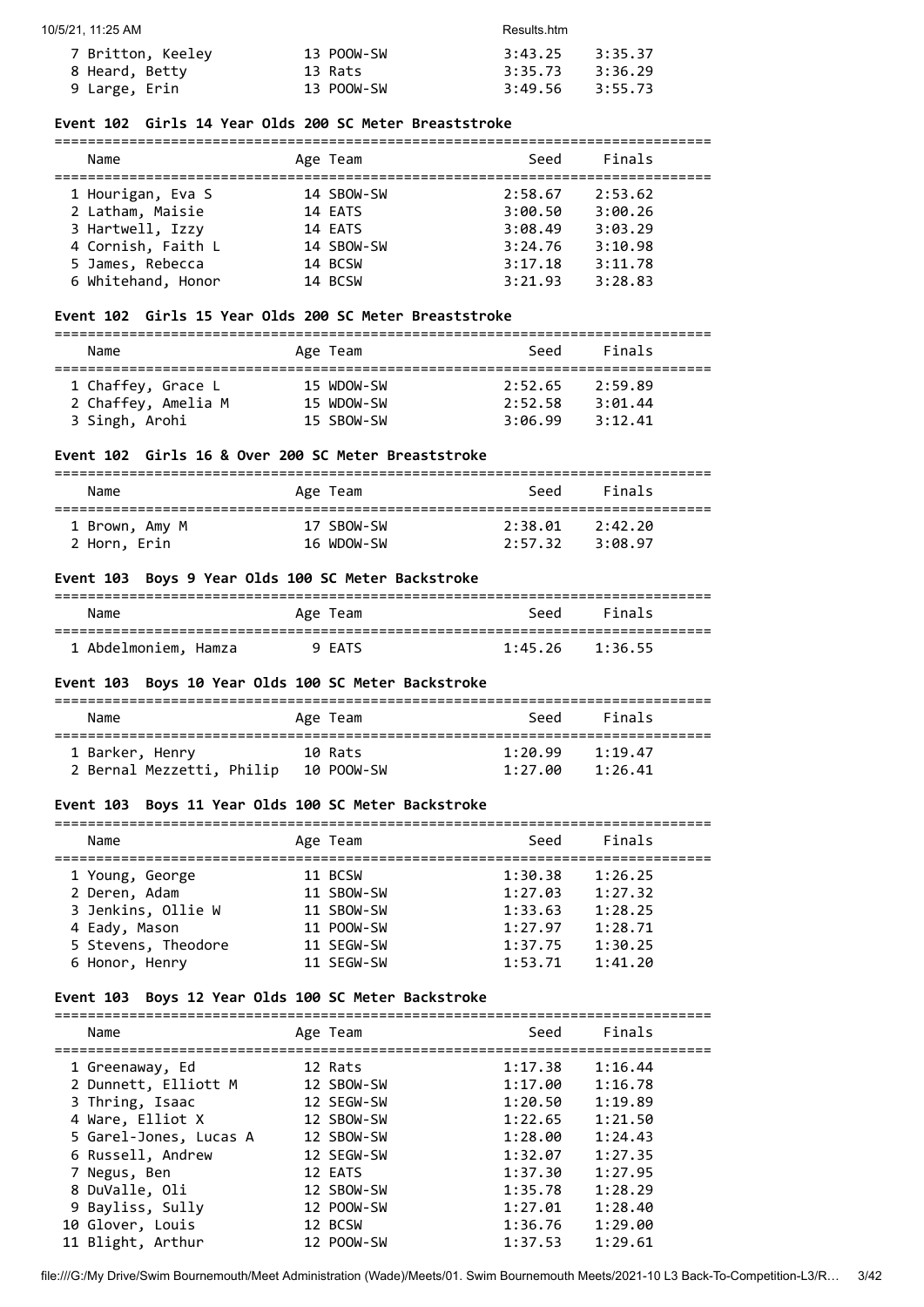| 10/5/21, 11:25 AM     |            | Results.htm |         |
|-----------------------|------------|-------------|---------|
| 12 Green, Jacob S     | 12 SBOW-SW | 1:34.09     | 1:31.81 |
| 13 Smith, Elliot      | 12 POOW-SW | NТ          | 1:36.03 |
| 14 Whiteley, Callum K | 12 BCSW    | 1:44.87     | 1:36.89 |

## **Event 103 Boys 13 Year Olds 100 SC Meter Backstroke**

| Name                    | Age Team   | Seed    | Finals  |
|-------------------------|------------|---------|---------|
| 1 Bell, Edward          | 13 SEGW-SW | 1:11.80 | 1:05.33 |
| 2 Lock, Finley          | 13 SEGW-SW | 1:10.92 | 1:09.61 |
| 3 Jackman-Jones, Hughie | 13 SEGW-SW | 1:10.31 | 1:10.94 |
| 4 Young, Hugo W         | 13 SBOW-SW | 1:11.48 | 1:11.14 |
| 5 Soole, Sebastian      | 13 EATS    | 1:15.71 | 1:13.87 |
| 6 Sadler, Adam          | 13 EATS    | 1:19.06 | 1:14.89 |
| 7 Ware, Jacka J         | 13 SBOW-SW | 1:19.47 | 1:18.37 |
| 8 Tanner, Liam          | 13 BCSW    | 1:22.69 | 1:19.64 |
| 9 Pollard, Harry        | 13 SEGW-SW | 1:20.22 | 1:20.81 |
| 10 North, Bradley       | 13 POOW-SW | 1:25.81 | 1:22.17 |
| 11 Dewey, Thomas        | 13 SEGW-SW | 1:32.72 | 1:23.25 |
|                         |            |         |         |

## **Event 103 Boys 14 Year Olds 100 SC Meter Backstroke**

| Name                | Age Team   | Seed    | Finals  |  |  |  |
|---------------------|------------|---------|---------|--|--|--|
| 1 Chappels, Frank J | 14 SBOW-SW | 1:09.92 | 1:07.40 |  |  |  |
| 2 Gillett, George   | 14 SEGW-SW | 1:10.25 | 1:10.14 |  |  |  |
| 3 Thring, Jonathan  | 14 SEGW-SW | 1:12.38 | 1:11.02 |  |  |  |

## **Event 103 Boys 15 Year Olds 100 SC Meter Backstroke**

| Name               | Age Team       | Seed    | Finals  |  |
|--------------------|----------------|---------|---------|--|
| 1 Sadler, Freddie  | 15 EATS        | 1:05.12 | 1:05.74 |  |
| 2 White, George    | 15 WDOW-SW     | 1:08.89 | 1:07.86 |  |
| 3 Chambers, Thomas | 15 N Dorset SC | 1:15.59 | 1:13.10 |  |
| 4 Garton, Luca J   | 15 POOW-SW     | 1:22.13 | 1:17.04 |  |
| 5 Taylor, Henry    | 15 BCSW        | 1:23.74 | 1:20.37 |  |

## **Event 103 Boys 16 & Over 100 SC Meter Backstroke**

| Finals<br>1:05.50 |
|-------------------|

## **Event 104 Girls 9 Year Olds 100 SC Meter Butterfly**

| Name             | Age Team  | Seed    | Finals  |
|------------------|-----------|---------|---------|
| 1 Collins, Poppy | 9 POOW-SW | 1:44.13 | 1:35.76 |

## **Event 104 Girls 10 Year Olds 100 SC Meter Butterfly**

| Name                 | Age Team   | Seed    | Finals  |  |
|----------------------|------------|---------|---------|--|
| 1 Frackiewicz, Mia W | 10 SBOW-SW | 1:46.13 | 1:42.18 |  |
| 2 Cailes, Macie A    | 10 POOW-SW | 1:35.93 | 1:42.45 |  |

## **Event 104 Girls 11 Year Olds 100 SC Meter Butterfly**

| Name                | Age Team   | Seed    | Finals  |  |
|---------------------|------------|---------|---------|--|
|                     |            |         |         |  |
| 1 Robinson, Halle   | 11 SEGW-SW | 1:41.40 | 1:22.93 |  |
| 2 Campbell, Louise  | 11 POOW-SW | 1:34.23 | 1:28.51 |  |
| 3 Mercer, Amy C     | 11 SBOW-SW | ΝT      | 1:37.82 |  |
| 4 Ware, Mya A       | 11 SBOW-SW | 1:52.36 | 1:44.92 |  |
| 5 Crowe, Scarlett I | 11 SBOW-SW | 1:42.93 | 1:46.92 |  |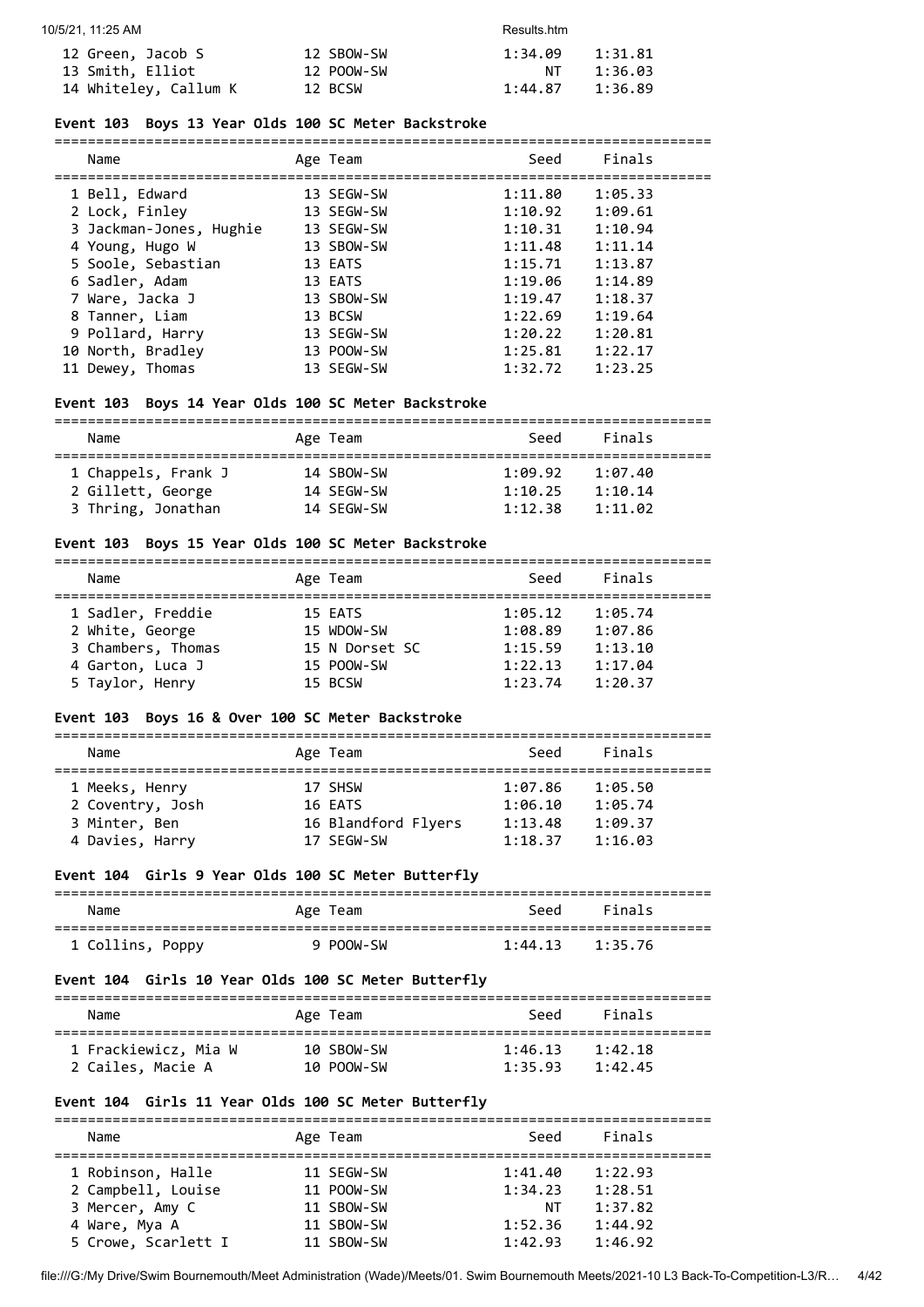| 10/5/21, 11:25 AM |            | Results.htm |         |
|-------------------|------------|-------------|---------|
| 6 Singh, Aadya    | 11 SBOW-SW | 2:07.72     | 2:01.72 |

#### **Event 104 Girls 12 Year Olds 100 SC Meter Butterfly**

| Name |                     | Age Team   | Seed    | Finals  |
|------|---------------------|------------|---------|---------|
|      | 1 Thorpe, Megan     | 12 EATS    | 1:18.48 | 1:14.49 |
|      | 2 Scott, Ella       | 12 EATS    | 1:28.48 | 1:22.95 |
|      | 3 McLean, Erin I    | 12 POOW-SW | 1:30.93 | 1:25.70 |
|      | 4 Russell, Zoe      | 12 SEGW-SW | 1:36.39 | 1:26.54 |
|      | 5 Rawlings, Phoebe  | 12 POOW-SW | 1:44.68 | 1:34.42 |
|      | 6 Crumpler, Ellie   | 12 POOW-SW | 1:38.75 | 1:35.22 |
|      | 7 Aldhouse, Allana  | 12 EATS    | 1:45.62 | 1:36.30 |
|      | 8 Jackson, Tasha    | 12 SEGW-SW | 1:41.86 | 1:40.93 |
|      | 9 Allen, Katie R    | 12 SBOW-SW | 1:39.30 | 1:43.24 |
|      | 10 Haynes, Isabella | 12 SBOW-SW | 1:53.57 | 1:57.76 |

===============================================================================

#### **Event 104 Girls 13 Year Olds 100 SC Meter Butterfly**

| Name                   | Age Team       | Seed    | Finals  |  |
|------------------------|----------------|---------|---------|--|
| 1 Miles-Simonite, Anna | 13 WDOW-SW     | 1:14.68 | 1:12.95 |  |
| 2 Smith, Erin L        | 13 SBOW-SW     | 1:19.34 | 1:19.02 |  |
| 3 Horn, Georgina       | 13 N Dorset SC | 1:18.77 | 1:19.92 |  |
| 4 Evans, Ffion         | 13 EATS        | 1:20.19 | 1:20.43 |  |
| 5 Millar, Olivia M     | 13 SBOW-SW     | 1:22.57 | 1:22.87 |  |
| 6 Britton, Keeley      | 13 POOW-SW     | 1:40.28 | 1:36.36 |  |
| 7 Blagden, Matilde R   | 13 SBOW-SW     | 1:50.67 | 1:46.01 |  |

#### **Event 104 Girls 14 Year Olds 100 SC Meter Butterfly**

# ===============================================================================

| Name              | Age Team   | Seed    | Finals  |  |
|-------------------|------------|---------|---------|--|
| 1 Davies, Lilly J | 14 WDOW-SW | 1:20.73 | 1:20.63 |  |
| 2 Nixon, Sophie L | 14 BCSW    | 1:20.66 | 1:22.97 |  |
| 3 Dalkin, Mia L   | 14 SBOW-SW | ΝT      | 1:32.65 |  |

#### **Event 104 Girls 15 Year Olds 100 SC Meter Butterfly**

| Name                | Age Team   | Seed    | Finals  |
|---------------------|------------|---------|---------|
| 1 Brown, Ellie      | 15 SBOW-SW | 1:08.88 | 1:10.51 |
| 2 Fish, Harriet R   | 15 SBOW-SW | 1:11.94 | 1:11.87 |
| 3 Oakley, Eleanor   | 15 Rats    | 1:20.50 | 1:17.35 |
| 4 Read, Pippa       | 15 EATS    | 1:21.46 | 1:23.43 |
| 5 Large, Amy        | 15 POOW-SW | 1:24.13 | 1:23.99 |
| 6 O'Kelly, Tahlia F | 15 SBOW-SW | 1:17.55 | 1:24.09 |
| 7 Laker, Beth A     | 15 SBOW-SW | 1:27.25 | 1:25.44 |
| 8 Fursman, Jessamy  | 15 WDOW-SW | 1:25.06 | 1:26.52 |
| 9 Stacey, Emma      | 15 SHSW    | 1:21.20 | 1:29.09 |
| 10 Lush, Erin M     | 15 SBOW-SW | 1:38.81 | 1:37.93 |

#### **Event 104 Girls 16 & Over 100 SC Meter Butterfly**

===============================================================================

| Name              | Age Team   | Seed    | Finals  |  |
|-------------------|------------|---------|---------|--|
| 1 Chown, Ella G   | 18 SBOW-SW | 1:01.73 | 1:04.40 |  |
| 2 Griffin, Lottie | 16 SEGW-SW | 1:20.88 | 1:16.63 |  |

## **Event 105 Boys 9 Year Olds 100 SC Meter Freestyle**

| Name                                                | Age Team            | Seed               | Finals             |  |
|-----------------------------------------------------|---------------------|--------------------|--------------------|--|
| 1 Frampton, Kruze<br>2 Abdelmoniem, Hamza           | 9 SEGW-SW<br>9 EATS | 1:18.31<br>1:30.90 | 1:15.41<br>1:25.49 |  |
| Front 10F, Boys 10 Voor Olds 100 CC Motor Encostule |                     |                    |                    |  |

#### **Event 105 Boys 10 Year Olds 100 SC Meter Freestyle**

#### =============================================================================== Name Age Team Seed Finals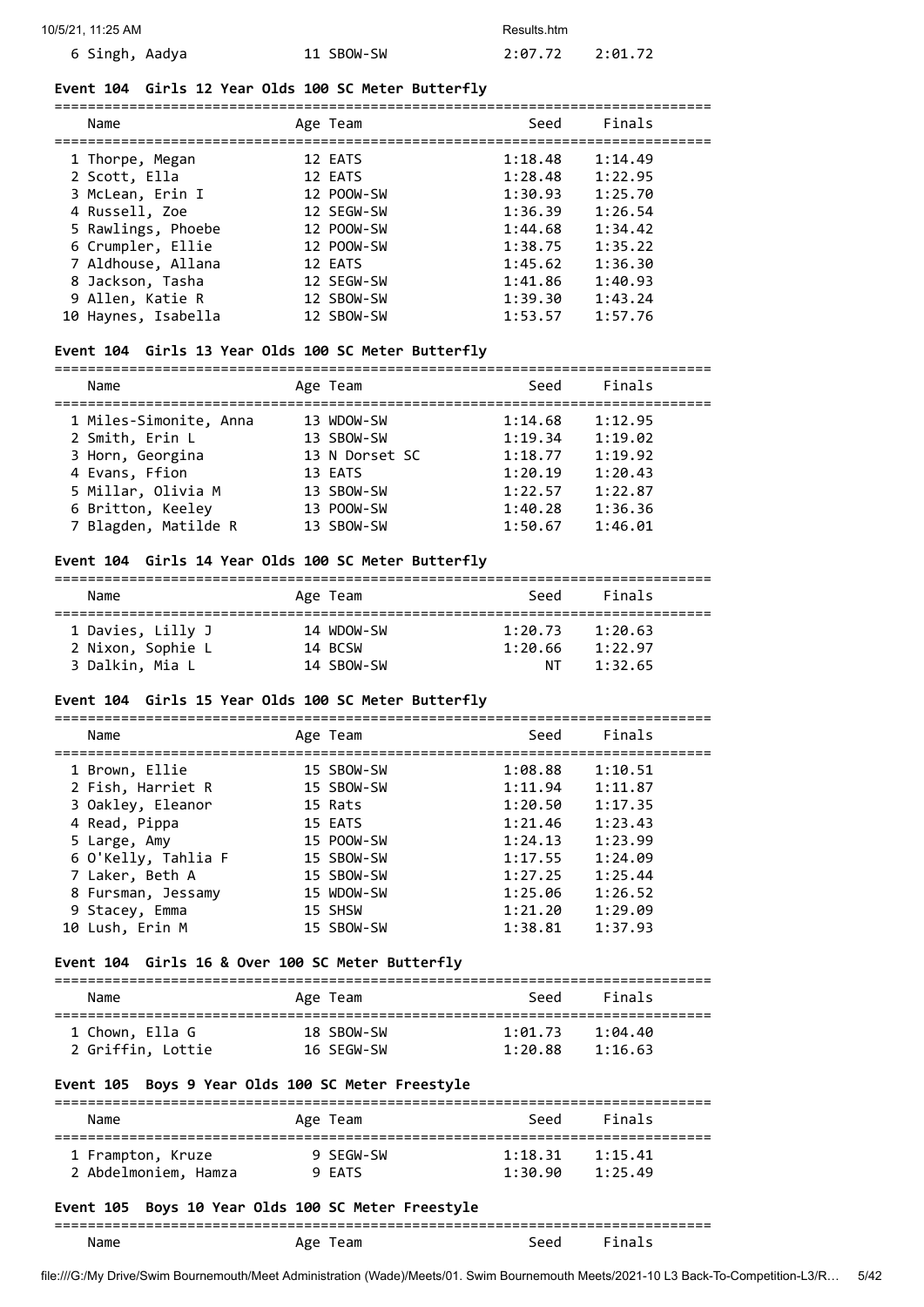| 1 Barker, Henry           | 10 Rats    | 1:10.39<br>1:08.15 |
|---------------------------|------------|--------------------|
| 2 Bernal Mezzetti, Philip | 10 POOW-SW | 1:15.60<br>1:15.31 |
| 3 Flint, Alexander        | 10 BCSW    | 1:40.00<br>1:21.63 |
| 4 Watson, Angus R         | 10 BCSW    | 1:28.63<br>1:22.02 |
| 5 O'Hara, Harrison        | 10 POOW-SW | 1:38.22<br>1:30.58 |
| 6 Squire, James           | 10 POOW-SW | 1:23.96<br>1:33.26 |
| 7 Faizuljan, Yasin        | 10 SBOW-SW | 1:44.15<br>1:42.12 |

#### **Event 105 Boys 11 Year Olds 100 SC Meter Freestyle**

===============================================================================

| Name                | Age Team   | Seed    | Finals  |
|---------------------|------------|---------|---------|
| 1 Perks, Lucas      | 11 Rats    | 1:12.84 | 1:12.20 |
| 2 Deren, Adam       | 11 SBOW-SW | 1:13.56 | 1:14.67 |
| 3 Young, George     | 11 BCSW    | 1:19.81 | 1:15.05 |
| 4 Ditchburn, Nathan | 11 POOW-SW | 1:17.15 | 1:15.29 |
| 5 Eady, Mason       | 11 POOW-SW | 1:19.59 | 1:17.15 |
| 6 McLaughlin, Lewis | 11 SEGW-SW | 1:19.25 | 1:17.45 |
| 7 Jenkins, Ollie W  | 11 SBOW-SW | 1:22.77 | 1:17.58 |
| 8 Laws, Finlay J    | 11 SBOW-SW | 1:21.16 | 1:19.73 |
| 9 Latham, Elliot    | 11 EATS    | 1:25.47 | 1:19.74 |
| 10 Grant, Charles   | 11 SEGW-SW | ΝT      | 1:24.23 |
| 11 Pittwood, Connor | 11 POOW-SW | 1:35.24 | 1:27.80 |
| 12 Honor, Henry     | 11 SEGW-SW | 1:41.28 | 1:35.01 |

#### **Event 105 Boys 12 Year Olds 100 SC Meter Freestyle**

=============================================================================== Name **Age Team** Seed Finals =============================================================================== 1 Greenaway, Ed 12 Rats 1:10.46 1:05.45 2 Garel-Jones, Lucas A 12 SBOW-SW 1:08.63 1:07.72 3 George, Freddie 12 N Dorset SC 1:17.13 1:09.04 4 McLaughlin, Alexander 12 SEGW-SW 1:11.78 1:10.95 5 Cutbush, Harry 12 POOW-SW 1:14.30 1:12.65 6 Thring, Isaac 12 SEGW-SW 1:12.77 1:13.07 7 Zabludowski, Sebastian 12 POOW-SW 1:16.76 1:15.92 8 Russell, Andrew 12 SEGW-SW 1:30.59 1:16.22 9 Negus, Ben 12 EATS 1:27.93 1:21.20 10 McMaster, Joshua 12 POOW-SW 1:22.84 1:23.17 11 Green, Jacob S 12 SBOW-SW 1:22.34 1:23.66 12 Ellison, George E 12 SBOW-SW 1:29.91 1:25.32 13 Smith, Elliot 12 POOW-SW 1:33.41 1:26.99 14 Blight, Arthur 12 POOW-SW 1:25.81 1:27.03 15 Whiteley, Callum K 12 BCSW 1:37.23 1:33.77 -- DuValle, Oli 12 SBOW-SW 1:27.58 DQ

#### **Event 105 Boys 13 Year Olds 100 SC Meter Freestyle**

| Name                    | Age Team   | Seed    | Finals  |
|-------------------------|------------|---------|---------|
|                         |            |         |         |
| 1 Bell, Edward          | 13 SEGW-SW | 1:08.00 | 58.32   |
| 2 Young, Hugo W         | 13 SBOW-SW | 1:00.70 | 1:00.15 |
| 3 Honor, George         | 13 SEGW-SW | 1:02.35 | 1:01.68 |
| 4 Jackman-Jones, Hughie | 13 SEGW-SW | 1:01.69 | 1:02.47 |
| 5 Rutherford, Oliver    | 13 EATS    | 1:03.59 | 1:02.68 |
| 6 Lacey, Toby C         | 13 SBOW-SW | 1:09.50 | 1:04.41 |
| 7 Soole, Sebastian      | 13 EATS    | 1:09.56 | 1:07.40 |
| 8 Ware, Jacka J         | 13 SBOW-SW | 1:08.56 | 1:08.63 |
| 9 McIlwain, Jude        | 13 POOW-SW | 1:13.12 | 1:08.95 |
| 10 Stevens, James M     | 13 SBOW-SW | 1:11.57 | 1:09.82 |
| 11 Pollard, Harry       | 13 SEGW-SW | 1:13.19 | 1:11.24 |
| 12 Dewey, Thomas        | 13 SEGW-SW | NT      | 1:13.14 |
| 13 Butcher, Matthew M   | 13 POOW-SW | 1:14.23 | 1:13.94 |
| 14 Fenemore, Alfie      | 13 EATS    | 1:30.18 | 1:21.70 |
| -- Gunn, Jamie J        | 13 WDOW-SW | 1:08.56 | DO.     |
|                         |            |         |         |

## **Event 105 Boys 14 Year Olds 100 SC Meter Freestyle**

===============================================================================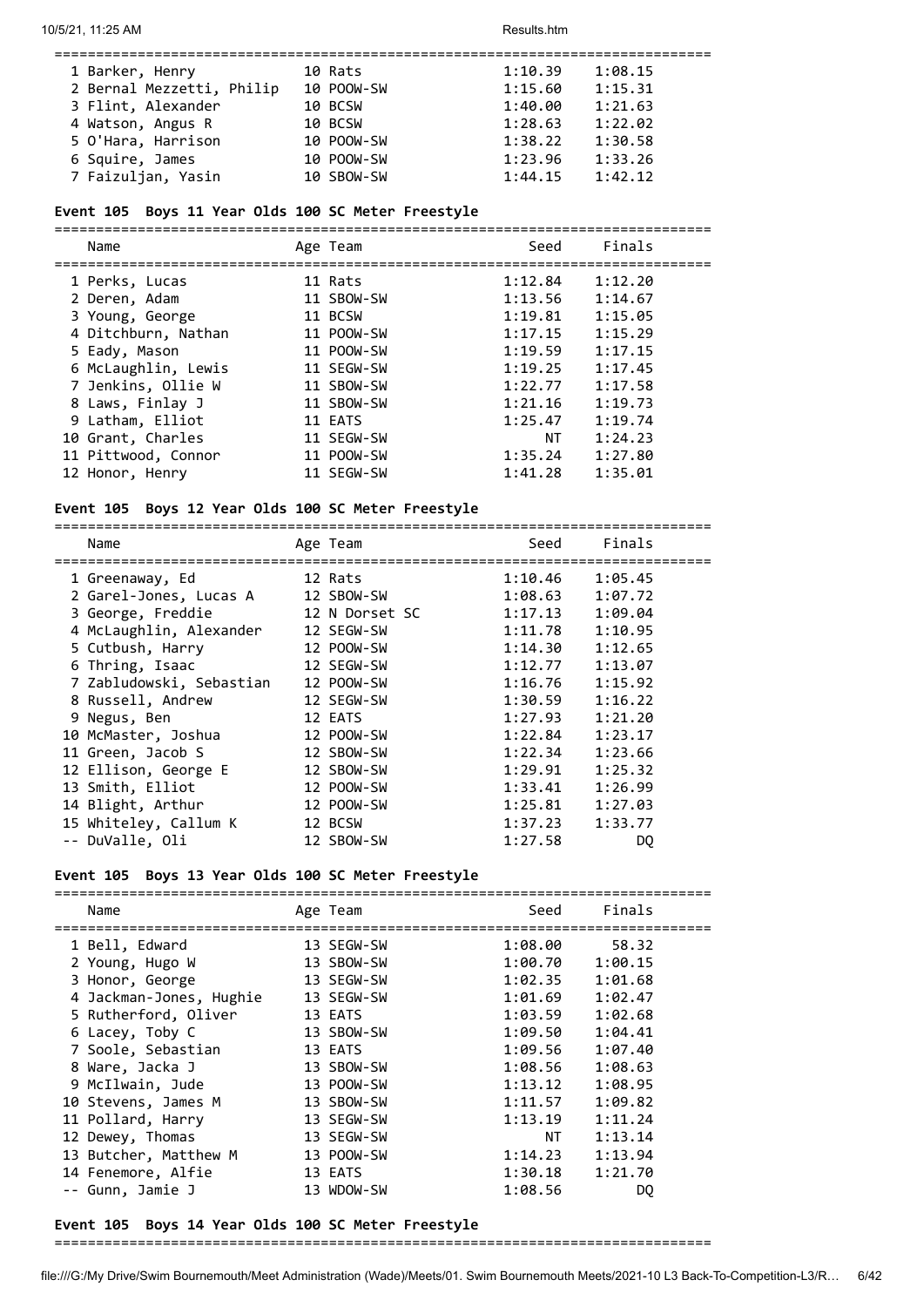#### 10/5/21, 11:25 AM Results.htm

| Name                | Age Team   | Seed    | Finals  |
|---------------------|------------|---------|---------|
| 1 Lewis, Nathan     | 14 EATS    | 1:05.82 | 59.44   |
| 2 Gillett, George   | 14 SEGW-SW | 1:00.30 | 1:00.08 |
| 3 Petrov, Gabriel B | 14 SBOW-SW | 1:01.17 | 1:00.91 |
| 4 Slade, Oli        | 14 WDOW-SW | 1:01.40 | 1:01.13 |
| 5 Thring, Jonathan  | 14 SEGW-SW | 1:02.72 | 1:01.79 |
| 6 Birch, Danny      | 14 EATS    | 1:03.81 | 1:01.90 |
| 7 Oliver, Harry     | 14 EATS    | 1:05.69 | 1:04.09 |
| 8 Hopkins, Louis H  | 14 SBOW-SW | 1:08.36 | 1:08.55 |
| 9 Rodrigues, Callum | 14 EATS    | 1:40.00 | 1:42.20 |

## **Event 105 Boys 15 Year Olds 100 SC Meter Freestyle**

===============================================================================

| Name               | Age Team       | Seed    | Finals  |  |
|--------------------|----------------|---------|---------|--|
| 1 White, George    | 15 WDOW-SW     | 1:01.30 | 1:00.37 |  |
| 2 Porter, Toby 0   | 15 SBOW-SW     | 1:05.39 | 1:03.65 |  |
| 3 Chambers, Thomas | 15 N Dorset SC | 1:07.39 | 1:04.68 |  |
| 4 Garton, Luca J   | 15 POOW-SW     | 1:09.75 | 1:09.01 |  |
| 5 Taylor, Henry    | 15 BCSW        | 1:11.52 | 1:11.57 |  |

#### **Event 105 Boys 16 & Over 100 SC Meter Freestyle**

===============================================================================

| Name                | Age Team            | Seed    | Finals  |
|---------------------|---------------------|---------|---------|
| 1 Weeks, Kai        | 17 BCSW             | 55.00   | 54.98   |
| 2 Elliott, Lawrence | 16 SEGW-SW          | 55.82   | 56.31   |
| 3 Quine, Stephen    | 16 Blandford Flyers | 56.56   | 56.84   |
| 4 Newman, Dan O     | 17 SBOW-SW          | 57.32   | 57.89   |
| 5 Parkes, Luca J    | 16 SBOW-SW          | 57.53   | 57.96   |
| 6 Coventry, Josh    | 16 EATS             | 58.02   | 58.73   |
| 7 Jaszek, Edward    | 16 SEGW-SW          | 1:00.94 | 59.52   |
| 8 Smith, David      | 16 SBOW-SW          | 1:00.20 | 1:01.08 |
| 9 Meeks, Henry      | 17 SHSW             | 1:01.84 | 1:01.26 |
| 10 Dixon, Alex      | 16 EATS             | 1:02.96 | 1:02.38 |
| 11 Taylor, Matthew  | 17 WDOW-SW          | 1:01.38 | 1:02.42 |
| 12 Minter, Ben      | 16 Blandford Flyers | 1:04.00 | 1:03.11 |
| 13 Wynter, Marcus   | 16 N Dorset SC      | 1:05.84 | 1:03.80 |
|                     |                     |         |         |

## **Event 105 Boys 100 SC Meter Freestyle Multi-Class**

| Name                   | Age Team   | Seed    | Finals  |  |
|------------------------|------------|---------|---------|--|
| 1 Boyles, Luke S12     | 17 BCSW    | 1:07.07 | 1:06.65 |  |
| 2 Sturgess, Zack C S10 | 14 SBOW-SW | 1:96.34 | 1:06.84 |  |
| 3 Davies, Matt S9      | 17 Rats    | 1:12.94 | 1:12.01 |  |

## **Event 106 Girls 9 Year Olds 50 SC Meter Breaststroke**

| Name                                   | Age Team               | Seed               | Finals           |
|----------------------------------------|------------------------|--------------------|------------------|
| 1 Corner, Lucy<br>2 Collins, Poppy     | 9 SEGW-SW<br>9 POOW-SW | 58.36<br>54.85     | 49.87<br>52.23   |
| 3 Salmond, Caidee                      | 9 POOW-SW              | 1:10.70            | 56.77            |
| 4 Lacey, Neve O<br>5 Howard, Romilly S | 9 SBOW-SW<br>9 BCSW    | 1:04.94<br>1:04.61 | 59.63<br>1:01.75 |
| 6 Frampton, Melly G                    | 9 SBOW-SW              | 1:03.91            | 1:02.01          |

## **Event 106 Girls 10 Year Olds 50 SC Meter Breaststroke**

| Name                 | Age Team   | Seed  | Finals |  |
|----------------------|------------|-------|--------|--|
| 1 Hiam, Victoria     | 10 POOW-SW | 50.09 | 45.15  |  |
| 2 Korotkova, Daria   | 10 POOW-SW | 48.64 | 45.74  |  |
| 3 Truscott, Neve     | 10 SEGW-SW | 52.66 | 47.85  |  |
| 4 Webster, Megan     | 10 POOW-SW | 50.23 | 48.48  |  |
| 5 Frackiewicz, Mia W | 10 SBOW-SW | 53.66 | 48.70  |  |
| 6 Newsum, Millie R   | 10 SBOW-SW | 51.63 | 48.84  |  |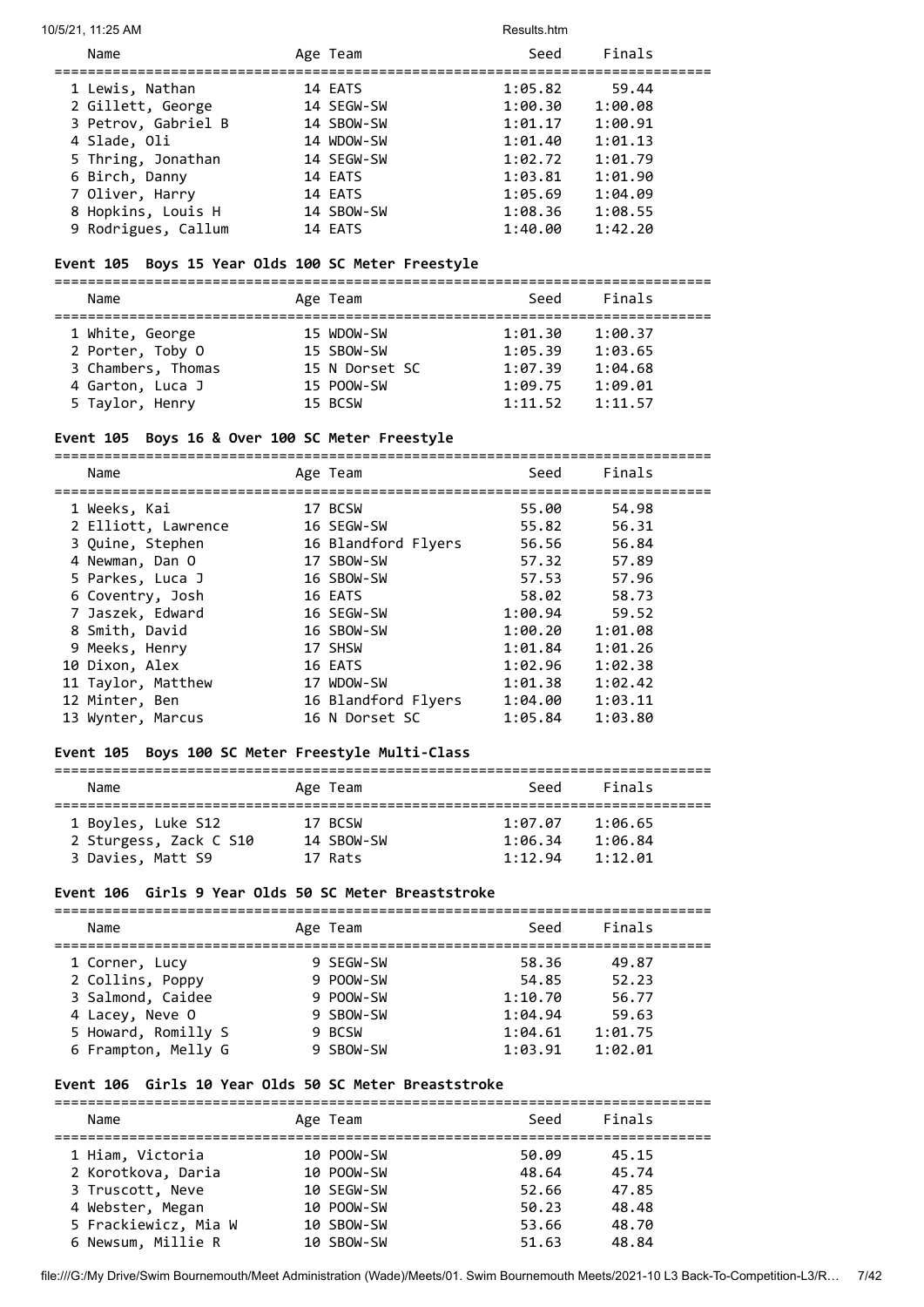| 10/5/21, 11:25 AM        |            | Results.htm |         |
|--------------------------|------------|-------------|---------|
| 7 Niedbalski, Natasha    | 10 POOW-SW | 58.36       | 51.27   |
| 7 Minardi, Mia           | 10 SEGW-SW | 54.57       | 51.27   |
| 9 Bull, Theia            | 10 POOW-SW | 50.55       | 52.26   |
| 10 Palmer, Mia           | 10 POOW-SW | 55.06       | 52.62   |
| 11 MacRae, Isabelle R    | 10 SBOW-SW | 56.55       | 53.15   |
| 12 McLean, Mimi          | 10 POOW-SW | 1:01.47     | 53.53   |
| 13 Whiteley, Ella Louise | 10 BCSW    | 59.83       | 55.67   |
| 14 Prinsloo, Amelie      | 10 EATS    | 1:02.03     | 57.04   |
| 15 Barchha, Aariana      | 10 EATS    | 1:01.88     | 57.84   |
| 16 Shakles, Ellen J      | 10 SBOW-SW | NT          | 1:00.51 |
| -- Wilson, Elise         | 10 BCSW    | 1:05.84     | DO.     |

## **Event 106 Girls 11 Year Olds 50 SC Meter Breaststroke**

===============================================================================

| Age Team   | Seed    | Finals  |                                             |
|------------|---------|---------|---------------------------------------------|
| 11 POOW-SW | 45.55   | 44.16   |                                             |
| 11 BCSW    | 44.50   | 44.44   |                                             |
| 11 SBOW-SW | 45.09   | 44.96   |                                             |
| 11 SHSW    |         | 46.70   |                                             |
| 11 SBOW-SW |         | 48.34   |                                             |
| 11 BCSW    | 59.27   | 48.66   |                                             |
| 11 SBOW-SW | 52.28   | 50.55   |                                             |
| 11 POOW-SW | 54.97   | 51.31   |                                             |
| 11 SBOW-SW |         | 51.42   |                                             |
| 11 SBOW-SW | NT      | 53.76   |                                             |
| 11 POOW-SW | 57.31   | 54.17   |                                             |
| 11 POOW-SW | 1:01.60 | 55.01   |                                             |
| 11 SBOW-SW |         | 57.99   |                                             |
| 11 SBOW-SW | NT      | 58.76   |                                             |
| 11 SBOW-SW |         | 1:01.45 |                                             |
| 11 BCSW    | 1:12.39 | DQ      |                                             |
|            |         |         | 50.54<br>46.98<br>56.87<br>1:02.38<br>59.28 |

## **Event 106 Girls 12 Year Olds 50 SC Meter Breaststroke**

| Name                  |                       | Seed                                                                                                                                                                                                                                                      | Finals |
|-----------------------|-----------------------|-----------------------------------------------------------------------------------------------------------------------------------------------------------------------------------------------------------------------------------------------------------|--------|
| 1 Payne, Imani        |                       | 46.09                                                                                                                                                                                                                                                     | 41.38  |
| 2 Scott, Ella         |                       | 40.73                                                                                                                                                                                                                                                     | 41.43  |
| 3 Jackson, Tasha      |                       | 45.06                                                                                                                                                                                                                                                     | 42.94  |
| 4 Hindell, Ruby M     |                       | 44.15                                                                                                                                                                                                                                                     | 43.13  |
| 5 Russell, Zoe        |                       | 47.13                                                                                                                                                                                                                                                     | 43.27  |
| 5 Innes, Jessica      |                       | 42.38                                                                                                                                                                                                                                                     | 43.27  |
| 7 McLean, Erin I      |                       | 45.59                                                                                                                                                                                                                                                     | 44.84  |
| 8 Junor, Betsy        |                       |                                                                                                                                                                                                                                                           | 45.20  |
| 9 Allen, Katie R      |                       | 47.79                                                                                                                                                                                                                                                     | 45.66  |
| 10 Morgan, Winter     |                       | 47.43                                                                                                                                                                                                                                                     | 45.91  |
| 11 Fish, Georgia E    |                       | 47.91                                                                                                                                                                                                                                                     | 46.21  |
| 12 Aldhouse, Allana   |                       | 53.34                                                                                                                                                                                                                                                     | 48.52  |
| 13 Rawlings, Phoebe   |                       | 56.68                                                                                                                                                                                                                                                     | 49.86  |
| 14 Melville, Sophie L |                       | 51.85                                                                                                                                                                                                                                                     | 50.19  |
| 15 Haynes, Isabella   |                       | 51.94                                                                                                                                                                                                                                                     | 51.58  |
| 16 Aldhouse, Kristen  |                       | 55.00                                                                                                                                                                                                                                                     | 51.69  |
| 17 Thurgur, Iris      |                       | 51.41                                                                                                                                                                                                                                                     | 52.37  |
| 18 Carter, Amelia L   |                       | 55.58                                                                                                                                                                                                                                                     | 53.23  |
|                       | ===================== | Age Team<br>12 Rats<br>12 EATS<br>12 SEGW-SW<br>12 SBOW-SW<br>12 SEGW-SW<br>12 EATS<br>12 POOW-SW<br>12 N Dorset SC<br>12 SBOW-SW<br>12 POOW-SW<br>12 SBOW-SW<br>12 EATS<br>12 POOW-SW<br>12 SBOW-SW<br>12 SBOW-SW<br>12 EATS<br>12 POOW-SW<br>12 SBOW-SW | 46.62  |

## **Event 106 Girls 13 Year Olds 50 SC Meter Breaststroke**

| Name                                                                                                                                              | Age Team                                                                                 | Seed                                                        | Finals                                                      |
|---------------------------------------------------------------------------------------------------------------------------------------------------|------------------------------------------------------------------------------------------|-------------------------------------------------------------|-------------------------------------------------------------|
| 1 McPhail, Isla<br>2 Crain, Ellie K<br>3 Lambert, Amelia<br>4 Miles-Simonite, Anna<br>5 Ghandour, Polly R<br>6 Hiam, Gloria<br>7 Rutherford, Isla | 13 WDOW-SW<br>13 SBOW-SW<br>13 Rats<br>13 WDOW-SW<br>13 POOW-SW<br>13 POOW-SW<br>13 EATS | 38.26<br>42.73<br>39.41<br>42.16<br>41.16<br>52.85<br>43.09 | 38.01<br>38.82<br>39.51<br>40.42<br>41.42<br>43.53<br>43.87 |
| 8 Notley, Emilia<br>9 Jones, Jennifer or Jenny                                                                                                    | 13 SEGW-SW<br>13 EATS                                                                    | 47.96<br>43.47                                              | 44.57<br>44.89                                              |
|                                                                                                                                                   |                                                                                          |                                                             |                                                             |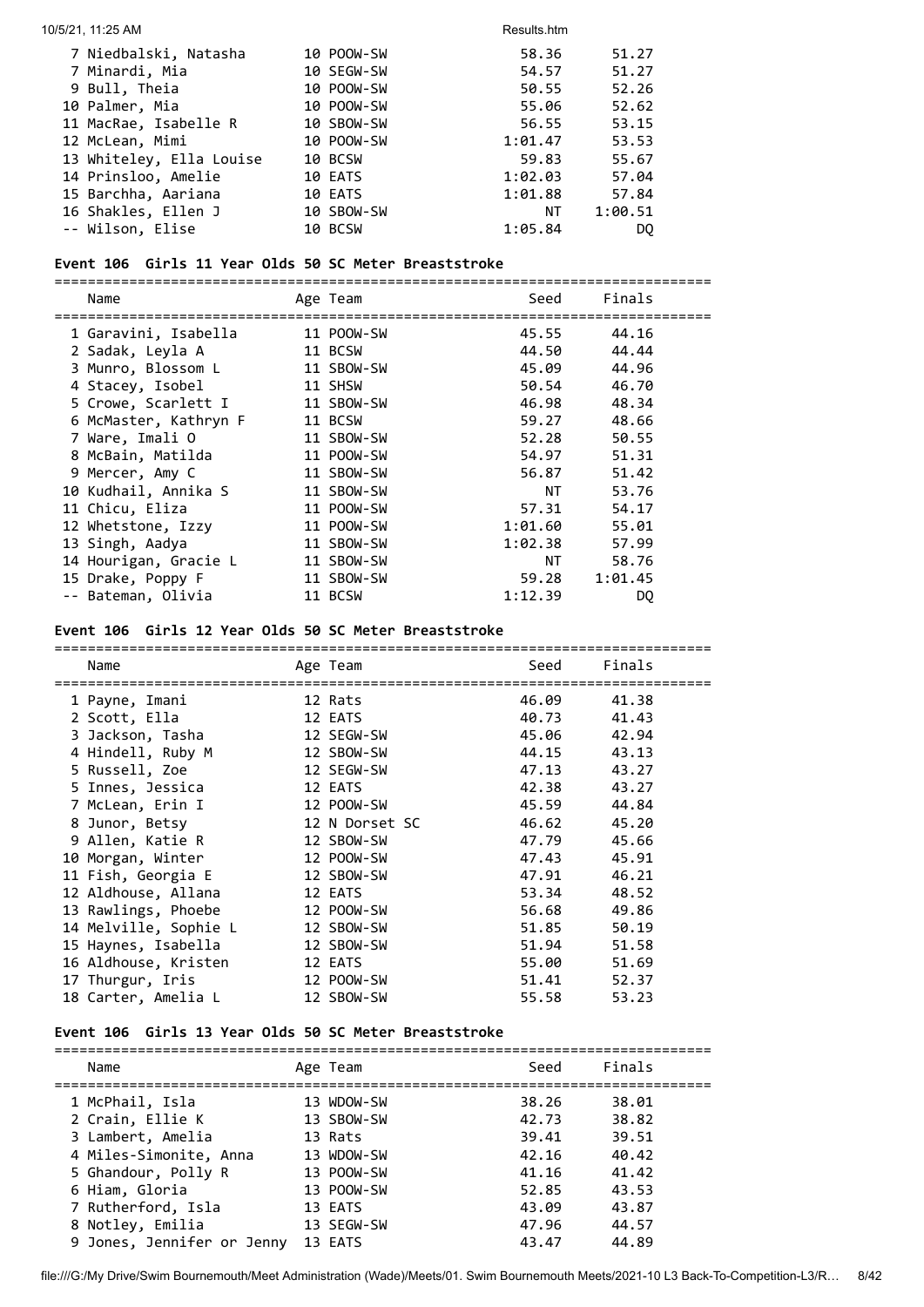| 10 Britton, Keeley    | 13 POOW-SW | 48.75 | 45.42 |
|-----------------------|------------|-------|-------|
| 11 Millar, Olivia M   | 13 SBOW-SW | 48.41 | 45.76 |
| 12 Evans, Ffion       | 13 EATS    | 46.78 | 45.82 |
| 13 Smith, Erin L      | 13 SBOW-SW | 46.72 | 46.05 |
| 14 Heard, Betty       | 13 Rats    | 47.31 | 47.60 |
| 15 Blagden, Matilde R | 13 SBOW-SW | 47.74 | 47.63 |

## **Event 106 Girls 14 Year Olds 50 SC Meter Breaststroke**

| Name                  | Age Team   | Seed  | Finals |
|-----------------------|------------|-------|--------|
| 1 Hourigan, Eva S     | 14 SBOW-SW | 37.28 | 36.40  |
| 2 Hartwell, Izzy      | 14 EATS    | 38.96 | 37.92  |
| 3 Latham, Maisie      | 14 EATS    | 39.47 | 39.16  |
| 4 James, Lauren       | 14 BCSW    | 42.94 | 40.76  |
| 5 Frackiewicz, Kaja O | 14 SBOW-SW | 41.90 | 41.54  |
| 6 James, Rebecca      | 14 BCSW    | 41.07 | 41.97  |
| 7 Cornish, Faith L    | 14 SBOW-SW | 44.11 | 42.03  |
| 8 Whitehand, Honor    | 14 BCSW    | 42.07 | 43.08  |
| 9 Davies, Lilly J     | 14 WDOW-SW | 43.26 | 43.21  |

## **Event 106 Girls 15 Year Olds 50 SC Meter Breaststroke**

| Name                    | Age Team   | Seed  | Finals |
|-------------------------|------------|-------|--------|
| 1 Ashford, Mackenzi I   | 15 SBOW-SW | 38.00 | 37.55  |
| 2 Chaffey, Amelia M     | 15 WDOW-SW | 38.20 | 37.91  |
| 3 Long, Millie L        | 15 SBOW-SW | 38.55 | 38.00  |
| 4 Chaffey, Grace L      | 15 WDOW-SW | 38.68 | 38.70  |
| 5 Singh, Arohi          | 15 SBOW-SW | 39.33 | 39.44  |
| 6 O'Kelly, Tahlia F     | 15 SBOW-SW | 40.77 | 41.62  |
| 7 Ware, Paige M         | 15 SBOW-SW | 43.02 | 42.19  |
| 8 Thomson, Rosie        | 15 EATS    | 44.18 | 44.26  |
| 9 Lush, Erin M          | 15 SBOW-SW | 46.92 | 44.72  |
| 10 Carmichael, Lauren A | 15 SBOW-SW | 44.68 | 45.09  |
| 11 Basit, Zoha          | 15 EATS    | 45.97 | 46.73  |

#### **Event 106 Girls 16 & Over 50 SC Meter Breaststroke**

| Name            | Age Team   | Seed  | Finals |  |  |  |  |
|-----------------|------------|-------|--------|--|--|--|--|
|                 |            |       |        |  |  |  |  |
| 1 Brown, Amy M  | 17 SBOW-SW | 33.88 | 34.10  |  |  |  |  |
| 2 Chown, Ella G | 18 SBOW-SW | 34.47 | 35.72  |  |  |  |  |
| 3 Horn, Erin    | 16 WDOW-SW | 37.85 | 39.51  |  |  |  |  |

## **Event 107 Boys 9 Year Olds 50 SC Meter Backstroke**

| Name                 |  | Age Team  | Seed    | Finals |  |  |
|----------------------|--|-----------|---------|--------|--|--|
| 1 Dauneckis, Emil    |  | 9 EATS    | 46.13   | 46.02  |  |  |
| 2 Abdelmoniem, Hamza |  | 9 EATS    | 47.46   | 46.22  |  |  |
| 3 Downting, Harry    |  | 9 SHSW    | 1:00.00 | 47.85  |  |  |
| 4 Ness, Gabriel A    |  | 9 SBOW-SW | ΝT      | 53.52  |  |  |
| 5 Ness, Daniel A     |  | 9 SBOW-SW | ΝT      | 58.20  |  |  |

## **Event 107 Boys 10 Year Olds 50 SC Meter Backstroke**

| Name                      | Age Team   | Seed  | Finals |
|---------------------------|------------|-------|--------|
|                           |            |       |        |
| 1 Tibbatts, Monty         | 10 BCSW    | 36.64 | 36.30  |
| 2 Barker, Henry           | 10 Rats    | 38.22 | 37.21  |
| 3 Bernal Mezzetti, Philip | 10 POOW-SW | 39.93 | 39.40  |
| 4 Flint, Alexander        | 10 BCSW    | 50.00 | 43.74  |
| 5 Watson, Angus R         | 10 BCSW    | 46.60 | 45.73  |
| 6 O'Hara, Harrison        | 10 POOW-SW | 47.44 | 45.89  |

## **Event 107 Boys 11 Year Olds 50 SC Meter Backstroke**

| ------- |  | _____ |
|---------|--|-------|
|         |  |       |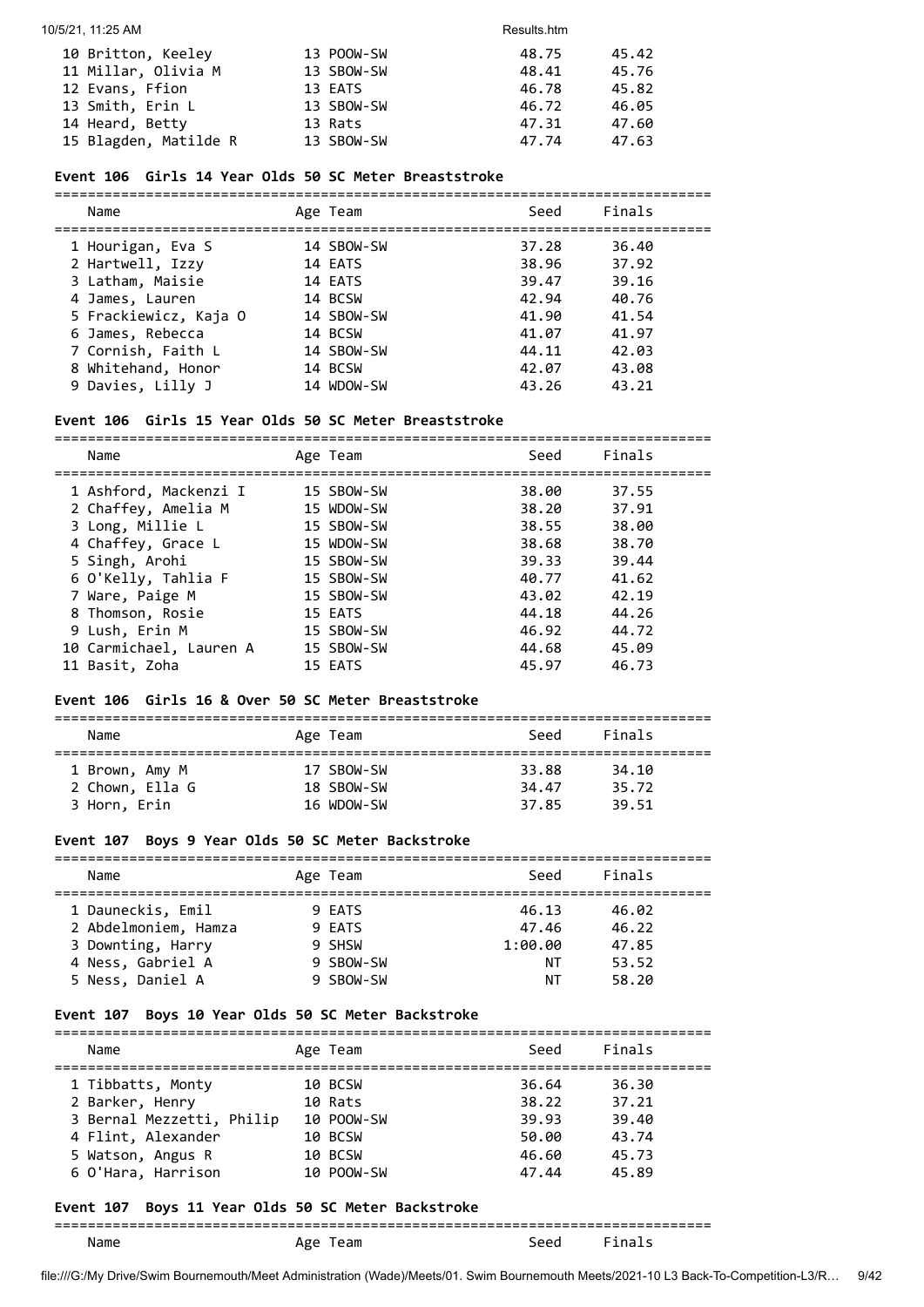| 1 Perks, Lucas       | 11 Rats    | 38.85 | 38.00 |
|----------------------|------------|-------|-------|
| 2 Deren, Adam        | 11 SBOW-SW | 40.44 | 39.51 |
| 3 Young, George      | 11 BCSW    | 40.70 | 40.94 |
| 4 Jenkins, Ollie W   | 11 SBOW-SW | 44.20 | 41.37 |
| 5 Eady, Mason        | 11 POOW-SW | 42.76 | 41.50 |
| 6 Latham, Elliot     | 11 EATS    | 42.19 | 42.60 |
| 7 Laws, Finlay J     | 11 SBOW-SW | 42.68 | 43.37 |
| 8 Stevens, Theodore  | 11 SEGW-SW | 47.60 | 43.52 |
| 9 Honor, Henry       | 11 SEGW-SW | 50.83 | 46.59 |
| 10 Pittwood, Connor  | 11 POOW-SW | 56.09 | 46.97 |
| 11 Langley, George L | 11 BCSW    | 50.91 | 48.96 |
| -- McLaughlin, Lewis | 11 SEGW-SW | 44.38 | DO.   |
|                      |            |       |       |

#### **Event 107 Boys 12 Year Olds 50 SC Meter Backstroke**

===============================================================================

| Name                       | Age Team   | Seed  | Finals |
|----------------------------|------------|-------|--------|
| 1 Dunnett, Elliott M       | 12 SBOW-SW | 35.39 | 34.89  |
| 2 Greenaway, Ed            | 12 Rats    | 37.53 | 36.59  |
| 3 Ware, Elliot X           | 12 SBOW-SW | 37.84 | 37.72  |
| 4 Thring, Isaac            | 12 SEGW-SW | 39.13 | 37.76  |
| 5 Bernal Mezzetti, Christo | 12 POOW-SW | 37.74 | 38.02  |
| 6 Glover, Louis            | 12 BCSW    | 47.06 | 40.99  |
| 7 Negus, Ben               | 12 EATS    | 43.94 | 41.20  |
| 8 Smith, Elliot            | 12 POOW-SW | 45.59 | 42.42  |
| 9 Green, Jacob S           | 12 SBOW-SW | 44.53 | 43.01  |
| 10 Whiteley, Callum K      | 12 BCSW    | 47.65 | 44.78  |
| 11 McMaster, Joshua        | 12 POOW-SW | 43.43 | 45.10  |
| -- Crutchley, Callum D     | 12 SBOW-SW | ΝT    | DO     |

#### **Event 107 Boys 13 Year Olds 50 SC Meter Backstroke**

| Name               | Age Team   | Seed  | Finals |
|--------------------|------------|-------|--------|
| 1 Bell, Edward     | 13 SEGW-SW | 34.83 | 30.51  |
| 2 Young, Hugo W    | 13 SBOW-SW | 32.91 | 32.24  |
| 3 Honor, George    | 13 SEGW-SW | 36.16 | 34.95  |
| 4 Lacey, Toby C    | 13 SBOW-SW | 35.81 | 35.10  |
| 5 Gunn, Jamie J    | 13 WDOW-SW | 36.77 | 36.04  |
| 6 Soole, Sebastian | 13 EATS    | 36.75 | 36.20  |
| 7 Sadler, Adam     | 13 EATS    | 36.41 | 36.82  |
| 8 Tanner, Liam     | 13 BCSW    | 41.71 | 37.10  |
| 9 Ware, Jacka J    | 13 SBOW-SW | 37.98 | 37.25  |
| 10 Pollard, Harry  | 13 SEGW-SW | 38.50 | 38.25  |
| 11 Squire, Cameron | 13 POOW-SW | 40.68 | 39.54  |
| 12 North, Bradley  | 13 POOW-SW | 39.66 | 39.64  |
| 13 Fenemore, Alfie | 13 EATS    | 52.00 | 43.01  |

#### **Event 107 Boys 14 Year Olds 50 SC Meter Backstroke**

=============================================================================== Name **Age Team** Seed Finals =============================================================================== 1 Chappels, Frank J 14 SBOW-SW 32.66 30.89 2 Slade, Oli 14 WDOW-SW 33.11 31.81 3 Oliver, Harry 14 EATS 33.62 32.56 4 Thring, Jonathan 14 SEGW-SW 36.00 34.04 5 Rodrigues, Callum 14 EATS 1:06.25 57.61

#### **Event 107 Boys 15 Year Olds 50 SC Meter Backstroke**

| Name               | Age Team       | Seed  | Finals |  |
|--------------------|----------------|-------|--------|--|
| 1 Sadler, Freddie  | 15 EATS        | 30.48 | 30.28  |  |
| 2 White, George    | 15 WDOW-SW     | 32.10 | 32.89  |  |
| 3 Chambers, Thomas | 15 N Dorset SC | 34.69 | 35.20  |  |
| 4 Taylor, Henry    | 15 BCSW        | 37.45 | 38.65  |  |
|                    |                |       |        |  |

#### **Event 107 Boys 16 & Over 50 SC Meter Backstroke**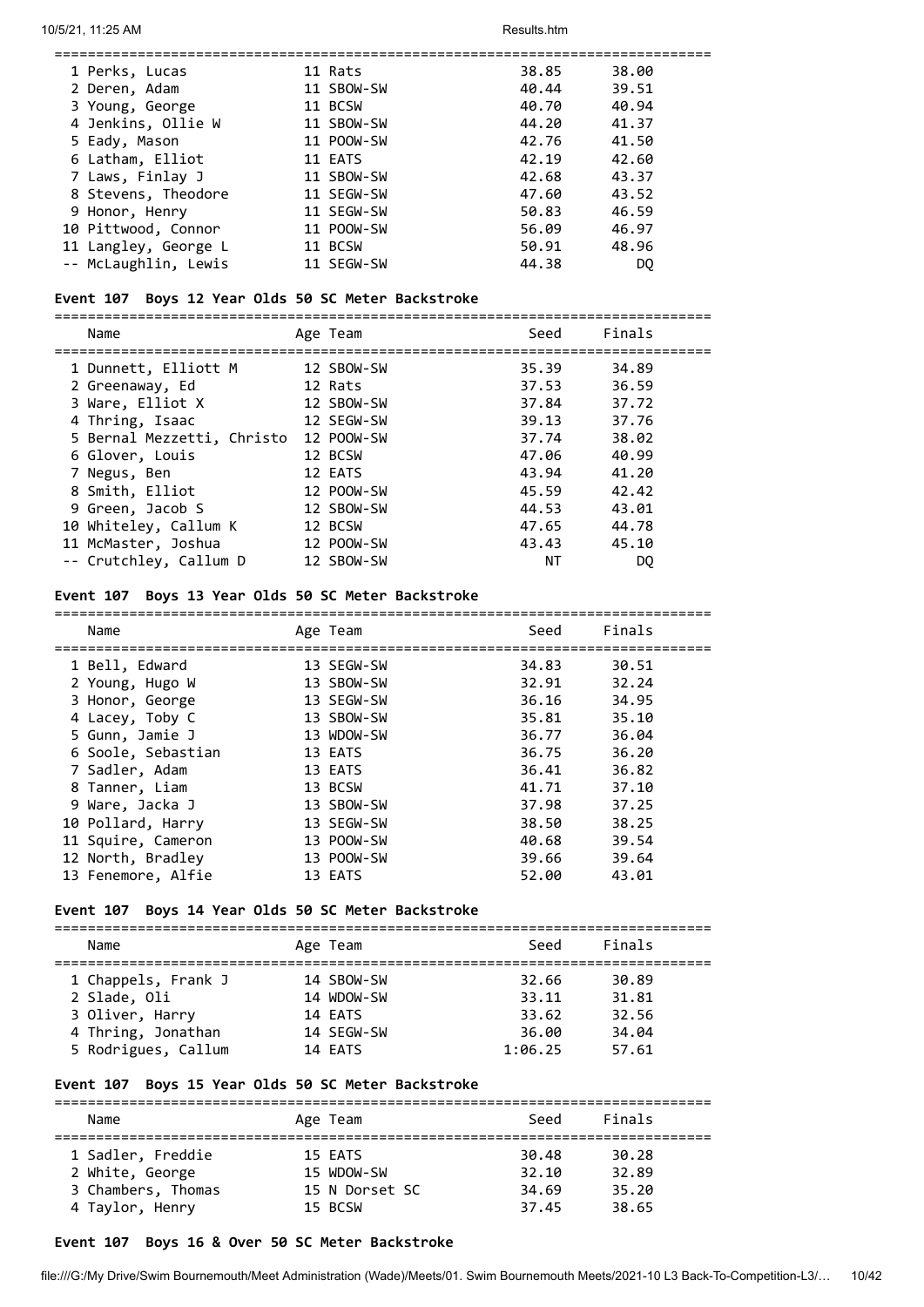| Name             | Age Team            | Seed  | Finals |  |
|------------------|---------------------|-------|--------|--|
| 1 Meeks, Henry   | 17 SHSW             | 31.86 | 30.62  |  |
| 2 Coventry, Josh | 16 EATS             | 30.85 | 31.65  |  |
| 3 Minter, Ben    | 16 Blandford Flyers | 32.54 | 31.76  |  |
| 4 Davies, Harry  | 17 SEGW-SW          | 35.53 | 35.13  |  |

## **Event 201 Girls 12 Year Olds 200 SC Meter Butterfly**

| Name                | Age Team   | Seed    | Finals  |
|---------------------|------------|---------|---------|
| 1 Thorpe, Megan     | 12 EATS    | 2:55.84 | 2:51.61 |
| 2 Scott, Ella       | 12 EATS    | 3:15.00 | 3:06.77 |
| 3 Francis, Ella     | 12 SEGW-SW | 3:10.38 | 3:10.05 |
| 4 Richman, Beatrice | 12 POOW-SW | 3:34.50 | 3:28.30 |
| 5 Rawlings, Phoebe  | 12 POOW-SW | 3:41.88 | 3:42.24 |

## **Event 201 Girls 13 Year Olds 200 SC Meter Butterfly**

| Name                   | Age Team   | Seed    | Finals  |  |
|------------------------|------------|---------|---------|--|
| 1 Miles-Simonite, Anna | 13 WDOW-SW | 2:48.34 | 2:42.12 |  |
| 2 Smith, Erin L        | 13 SBOW-SW | 3:02.01 | 3:05.95 |  |

## **Event 201 Girls 14 Year Olds 200 SC Meter Butterfly**

| Name               | Age Team | Seed    | Finals  |  |
|--------------------|----------|---------|---------|--|
| 1 Taylor, Rhyseren | 14 EATS  | 2:44.39 | 2:40.09 |  |

## **Event 201 Girls 15 Year Olds 200 SC Meter Butterfly**

| Name               | Age Team   | Seed    | Finals  |  |  |
|--------------------|------------|---------|---------|--|--|
|                    |            |         |         |  |  |
| 1 Fish, Harriet R  | 15 SBOW-SW | 2:41.11 | 2:38.82 |  |  |
| 2 Brown, Ellie     | 15 SBOW-SW | 2:30.09 | 2:39.26 |  |  |
| 3 Large, Amy       | 15 POOW-SW | 3:10.78 | 3:00.26 |  |  |
| 4 Fursman, Jessamy | 15 WDOW-SW | 3:06.94 | 3:32.92 |  |  |
| 5 Laker, Beth A    | 15 SBOW-SW | 3:26.97 | 3:35.10 |  |  |
|                    |            |         |         |  |  |

#### **Event 201 Girls 16 & Over 200 SC Meter Butterfly**

| Name            | Age Team   | Seed    | Finals  |  |
|-----------------|------------|---------|---------|--|
| 1 Chown, Ella G | 18 SBOW-SW | 2:15.70 | 2:26.31 |  |
| 2 Jones, Sophie | 18 FATS    | 2:40.10 | 2:41.67 |  |

#### **Event 202 Boys 9 Year Olds 200 SC Meter Freestyle**

| Name              | Age Team  | Seed            | Finals |
|-------------------|-----------|-----------------|--------|
| 1 Frampton, Kruze | 9 SEGW-SW | 2:47.16 2:39.21 |        |

#### **Event 202 Boys 10 Year Olds 200 SC Meter Freestyle**

| Name                      | Age Team                                 | Seed    | Finals  |
|---------------------------|------------------------------------------|---------|---------|
| 1 Barker, Henry           | 10 Rats                                  | 2:40.43 | 2:29.57 |
| 2 Bernal Mezzetti, Philip | 10 POOW-SW                               | 2:47.92 | 2:44.43 |
| 3 Flint, Alexander        | 10 BCSW                                  | 3:20.00 | 2:58.27 |
| 4 O'Hara, Harrison        | 10 POOW-SW                               | NΤ      | 3:20.84 |
| 5 Wilson, Gethin          | 10 POOW-SW                               | 3:43.04 | 3:24.77 |
| 6 Petrov, Daniel          | 10 SBOW-SW                               | NΤ      | 3:27.77 |
| 7 Faizuljan, Yasin        | 10 SBOW-SW                               | ΝT      | 3:49.07 |
| Event 202                 | Boys 11 Year Olds 200 SC Meter Freestyle |         |         |

# ===============================================================================

| Name | Age Team |  | Seed Finals |
|------|----------|--|-------------|
|------|----------|--|-------------|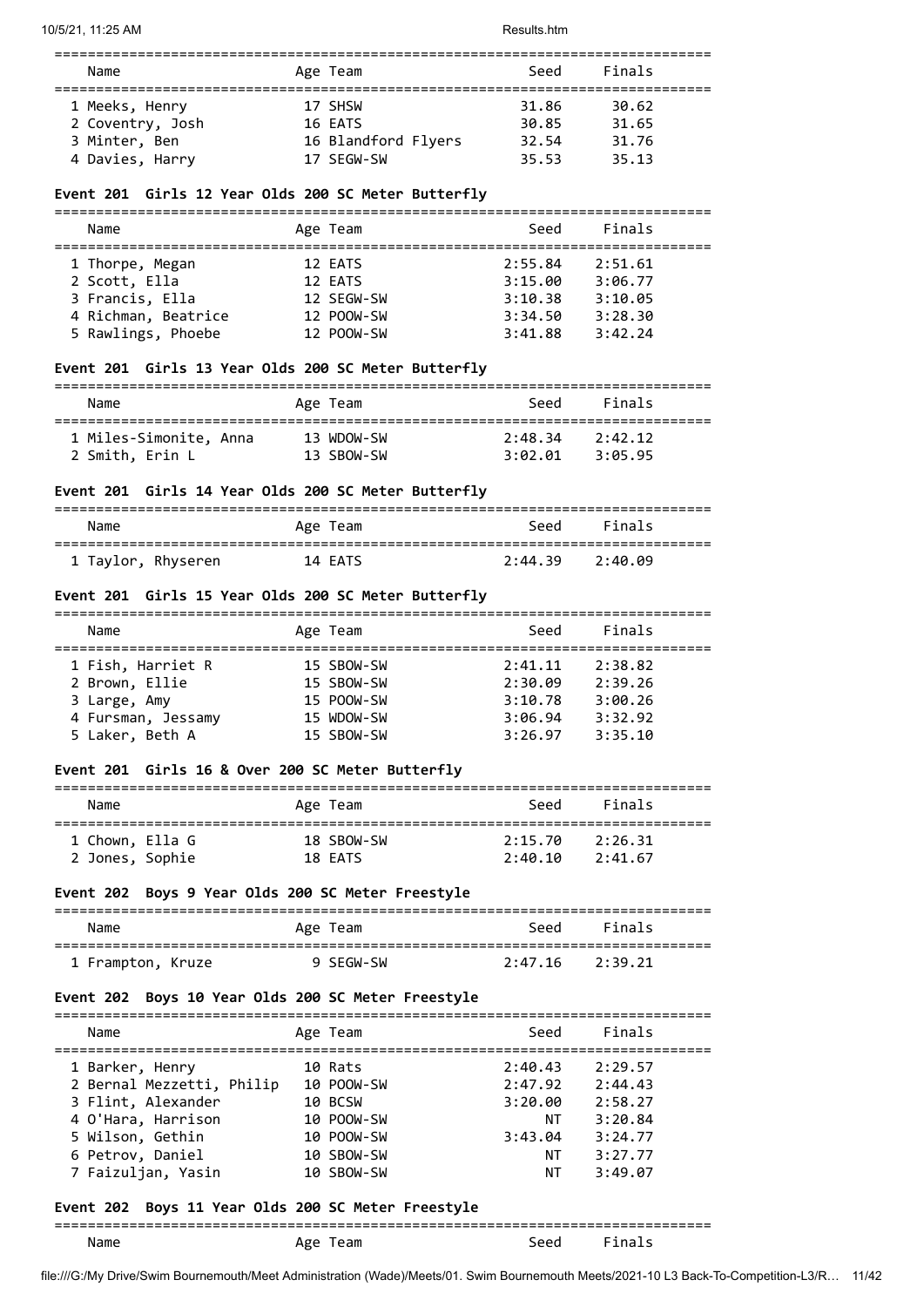| 1 Ditchburn, Nathan  | 11 POOW-SW | 2:55.81 | 2:44.53 |
|----------------------|------------|---------|---------|
| 2 Deren, Adam        | 11 SBOW-SW | 2:41.33 | 2:47.70 |
| 3 Young, George      | 11 BCSW    | 3:00.00 | 2:48.77 |
| 4 Jenkins, Ollie W   | 11 SBOW-SW | 3:14.18 | 2:51.23 |
| 5 Pittwood, Connor   | 11 POOW-SW | NΤ      | 3:15.29 |
| 6 Wasenczuk, Ben     | 11 EATS    | 3:55.00 | 3:34.41 |
| -- McLaughlin, Lewis | 11 SEGW-SW | 2:52.31 | DO      |

## **Event 202 Boys 12 Year Olds 200 SC Meter Freestyle**

===============================================================================

| Name                     | Age Team   | Seed    | Finals  |
|--------------------------|------------|---------|---------|
| 1 Dunnett, Elliott M     | 12 SBOW-SW | 2:31.82 | 2:22.01 |
| 2 Greenaway, Ed          | 12 Rats    | 2:29.02 | 2:22.61 |
| 3 Garel-Jones, Lucas A   | 12 SBOW-SW | 2:35.10 | 2:28.97 |
| 4 McLaughlin, Alexander  | 12 SEGW-SW | 2:41.25 | 2:35.30 |
| 5 Thring, Isaac          | 12 SEGW-SW | 2:45.09 | 2:40.27 |
| 6 Cutbush, Harry         | 12 POOW-SW | 2:48.87 | 2:44.42 |
| 7 Zabludowski, Sebastian | 12 POOW-SW | 3:05.65 | 2:52.71 |
| 8 Negus, Ben             | 12 EATS    | 3:16.75 | 3:05.68 |
| 9 Bell, Jamie            | 12 SEGW-SW | 3:12.28 | 3:05.98 |
| 10 Green, Jacob S        | 12 SBOW-SW | 3:31.18 | 3:07.59 |
| 11 Smith, Elliot         | 12 POOW-SW | 3:18.13 | 3:07.93 |
|                          |            |         |         |

#### **Event 202 Boys 13 Year Olds 200 SC Meter Freestyle**

===============================================================================

| Name                 | Age Team   | Seed    | Finals  |
|----------------------|------------|---------|---------|
| 1 Bell, Edward       | 13 SEGW-SW | 2:25.86 | 2:11.54 |
| 2 Young, Hugo W      | 13 SBOW-SW | 2:15.76 | 2:11.69 |
| 3 Honor, George      | 13 SEGW-SW | 2:20.31 | 2:17.17 |
| 4 Lacey, Toby C      | 13 SBOW-SW | 2:27.03 | 2:19.78 |
| 5 Pollard, Harry     | 13 SEGW-SW | 2:33.03 | 2:29.81 |
| 6 Ware, Jacka J      | 13 SBOW-SW | 2:32.59 | 2:30.41 |
| 7 Stevens, James M   | 13 SBOW-SW | 2:33.65 | 2:30.52 |
| 8 Luhan, Tudor       | 13 EATS    | 3:11.78 | 2:37.78 |
| 9 Butcher, Matthew M | 13 POOW-SW | 2:42.21 | 2:41.08 |
| 10 Reddick, Logan M  | 13 SBOW-SW | 2:47.66 | 2:42.45 |
| 11 Dewey, Thomas     | 13 SEGW-SW | 2:57.66 | 2:42.47 |
| 12 Fenemore, Alfie   | 13 EATS    | 3:20.00 | 3:03.97 |

## **Event 202 Boys 14 Year Olds 200 SC Meter Freestyle**

| Name                | Age Team   | Seed    | Finals  |
|---------------------|------------|---------|---------|
| 1 Gillett, George   | 14 SEGW-SW | 2:11.76 | 2:13.21 |
| 2 Petrov, Gabriel B | 14 SBOW-SW | 2:13.61 | 2:13.57 |
| 3 Thring, Jonathan  | 14 SEGW-SW | 2:22.28 | 2:16.35 |
| 4 Slade, Oli        | 14 WDOW-SW | 2:17.78 | 2:16.44 |
| 5 Birch, Danny      | 14 EATS    | 2:23.87 | 2:21.63 |
| 6 Oliver, Harry     | 14 EATS    | 2:24.60 | 2:26.93 |
| 7 Riggs, Leo        | 14 BCSW    | 2:31.10 | 2:31.57 |
| 8 Curtis, Lucas     | 14 EATS    | 2:36.96 | 2:37.51 |
| 9 Hopkins, Louis H  | 14 SBOW-SW | 2:48.50 | 2:38.34 |

## **Event 202 Boys 15 Year Olds 200 SC Meter Freestyle**

| Name               | Age Team       | Seed    | Finals  |  |
|--------------------|----------------|---------|---------|--|
| 1 White, George    | 15 WDOW-SW     | 2:10.47 | 2:12.73 |  |
| 2 Porter, Toby O   | 15 SBOW-SW     | 2:28.27 | 2:21.37 |  |
| 3 Chambers, Thomas | 15 N Dorset SC | 2:47.45 | 2:31.52 |  |

===============================================================================

## **Event 202 Boys 16 & Over 200 SC Meter Freestyle**

===============================================================================

| Name             | Age Team            | Seed    | Finals  |
|------------------|---------------------|---------|---------|
|                  | 16 Blandford Flyers | 2:06.58 | 2:05.86 |
| 1 Quine, Stephen |                     |         |         |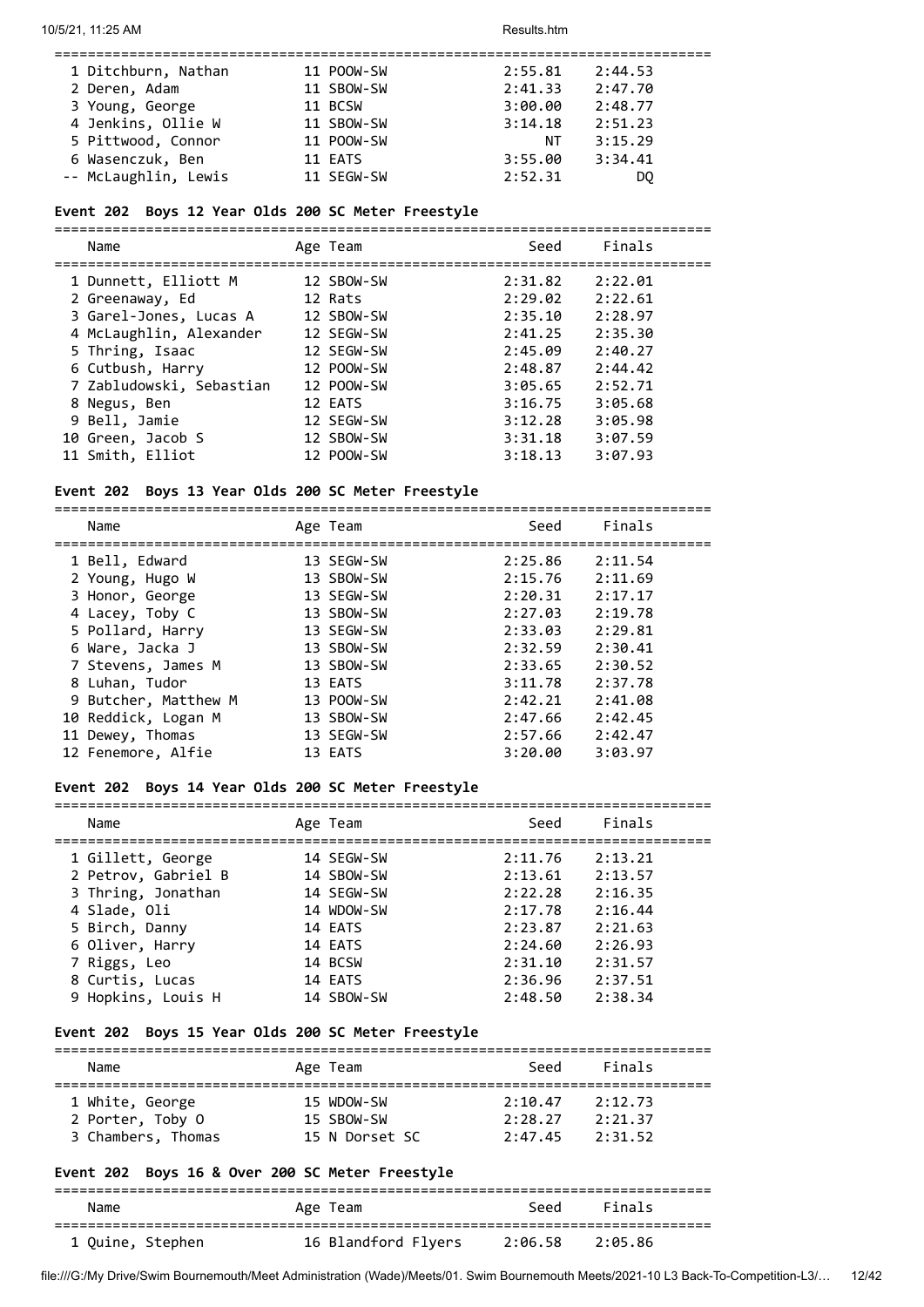| 2 Newman, Dan O   | 17 SBOW-SW     | 2:04.50 | 2:06.43 |
|-------------------|----------------|---------|---------|
| 3 Parkes, Luca J  | 16 SBOW-SW     | 2:05.98 | 2:07.70 |
| 4 Taylor, Matthew | 17 WDOW-SW     | 2:12.60 | 2:16.47 |
| 5 Wynter, Marcus  | 16 N Dorset SC | 2:25.34 | 2:25.90 |

## **Event 202 Boys 200 SC Meter Freestyle Multi-Class**

| Name                   | Age Team   | Seed            | Finals |
|------------------------|------------|-----------------|--------|
| 1 Sturgess, Zack C S10 | 14 SBOW-SW | 2:25.06 2:22.37 |        |

## **Event 203 Girls 9 Year Olds 100 SC Meter IM**

| Name                | Age Team  | Seed    | Finals  |  |
|---------------------|-----------|---------|---------|--|
| 1 Collins, Poppy    | 9 POOW-SW | 1:35.97 | 1:31.37 |  |
| 2 Lacey, Neve O     | 9 SBOW-SW | NΤ      | 1:53.16 |  |
| 3 Frampton, Melly G | 9 SBOW-SW | 1:59.45 | 1:58.42 |  |
| -- Salmond, Caidee  | 9 POOW-SW | 1:56.10 | DO      |  |

## **Event 203 Girls 10 Year Olds 100 SC Meter IM**

| Name                  | Age Team   | Seed    | Finals  |
|-----------------------|------------|---------|---------|
| 1 Korotkova, Daria    | 10 POOW-SW | 1:27.12 | 1:26.67 |
| 2 Cailes, Macie A     | 10 POOW-SW | 1:27.05 | 1:27.91 |
| 3 Hiam, Victoria      | 10 POOW-SW | 1:37.16 | 1:30.62 |
| 4 Frackiewicz, Mia W  | 10 SBOW-SW | 1:40.81 | 1:33.26 |
| 5 Newsum, Millie R    | 10 SBOW-SW | 1:39.03 | 1:36.11 |
| 6 Webster, Megan      | 10 POOW-SW | 1:40.24 | 1:38.88 |
| 7 Palmer, Mia         | 10 POOW-SW | 1:46.07 | 1:38.91 |
| 8 Niedbalski, Natasha | 10 POOW-SW | 1:48.76 | 1:39.67 |
| 9 Bull, Theia         | 10 POOW-SW | 1:40.63 | 1:44.96 |
| 10 MacRae, Isabelle R | 10 SBOW-SW | 1:44.98 | 1:45.39 |
| 11 McLean, Mimi       | 10 POOW-SW | 1:46.69 | 1:49.60 |
| 12 Gray, Elsie A      | 10 SBOW-SW | 2:09.21 | 2:04.00 |

#### **Event 203 Girls 11 Year Olds 100 SC Meter IM**

===============================================================================

| Name                  | Age Team   | Seed    | Finals  |
|-----------------------|------------|---------|---------|
| 1 Robinson, Halle     | 11 SEGW-SW | 1:22.05 | 1:17.27 |
| 2 Munro, Blossom L    | 11 SBOW-SW | 1:27.53 | 1:26.72 |
| 3 Campbell, Louise    | 11 POOW-SW | 1:33.81 | 1:26.74 |
| 4 Crowe, Scarlett I   | 11 SBOW-SW | 1:35.30 | 1:31.45 |
| 5 Garavini, Isabella  | 11 POOW-SW | 1:35.44 | 1:32.54 |
| 6 Mercer, Amy C       | 11 SBOW-SW | 1:43.56 | 1:34.57 |
| 7 Scott, Amelia J     | 11 SBOW-SW | 1:40.05 | 1:34.84 |
| 8 Ware, Mya A         | 11 SBOW-SW | 1:36.22 | 1:35.03 |
| 9 Ware, Imali O       | 11 SBOW-SW | 1:37.84 | 1:35.05 |
| 10 Kudhail, Annika S  | 11 SBOW-SW | NT T    | 1:42.51 |
| 11 McBain, Matilda    | 11 POOW-SW | 1:49.76 | 1:42.84 |
| 12 Butcher, Tamsin L  | 11 POOW-SW | 1:41.15 | 1:43.19 |
| 13 Chicu, Eliza       | 11 POOW-SW | 1:41.83 | 1:45.10 |
| 14 Hourigan, Gracie L | 11 SBOW-SW | 1:56.63 | 1:47.11 |
| 15 Leech, Catherine F | 11 SBOW-SW | 1:51.54 | 1:48.15 |
| 16 Drake, Poppy F     | 11 SBOW-SW | 2:00.37 | 1:48.64 |
| 17 Whetstone, Izzy    | 11 POOW-SW | 1:53.33 | 1:50.74 |
| 18 Singh, Aadya       | 11 SBOW-SW | 1:54.19 | 1:53.18 |

#### **Event 203 Girls 12 Year Olds 100 SC Meter IM**

| Name              | Age Team   | Seed    | Finals  |  |  |
|-------------------|------------|---------|---------|--|--|
|                   |            |         |         |  |  |
| 1 Hindell, Ruby M | 12 SBOW-SW | 1:20.97 | 1:19.91 |  |  |
| 2 Flint, Rosina   | 12 BCSW    | 1:30.48 | 1:21.54 |  |  |
| 3 Russell, Zoe    | 12 SEGW-SW | 1:32.62 | 1:22.85 |  |  |
| 4 Crumpler, Ellie | 12 POOW-SW | 1:29.13 | 1:23.31 |  |  |
| 5 McLean, Erin I  | 12 POOW-SW | 1:23.23 | 1:23.34 |  |  |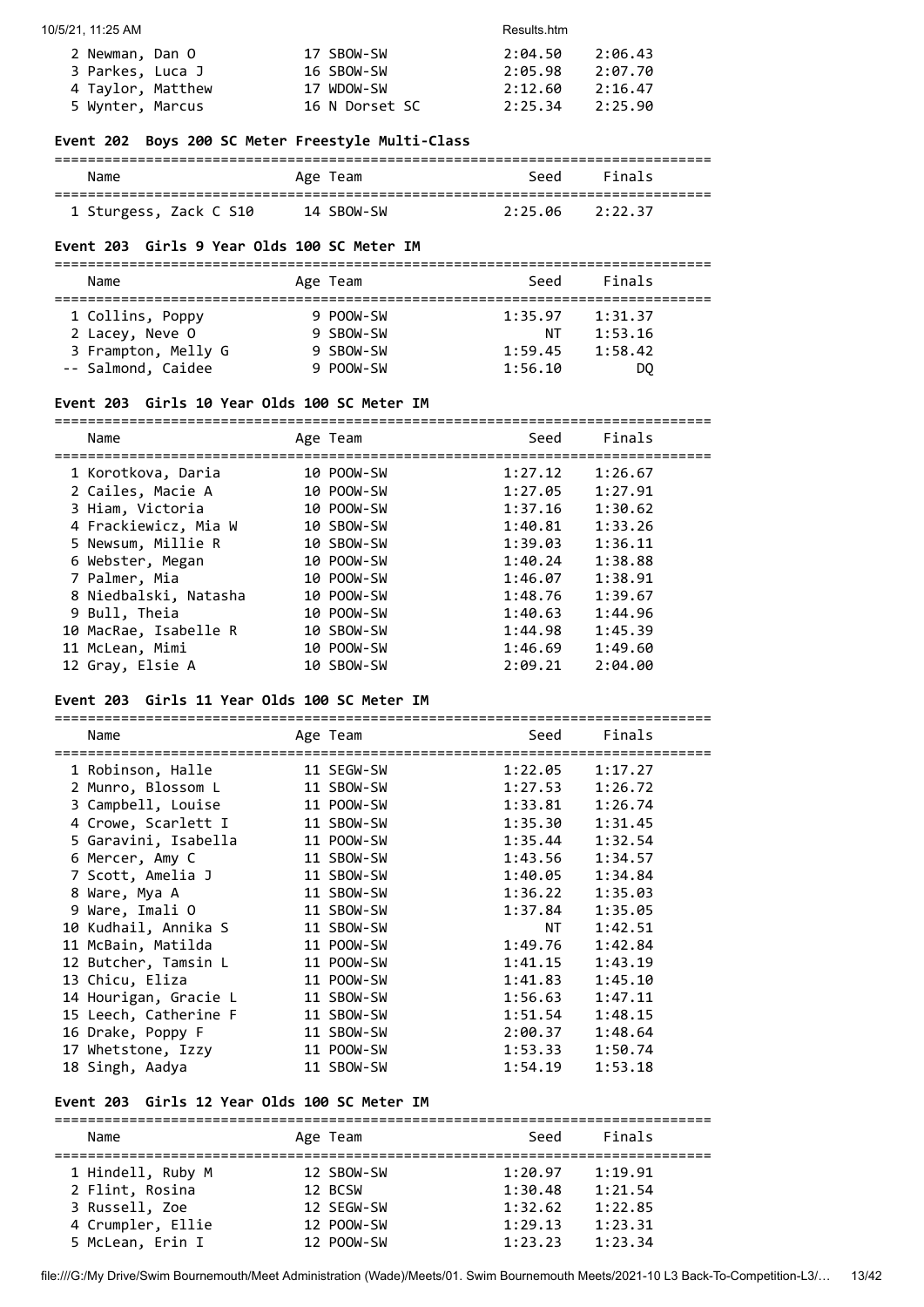| 10/5/21, 11:25 AM     |                | Results.htm        |
|-----------------------|----------------|--------------------|
| 6 Treliving, Freya    | 12 SEGW-SW     | 1:32.93<br>1:24.26 |
| 7 Jackson, Tasha      | 12 SEGW-SW     | 1:29.00<br>1:25.21 |
| 8 Francis, Ella       | 12 SEGW-SW     | 1:25.93<br>1:26.85 |
| 9 Junor, Betsy        | 12 N Dorset SC | 1:29.31<br>1:27.95 |
| 10 Aldhouse, Allana   | 12 EATS        | 1:38.63<br>1:29.85 |
| 11 Fish, Georgia E    | 12 SBOW-SW     | 1:30.36<br>1:31.82 |
| 12 Crowe, Charlotte M | 12 SBOW-SW     | 1:32.22<br>1:30.50 |
| 13 Allen, Katie R     | 12 SBOW-SW     | 1:29.38<br>1:31.01 |
| 14 Thurgur, Iris      | 12 POOW-SW     | 1:34.69<br>1:33.59 |
| 15 Fenby, Freya G     | 12 SBOW-SW     | 1:40.95<br>1:35.84 |
| 16 Melville, Sophie L | 12 SBOW-SW     | 1:37.14<br>1:37.07 |
| 17 Haynes, Isabella   | 12 SBOW-SW     | 1:38.16<br>1:37.43 |
| 18 Carter, Amelia L   | 12 SBOW-SW     | 1:48.56<br>1:41.29 |
| 19 Dunkerley, Beth A  | 12 SBOW-SW     | 1:43.00<br>1:47.78 |
| -- Aldhouse, Kristen  | 12 EATS        | 1:48.26<br>DQ      |

#### **Event 203 Girls 13 Year Olds 100 SC Meter IM**

=============================================================================== Name Age Team Seed Finals =============================================================================== 1 McWilliam, Bethany 13 SEGW-SW 1:17.77 1:14.04 2 Lambert, Amelia 13 Rats 1:20.02 1:18.23 3 Horn, Georgina 13 N Dorset SC 1:23.78 1:20.16 4 Crain, Ellie K 13 SBOW-SW NT 1:21.63 5 Geary, Issy 13 EATS 1:24.85 1:21.66 6 Millar, Olivia M 13 SBOW-SW 1:22.90 1:22.58 7 Smith, Erin L 13 SBOW-SW 1:23.69 1:23.55 8 Gondouin, Zia 13 SBOW-SW 1:26.30 1:23.86 9 Ghandour, Polly R 13 POOW-SW 1:24.50 1:23.93 10 Evans, Ffion 13 EATS 1:26.56 1:24.14 11 Notley, Emilia 13 SEGW-SW 1:26.52 1:24.90 12 Britton, Keeley 13 POOW-SW 1:30.65 1:26.23 13 Hiam, Gloria 13 POOW-SW 1:27.40 1:27.90 14 Blagden, Matilde R 13 SBOW-SW 1:29.39 1:31.01 15 Escott, Freya 13 POOW-SW 1:40.87 1:36.15 16 Large, Erin 13 POOW-SW 1:39.86 1:41.61

#### **Event 203 Girls 14 Year Olds 100 SC Meter IM**

=============================================================================== Name **Age Team** Seed Finals =============================================================================== 1 Hartwell, Izzy 14 EATS 1:18.59 1:17.09 2 Hourigan, Eva S 14 SBOW-SW 1:16.24 1:17.18 3 James, Lauren 14 BCSW 1:21.07 1:18.11 4 Frackiewicz, Kaja O 14 SBOW-SW 1:21.15 1:18.74 5 James, Rebecca 14 BCSW 1:23.03 1:19.69 6 Davies, Lilly J 14 WDOW-SW 1:22.35 1:20.72 7 Cornish, Faith L 14 SBOW-SW 1:21.06 1:21.80 8 Dalkin, Mia L 14 SBOW-SW 1:19.75 1:23.45

#### **Event 203 Girls 15 Year Olds 100 SC Meter IM**

| Name                   | Age Team   | Seed    | Finals  |
|------------------------|------------|---------|---------|
|                        |            |         |         |
| 1 Brown, Ellie         | 15 SBOW-SW | 1:11.72 | 1:13.59 |
| 2 Long, Millie L       | 15 SBOW-SW | 1:14.41 | 1:14.53 |
| 3 East, Neve G         | 15 SBOW-SW | 1:15.45 | 1:15.98 |
| 4 Ware, Paige M        | 15 SBOW-SW | 1:18.62 | 1:19.26 |
| 5 Oakley, Eleanor      | 15 Rats    | 1:23.31 | 1:20.49 |
| 6 O'Kelly, Tahlia F    | 15 SBOW-SW | 1:17.97 | 1:21.19 |
| 7 Stacey, Emma         | 15 SHSW    | 1:25.15 | 1:22.19 |
| 8 Carmichael, Lauren A | 15 SBOW-SW | 1:22.03 | 1:22.21 |
| 9 Delannoy, Kiran      | 15 EATS    | 1:22.38 | 1:23.83 |
| 10 Thomson, Rosie      | 15 EATS    | 1:24.59 | 1:23.86 |
| 11 Basit, Zoha         | 15 EATS    | 1:25.35 | 1:25.99 |
| 12 Laker, Beth A       | 15 SBOW-SW | 1:29.84 | 1:26.15 |
|                        |            |         |         |

#### **Event 203 Girls 16 & Over 100 SC Meter IM**

#### ===============================================================================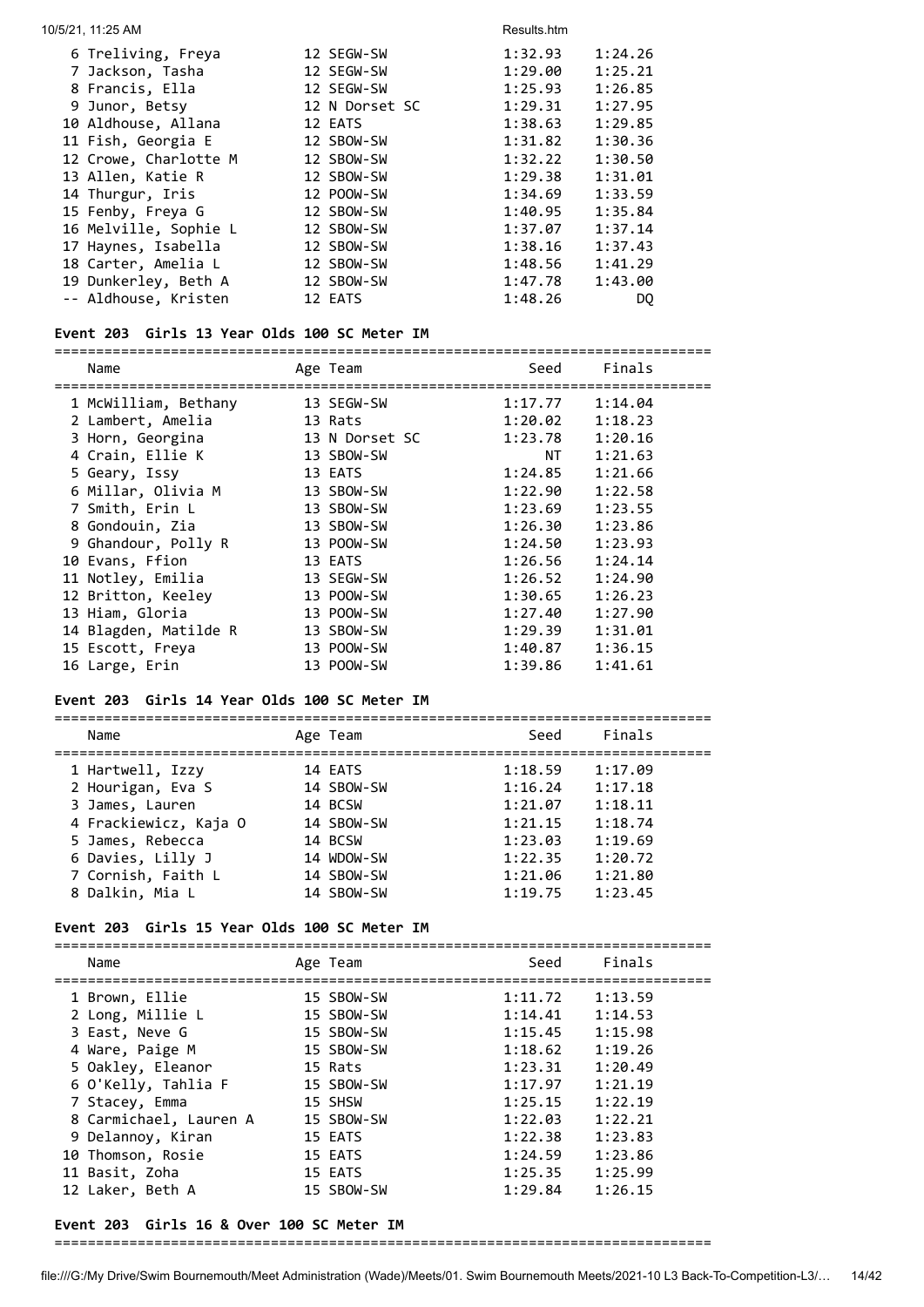10/5/21, 11:25 AM Results.htm

| Name               | Age Team   | Seed    | Finals  |
|--------------------|------------|---------|---------|
| 1 Brown, Amy M     | 17 SBOW-SW | 1:05.53 | 1:07.03 |
| 2 Chown, Ella G    | 18 SBOW-SW | 1:04.58 | 1:08.63 |
| 3 McWilliam, Emily | 16 SEGW-SW | 1:09.46 | 1:10.79 |
| 4 Downting, Laura  | 16 SHSW    | 1:14.14 | 1:16.80 |
| 5 Griffin, Lottie  | 16 SEGW-SW | NΤ      | 1:17.86 |
| 6 McClary, Keira   | 16 SEGW-SW | 1:24.28 | 1:25.24 |
|                    |            |         |         |

## **Event 204 Boys 9 Year Olds 100 SC Meter Breaststroke**

| Name                 | Age Team  | Seed    | Finals  |  |
|----------------------|-----------|---------|---------|--|
| 1 Frampton, Kruze    | 9 SFGW-SW | 1:43.05 | 1:42.70 |  |
| 2 Abdelmoniem, Hamza | 9 FATS    | 1:54.65 | 1:47.82 |  |

#### **Event 204 Boys 10 Year Olds 100 SC Meter Breaststroke**

=============================================================================== Name **Age Team** Age Team Seed Finals =============================================================================== 1 Tibbatts, Monty 10 BCSW 1:32.00 1:31.47<br>2 Bernal Mezzetti, Philip 10 POOW-SW 1:33.56 1:32.94 2 Bernal Mezzetti, Philip 10 POOW-SW 1:33.56 1:32.94 3 Gammage, Alexander 10 EATS 1:41.56 1:38.15 4 Squire, James 10 POOW-SW 1:55.19 1:54.33 5 Hopkins, Jacob D 10 POOW-SW 2:06.87 2:10.04

#### **Event 204 Boys 11 Year Olds 100 SC Meter Breaststroke** ===============================================================================

| Name                | Age Team   | Seed    | Finals  |
|---------------------|------------|---------|---------|
| 1 Latham, Elliot    | 11 EATS    | 1:42.53 | 1:37.37 |
| 2 Deren, Adam       | 11 SBOW-SW | 1:45.06 | 1:41.13 |
| 3 Eady, Mason       | 11 POOW-SW | 1:46.09 | 1:42.33 |
| 4 Stevens, Theodore | 11 SEGW-SW | 1:47.35 | 1:43.40 |
| 5 Honor, Henry      | 11 SEGW-SW | 1:57.44 | 1:46.34 |
| 6 Young, George     | 11 BCSW    | 1:54.51 | 1:48.51 |
| 7 Jenkins, Ollie W  | 11 SBOW-SW | 1:52.78 | 1:51.04 |
| 8 Escott, Samuel    | 11 POOW-SW | 2:07.75 | 2:01.23 |
| 9 Wasenczuk, Ben    | 11 EATS    | 2:04.63 | 2:07.22 |

#### **Event 204 Boys 12 Year Olds 100 SC Meter Breaststroke**

| Name                                  | Age Team       | Seed    | Finals  |
|---------------------------------------|----------------|---------|---------|
| 1 Bernal Mezzetti, Christo 12 POOW-SW |                | 1:35.41 | 1:32.68 |
| 2 Rijvers, Lucas                      | 12 BCSW        | 1:40.00 | 1:33.56 |
| 3 George, Freddie                     | 12 N Dorset SC | 1:36.70 | 1:33.58 |
| 4 Kusanale, Max                       | 12 POOW-SW     | 1:44.37 | 1:37.75 |
| 5 Bayliss, Sully                      | 12 POOW-SW     | 1:38.00 | 1:39.85 |
| 6 Glover, Louis                       | 12 BCSW        | 1:38.37 | 1:39.95 |
| 7 Ellison, George E                   | 12 SBOW-SW     | 1:56.90 | 1:45.58 |
| 8 Whiteley, Callum K                  | 12 BCSW        | 1:56.14 | 1:47.71 |
| 9 DuValle, Oli                        | 12 SBOW-SW     | 1:49.67 | 1:49.67 |
| 10 Russell, Andrew                    | 12 SEGW-SW     | 1:58.47 | 1:50.26 |
| 11 Smith, Elliot                      | 12 POOW-SW     | 1:59.81 | 1:51.65 |
| 12 Green, Jacob S                     | 12 SBOW-SW     | 1:56.66 | 1:55.53 |
| 13 Bell, Jamie                        | 12 SEGW-SW     | 2:06.97 | 2:01.09 |

===============================================================================

## **Event 204 Boys 13 Year Olds 100 SC Meter Breaststroke**

| Name               | Age Team   | Seed    | Finals  |  |
|--------------------|------------|---------|---------|--|
| 1 Lock, Finley     | 13 SEGW-SW | 1:20.27 | 1:16.40 |  |
| 2 Lacey, Toby C    | 13 SBOW-SW | 1:29.43 | 1:25.47 |  |
| 3 Gunn, Jamie J    | 13 WDOW-SW | 1:25.35 | 1:27.80 |  |
| 4 Dewey, Thomas    | 13 SEGW-SW | NT      | 1:31.30 |  |
| 5 Reddick, Logan M | 13 SBOW-SW | 1:34.97 | 1:32.74 |  |
| 6 Tanner, Liam     | 13 BCSW    | 1:38.91 | 1:33.18 |  |
| 7 McIlwain, Jude   | 13 POOW-SW | 1:35.43 | 1:33.42 |  |
|                    |            |         |         |  |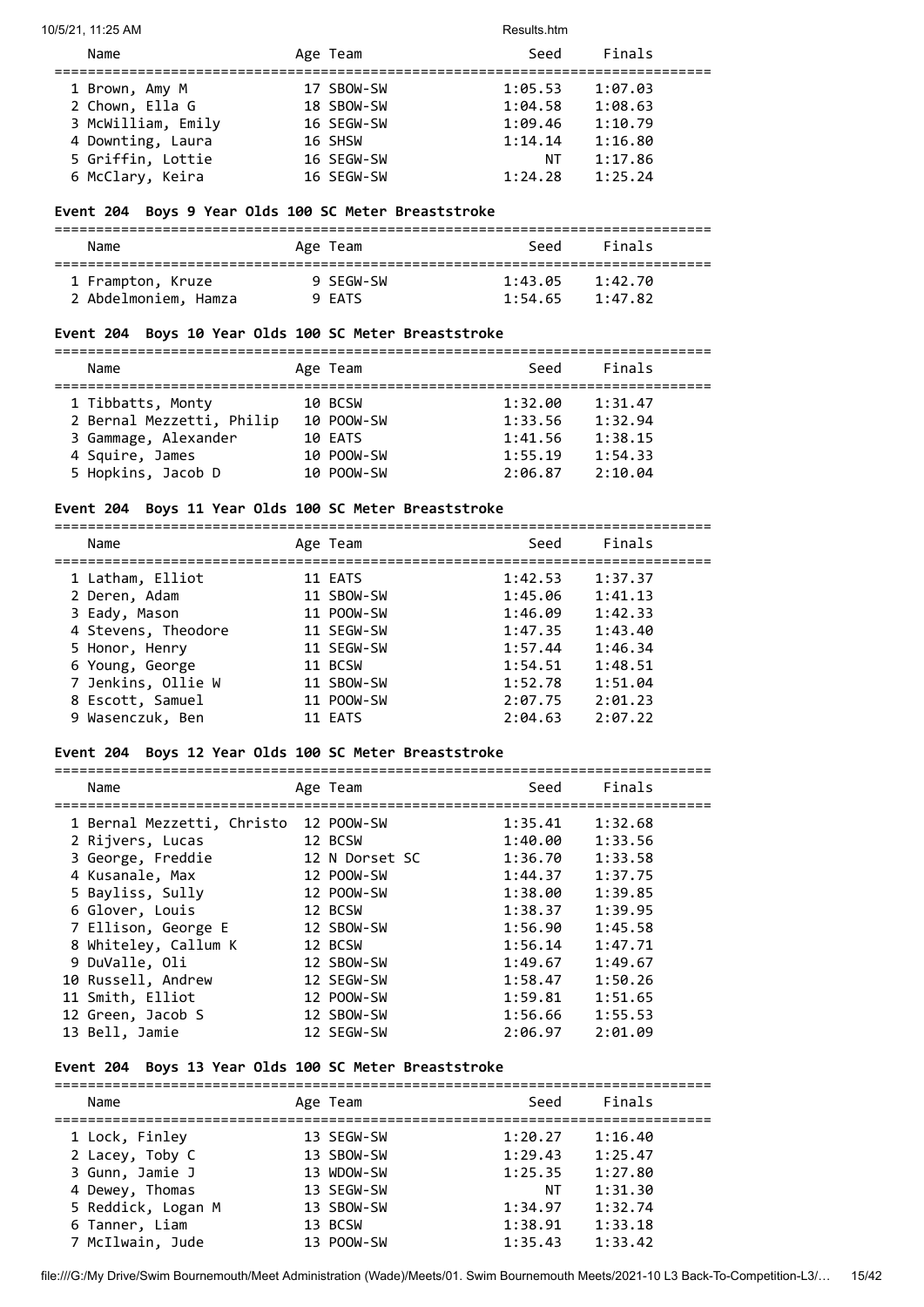| 7 Pollard, Harry   | 13 SEGW-SW | 1:34.70 | 1:33.42 |
|--------------------|------------|---------|---------|
| 9 Squire, Cameron  | 13 POOW-SW | 1:33.28 | 1:35.62 |
| 10 Fenemore, Alfie | 13 EATS    | 1:51.43 | 1:39.39 |

#### **Event 204 Boys 14 Year Olds 100 SC Meter Breaststroke**

| Name                 | Age Team   | Seed    | Finals  |  |
|----------------------|------------|---------|---------|--|
| 1 Chappels, Frank J  | 14 SBOW-SW | 1:16.56 | 1:13.73 |  |
| 2 Slade, Oli         | 14 WDOW-SW | 1:26.93 | 1:20.61 |  |
| 3 Birch, Danny       | 14 EATS    | 1:19.81 | 1:21.14 |  |
| 4 Curtis, Lucas      | 14 EATS    | 1:27.78 | 1:26.65 |  |
| 5 Thring, Jonathan   | 14 SEGW-SW | 1:41.00 | 1:27.96 |  |
| -- Rodrigues, Callum | 14 EATS    | 2:05.03 | DO.     |  |

#### **Event 204 Boys 15 Year Olds 100 SC Meter Breaststroke**

| Name             | Age Team   | Seed    | Finals  |  |
|------------------|------------|---------|---------|--|
| 1 Porter, Toby O | 15 SBOW-SW | 1:24.50 | 1:19.35 |  |
| 2 Garton, Luca J | 15 POOW-SW | 1:25.50 | 1:19.72 |  |

#### **Event 204 Boys 16 & Over 100 SC Meter Breaststroke**

=============================================================================== Name **Age Team** Age Team Seed Finals

| 1 Elliott, Lawrence | 16 SEGW-SW          | 1:11.16 | 1:09.76 |
|---------------------|---------------------|---------|---------|
| 2 Turner, Jay       | 17 Rats             | 1:10.53 | 1:12.47 |
| 3 Smith, David      | 16 SBOW-SW          | 1:08.64 | 1:13.12 |
| 4 Quine, Stephen    | 16 Blandford Flyers | 1:13.50 | 1:13.41 |
| 5 Davies, Harry     | 17 SEGW-SW          | 1:14.34 | 1:14.84 |
| 6 Parkes, Luca J    | 16 SBOW-SW          | 1:14.88 | 1:15.17 |
| 7 Dixon, Alex       | 16 EATS             | 1:25.28 | 1:23.98 |
|                     |                     |         |         |

#### **Event 204 Boys 100 SC Meter Breaststroke Multi-Class**

| Name                | Age Team | Seed    | Finals  |  |
|---------------------|----------|---------|---------|--|
| 1 Davies, Matt SB9  | 17 Rats  | 1:25.31 | 1:26.28 |  |
| 2 Boyles, Luke SB12 | 17 BCSW  | 1:26.02 | 1:29.79 |  |

#### **Event 205 Girls 10 Year Olds 200 SC Meter Backstroke**

| Name              | Age Team   | Seed    | Finals  |  |
|-------------------|------------|---------|---------|--|
|                   |            |         |         |  |
| 1 Cailes, Macie A | 10 POOW-SW | 3:07.16 | 3:07.75 |  |
| 2 Thompson, Ava   | 10 POOW-SW | 3:06.66 | 3:09.96 |  |
| 3 Bull, Theia     | 10 POOW-SW | 3:10.37 | 3:25.51 |  |
| 4 McLean, Mimi    | 10 POOW-SW | 3:41.84 | 3:29.72 |  |

#### **Event 205 Girls 11 Year Olds 200 SC Meter Backstroke**

| Name |                      | Age Team   |         | Seed | Finals  |  |
|------|----------------------|------------|---------|------|---------|--|
|      | 1 Robinson, Halle    | 11 SEGW-SW | 2:55.00 |      | 2:51.25 |  |
|      | 2 Crowe, Scarlett I  | 11 SBOW-SW | 3:21.94 |      | 3:18.47 |  |
|      | 3 Scott, Amelia J    | 11 SBOW-SW |         | ΝT   | 3:28.53 |  |
|      | 4 Butcher, Tamsin L  | 11 POOW-SW | 3:26.41 |      | 3:31.66 |  |
|      | 5 Chicu, Eliza       | 11 POOW-SW |         | ΝT   | 3:41.62 |  |
|      | 6 Leech, Catherine F | 11 SBOW-SW |         | ΝT   | 3:43.21 |  |
|      | 7 Drake, Poppy F     | 11 SBOW-SW | 4:30.30 |      | 3:44.34 |  |

#### **Event 205 Girls 12 Year Olds 200 SC Meter Backstroke**

=============================================================================== Name **Age Team** Age Team Seed Finals =============================================================================== 1 Hindell, Ruby M 12 SBOW-SW 2:50.13 2:40.93 2 Maddock, Alana 12 EATS 2:43.22 2:46.46 3 Flint, Rosina 12 BCSW 3:05.15 2:48.80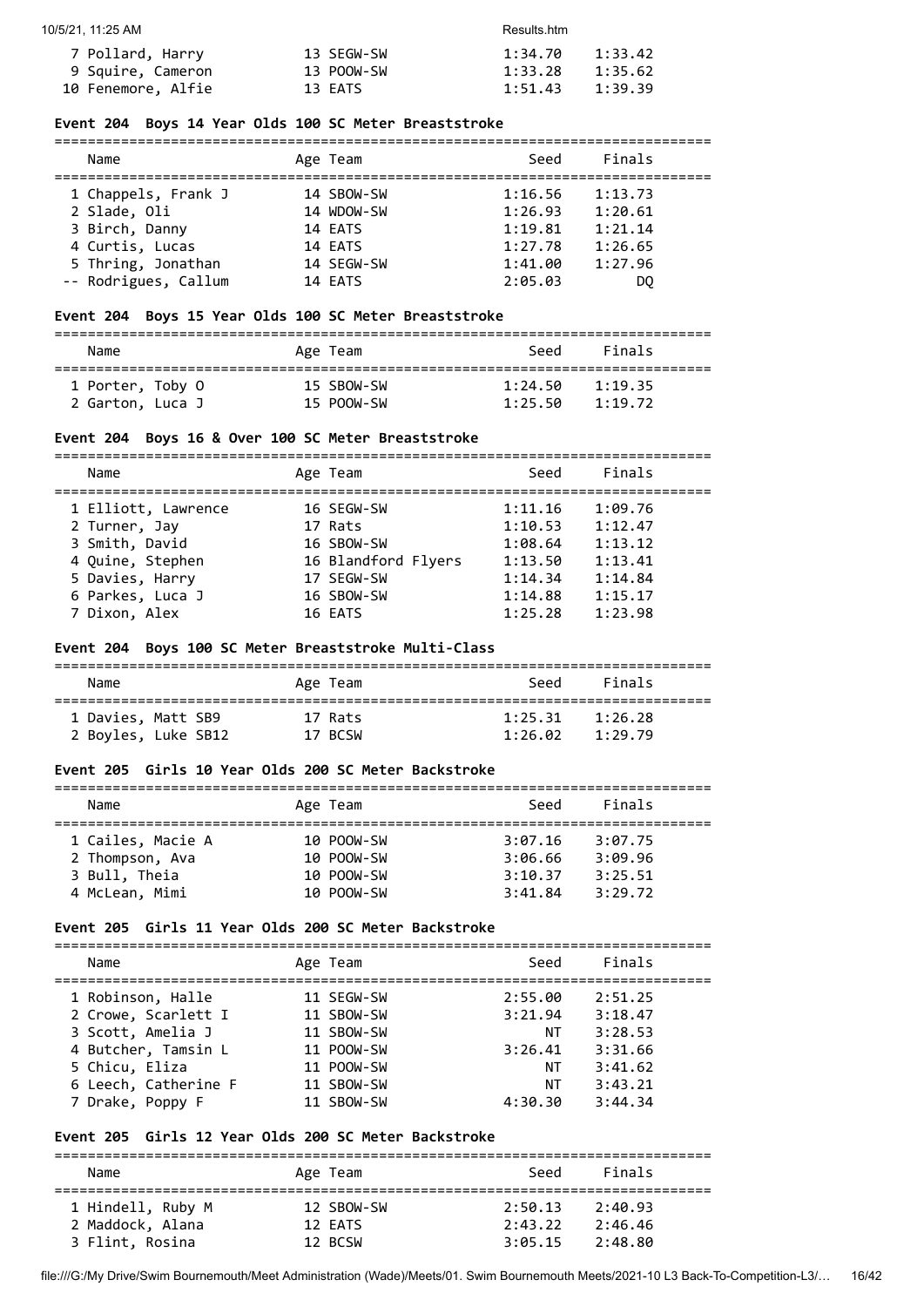#### 10/5/21, 11:25 AM Results.htm

| 12 POOW-SW | 2:49.28 | 2:52.32 |
|------------|---------|---------|
| 12 POOW-SW | 2:56.07 | 2:55.92 |
| 12 POOW-SW | 3:00.75 | 2:56.18 |
| 12 SBOW-SW | ΝT      | 3:10.20 |
| 12 Rats    | 3:28.61 | 3:11.54 |
| 12 SBOW-SW | 3:23.39 | 3:13.65 |
| 12 SBOW-SW | NΤ      | 3:16.68 |
| 12 SBOW-SW | 3:33.75 | 3:22.08 |
| 12 SBOW-SW | NT      | 3:26.66 |
| 12 SBOW-SW | ΝT      | 3:47.16 |
|            |         |         |

## **Event 205 Girls 13 Year Olds 200 SC Meter Backstroke**

===============================================================================

| Name                                    | Age Team           | Seed               | Finals             |
|-----------------------------------------|--------------------|--------------------|--------------------|
| 1 Field, Phoebe                         | 13 EATS            | 2:37.40            | 2:36.68            |
| 2 Coventry, Izzie<br>3 Rutherford, Isla | 13 EATS<br>13 EATS | 2:53.19<br>2:54.23 | 2:45.70<br>2:48.98 |
| 4 Gondouin, Zia                         | 13 SBOW-SW         | 2:53.09            | 2:51.30            |
| 5 Notley, Emilia                        | 13 SEGW-SW         | 2:53.13            | 2:56.60            |
| 6 Britton, Keeley                       | 13 POOW-SW         | 3:03.70            | 2:58.88            |
| 7 Blagden, Matilde R                    | 13 SBOW-SW         | 3:14.17            | 3:08.34            |
| 8 Jones, Jennifer or Jenny              | 13 EATS            | 3:29.06            | 3:10.12            |
| 9 Escott, Freya                         | 13 POOW-SW         | NΤ                 | 3:17.04            |
|                                         |                    |                    |                    |

#### **Event 205 Girls 14 Year Olds 200 SC Meter Backstroke**

===============================================================================

| Name                   | Age Team   | Seed    | Finals  |
|------------------------|------------|---------|---------|
| 1 Langley, Lillian     | 14 BCSW    | 2:37.08 | 2:39.72 |
| 2 Nixon, Sophie L      | 14 BCSW    | 2:44.85 | 2:50.22 |
| 3 Cornish, Faith L     | 14 SBOW-SW | 3:03.09 | 2:50.25 |
| 4 Davies, Lilly J      | 14 WDOW-SW | 2:55.76 | 2:51.30 |
| 5 Ben-Scully, Beatrice | 14 BCSW    | 2:53.76 | 2:59.69 |
|                        |            |         |         |

## **Event 205 Girls 15 Year Olds 200 SC Meter Backstroke**

| Name                   | Age Team   | Seed    | Finals  |
|------------------------|------------|---------|---------|
| 1 Vavasour, Betsy      | 15 POOW-SW | 2:30.44 | 2:26.30 |
| 2 Fish, Harriet R      | 15 SBOW-SW | 2:30.88 | 2:33.73 |
| 3 Brown, Ellie         | 15 SBOW-SW | 2:29.84 | 2:38.71 |
| 4 Lewis, Ellena        | 15 EATS    | 2:35.66 | 2:40.67 |
| 5 Long, Millie L       | 15 SBOW-SW | 2:44.08 | 2:43.34 |
| 6 Ware, Paige M        | 15 SBOW-SW | 2:48.48 | 2:51.02 |
| 7 Guppy, Helen M       | 15 POOW-SW | 2:48.38 | 2:52.00 |
| 8 Large, Amy           | 15 POOW-SW | 2:59.73 | 2:59.02 |
| 9 Carmichael, Lauren A | 15 SBOW-SW | 3:02.63 | 3:01.23 |
|                        |            |         |         |

## **Event 205 Girls 16 & Over 200 SC Meter Backstroke**

| Name              | Age Team   | Seed    | Finals  |  |
|-------------------|------------|---------|---------|--|
| 1 Brown, Amy M    | 17 SBOW-SW | 2:20.81 | 2:22.70 |  |
| 2 Griffin, Lottie | 16 SEGW-SW | 2:47.23 | 2:41.88 |  |

## **Event 206 Boys 9 Year Olds 50 SC Meter Freestyle**

| Name                                                                                                    | Age Team                                                | Seed                                | Finals                                    |  |  |  |
|---------------------------------------------------------------------------------------------------------|---------------------------------------------------------|-------------------------------------|-------------------------------------------|--|--|--|
| 1 Frampton, Kruze<br>2 Abdelmoniem, Hamza<br>3 Downting, Harry<br>4 Ness, Gabriel A<br>5 Ness, Daniel A | 9 SEGW-SW<br>9 FATS<br>9 SHSW<br>9 SBOW-SW<br>9 SBOW-SW | 36.47<br>41.37<br>47.71<br>ΝT<br>NΤ | 35.67<br>38.64<br>40.65<br>44.90<br>49.42 |  |  |  |

## **Event 206 Boys 10 Year Olds 50 SC Meter Freestyle**

## =============================================================================== Name Age Team Seed Finals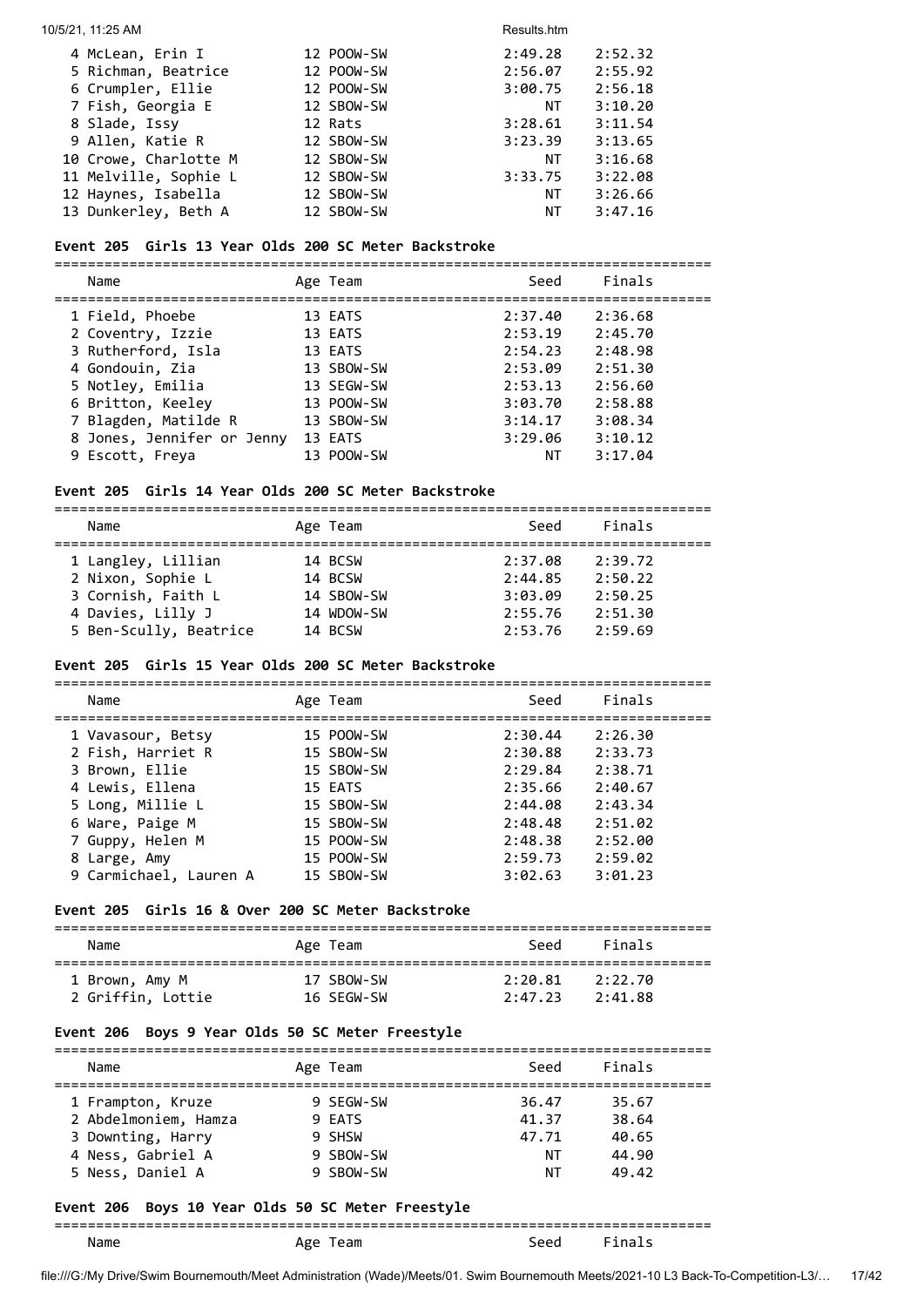| 10 BCSW                                 | 31.29 | 31.16 |
|-----------------------------------------|-------|-------|
| 10 Rats                                 | 32.69 | 31.66 |
| 3 Bernal Mezzetti, Philip<br>10 POOW-SW | 33.60 | 33.78 |
| 10 BCSW                                 | 38.83 | 36.61 |
| 10 BCSW                                 | 45.00 | 37.18 |
| 10 EATS                                 | 40.41 | 38.30 |
| 10 POOW-SW                              | 40.17 | 38.56 |
| 10 POOW-SW                              | 42.92 | 40.53 |
| 10 SBOW-SW                              | 42.70 | 40.64 |
| 10 POOW-SW                              | 41.47 | 41.61 |
| 10 POOW-SW                              | 41.53 | 41.67 |
| 10 SBOW-SW                              | 45.90 | 44.59 |
|                                         |       |       |

#### **Event 206 Boys 11 Year Olds 50 SC Meter Freestyle**

===============================================================================

| Name                 | Age Team   | Seed  | Finals |
|----------------------|------------|-------|--------|
| 1 Perks, Lucas       | 11 Rats    | 33.08 | 32.49  |
| 2 Deren, Adam        | 11 SBOW-SW | 33.06 | 33.54  |
| 3 Young, George      | 11 BCSW    | 34.89 | 34.15  |
| 4 Gonzalez, Mateo    | 11 BCSW    | 37.41 | 35.11  |
| 4 Laws, Finlay J     | 11 SBOW-SW | 36.29 | 35.11  |
| 6 Latham, Elliot     | 11 EATS    | 37.25 | 35.16  |
| 7 Eady, Mason        | 11 POOW-SW | 36.05 | 35.18  |
| 8 Jenkins, Ollie W   | 11 SBOW-SW | 37.99 | 35.24  |
| 9 McLaughlin, Lewis  | 11 SEGW-SW | 36.25 | 35.57  |
| 10 Escott, Samuel    | 11 POOW-SW | 38.67 | 38.35  |
| 11 Pittwood, Connor  | 11 POOW-SW | 41.71 | 38.82  |
| 12 Grant, Charles    | 11 SEGW-SW | 40.12 | 39.38  |
| 13 Honor, Henry      | 11 SEGW-SW | 45.62 | 40.80  |
| 14 Langley, George L | 11 BCSW    | 47.73 | 43.06  |
| 15 Wasenczuk, Ben    | 11 EATS    | 47.50 | 46.11  |
|                      |            |       |        |

#### **Event 206 Boys 12 Year Olds 50 SC Meter Freestyle**

| Name                                | Age Team<br>.========================= | Seed  | Finals |
|-------------------------------------|----------------------------------------|-------|--------|
| 1 Dunnett, Elliott M 12 SBOW-SW     |                                        | 30.46 | 29.68  |
|                                     |                                        | 30.19 | 30.26  |
| 3 Cutbush, Harry 12 POOW-SW         |                                        | 31.79 | 30.92  |
| 4 Garel-Jones, Lucas A              | 12 SBOW-SW                             | 31.43 | 31.31  |
| 5 George, Freddie                   | 12 N Dorset SC                         | 31.60 | 31.57  |
| 6 Ware, Elliot X                    | 12 SBOW-SW                             | 32.46 | 31.98  |
| 7 Zabludowski, Sebastian 12 POOW-SW |                                        | 35.20 | 31.99  |
| 8 Bernal Mezzetti, Christo          | 12 POOW-SW                             | 33.16 | 32.14  |
| 9 McLaughlin, Alexander             | 12 SEGW-SW                             | 32.78 | 32.50  |
| 10 Thring, Isaac                    | 12 SEGW-SW                             | 33.72 | 33.61  |
| 11 Kusanale, Max                    | 12 POOW-SW                             | 36.79 | 34.16  |
| 12 Rijvers, Lucas                   | 12 BCSW                                | 34.55 | 35.06  |
| 13 Negus, Ben                       | 12 EATS                                | 37.59 | 36.29  |
| 14 Blight, Arthur                   | 12 POOW-SW                             | 41.63 | 36.75  |
| 15 Russell, Andrew                  | 12 SEGW-SW                             | 35.07 | 36.91  |
| 16 Green, Jacob S                   | 12 SBOW-SW                             | 37.34 | 37.23  |
| 17 Ellison, George E                | 12 SBOW-SW                             | 39.60 | 37.87  |
| 18 DuValle, Oli                     | 12 SBOW-SW                             | 38.16 | 37.97  |
| 19 McMaster, Joshua                 | 12 POOW-SW                             | 38.96 | 38.74  |
| 20 Bell, Jamie                      | 12 SEGW-SW                             | 41.28 | 39.23  |
| 21 Crutchley, Callum D              | 12 SBOW-SW                             | 47.35 | 39.76  |
| 22 Whiteley, Callum K               | 12 BCSW                                | 43.31 | 40.73  |
| 23 Smith, Elliot                    | 12 POOW-SW                             | 39.84 | 41.02  |

### **Event 206 Boys 13 Year Olds 50 SC Meter Freestyle**

=============================================================================== Name **Age Team** Age Team Seed Finals =============================================================================== 1 Young, Hugo W 13 SBOW-SW 28.01 26.98 2 Bell, Edward 13 SEGW-SW 28.79 27.26 3 Rutherford, Oliver 13 EATS 30.65 28.29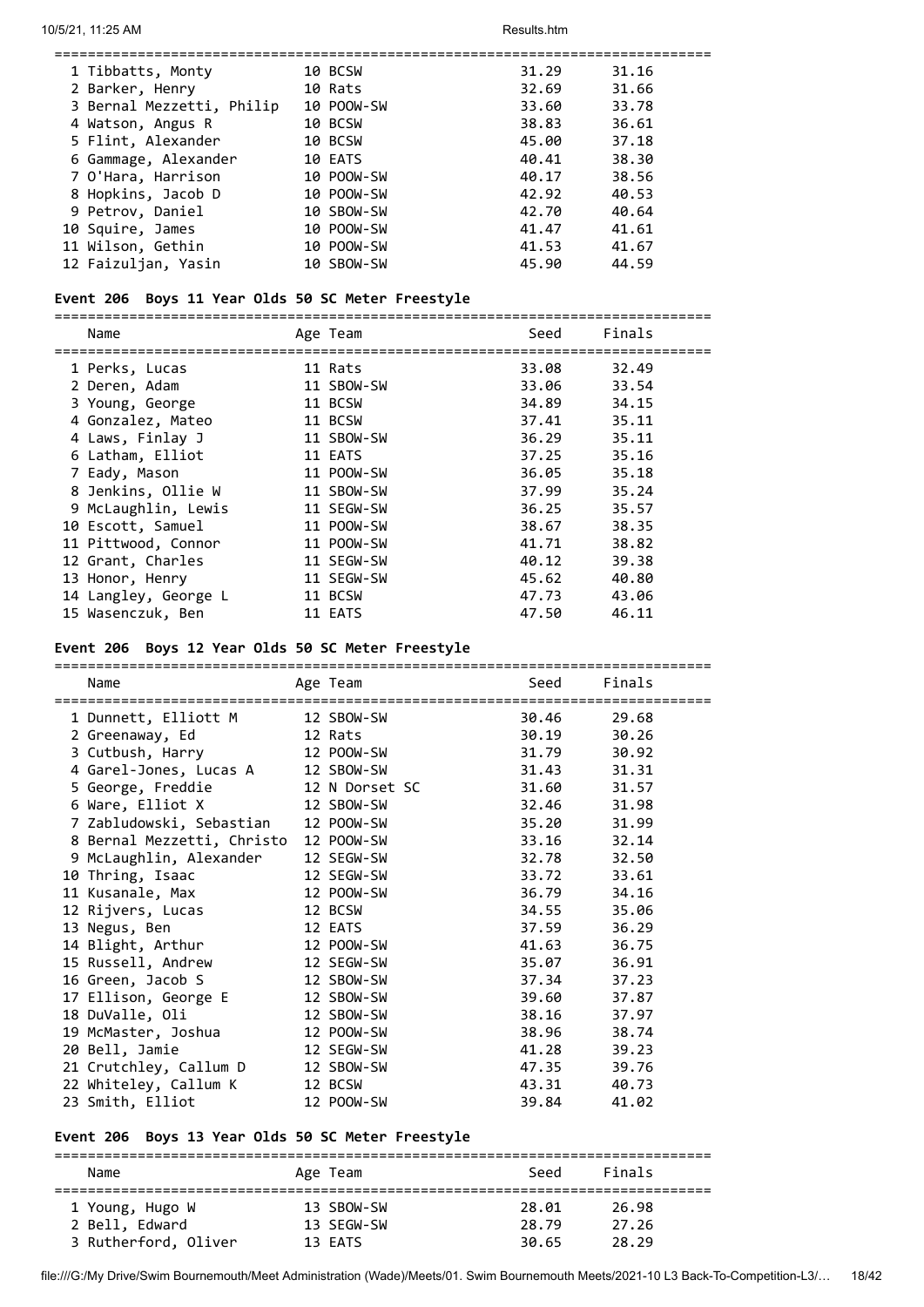| 10/5/21, 11:25 AM     |            | Results.htm |       |
|-----------------------|------------|-------------|-------|
| 4 Honor, George       | 13 SEGW-SW | 29.06       | 28.50 |
| 5 Lacey, Toby C       | 13 SBOW-SW | 30.10       | 29.93 |
| 6 Soole, Sebastian    | 13 EATS    | 29.82       | 30.08 |
| 7 Ware, Jacka J       | 13 SBOW-SW | 31.14       | 30.26 |
| 8 Reddick, Logan M    | 13 SBOW-SW | 31.61       | 31.14 |
| 9 Stevens, James M    | 13 SBOW-SW | 32.33       | 31.41 |
| 10 Gunn, Jamie J      | 13 WDOW-SW | 31.30       | 31.65 |
| 11 McIlwain, Jude     | 13 POOW-SW | 33.23       | 31.73 |
| 12 Luhan, Tudor       | 13 EATS    | 36.28       | 32.17 |
| 13 Tanner, Liam       | 13 BCSW    | 35.68       | 32.33 |
| 14 Pollard, Harry     | 13 SEGW-SW | 32.81       | 32.80 |
| 15 Butcher, Matthew M | 13 POOW-SW | 34.88       | 33.46 |
| 16 Squire, Cameron    | 13 POOW-SW | 34.61       | 33.83 |
| 17 Fenemore, Alfie    | 13 EATS    | 39.69       | 35.34 |

## **Event 206 Boys 14 Year Olds 50 SC Meter Freestyle**

|  | Name                 | Age Team   | Seed  | Finals |
|--|----------------------|------------|-------|--------|
|  | 1 Lewis, Nathan      | 14 EATS    | 27.38 | 26.94  |
|  | 2 Slade, Oli         | 14 WDOW-SW | 29.32 | 28.12  |
|  | 3 Petrov, Gabriel B  | 14 SBOW-SW | 28.40 | 28.39  |
|  | 4 Birch, Danny       | 14 EATS    | 28.47 | 28.93  |
|  | 5 Thring, Jonathan   | 14 SEGW-SW | 28.70 | 29.14  |
|  | 6 Oliver, Harry      | 14 EATS    | 29.88 | 29.28  |
|  | 7 Riggs, Leo         | 14 BCSW    | 30.57 | 30.36  |
|  | 8 Hopkins, Louis H   | 14 SBOW-SW | 31.29 | 31.13  |
|  | 9 Curtis, Lucas      | 14 EATS    | 33.22 | 32.53  |
|  | 10 Rodrigues, Callum | 14 EATS    | 44.59 | 45.62  |
|  |                      |            |       |        |

## **Event 206 Boys 15 Year Olds 50 SC Meter Freestyle**

| Name               | Age Team       | Seed  | Finals |  |  |  |  |
|--------------------|----------------|-------|--------|--|--|--|--|
| 1 Chambers, Thomas | 15 N Dorset SC | 27.90 | 28.35  |  |  |  |  |
| 2 Porter, Toby O   | 15 SBOW-SW     | 30.55 | 29.12  |  |  |  |  |
| 3 Garton, Luca J   | 15 POOW-SW     | 31.99 | 30.59  |  |  |  |  |
| 4 Taylor, Henry    | 15 BCSW        | 32.57 | 32.13  |  |  |  |  |

## **Event 206 Boys 16 & Over 50 SC Meter Freestyle**

| Name                |  | Age Team            | Seed  | Finals |  |  |
|---------------------|--|---------------------|-------|--------|--|--|
|                     |  |                     |       |        |  |  |
| 1 Weeks, Kai        |  | 17 BCSW             | 24.17 | 24.44  |  |  |
| 2 Hancox, Frank     |  | 16 EATS             | 25.10 | 24.82  |  |  |
| 3 Pardy, Finn       |  | 16 BCSW             | 28.13 | 25.57  |  |  |
| 4 Elliott, Lawrence |  | 16 SEGW-SW          | 25.81 | 26.08  |  |  |
| 5 Coventry, Josh    |  | 16 EATS             | 26.38 | 26.38  |  |  |
| 6 Turner, Jay       |  | 17 Rats             | 26.41 | 26.44  |  |  |
| 7 Parkes, Luca J    |  | 16 SBOW-SW          | 26.19 | 26.66  |  |  |
| 8 Quine, Stephen    |  | 16 Blandford Flyers | 26.52 | 26.73  |  |  |
| 9 Newman, Dan O     |  | 17 SBOW-SW          | 26.76 | 26.78  |  |  |
| 10 Minter, Ben      |  | 16 Blandford Flyers | 28.22 | 27.42  |  |  |
| 11 Wynter, Marcus   |  | 16 N Dorset SC      | 29.12 | 28.58  |  |  |
| 12 Taylor, Matthew  |  | 17 WDOW-SW          | 28.45 | 29.07  |  |  |
| 13 Davies, Harry    |  | 17 SEGW-SW          | 29.54 | 30.67  |  |  |
| 14 Smith, David     |  | 16 SBOW-SW          | 27.32 | 32.91  |  |  |

## **Event 206 Boys 50 SC Meter Freestyle Multi-Class**

| Name                   | Age Team   | Seed  | Finals |  |
|------------------------|------------|-------|--------|--|
| 1 Boyles, Luke S12     | 17 BCSW    | 30.32 | 30.57  |  |
| 2 Sturgess, Zack C S10 | 14 SBOW-SW | 31.04 | 30.76  |  |
| 3 Davies, Matt S9      | 17 Rats    | 35.80 | 34.81  |  |

## **Event 207 Girls 9 Year Olds 50 SC Meter Butterfly**

## =============================================================================== Name **Age Team** Age Team Seed Finals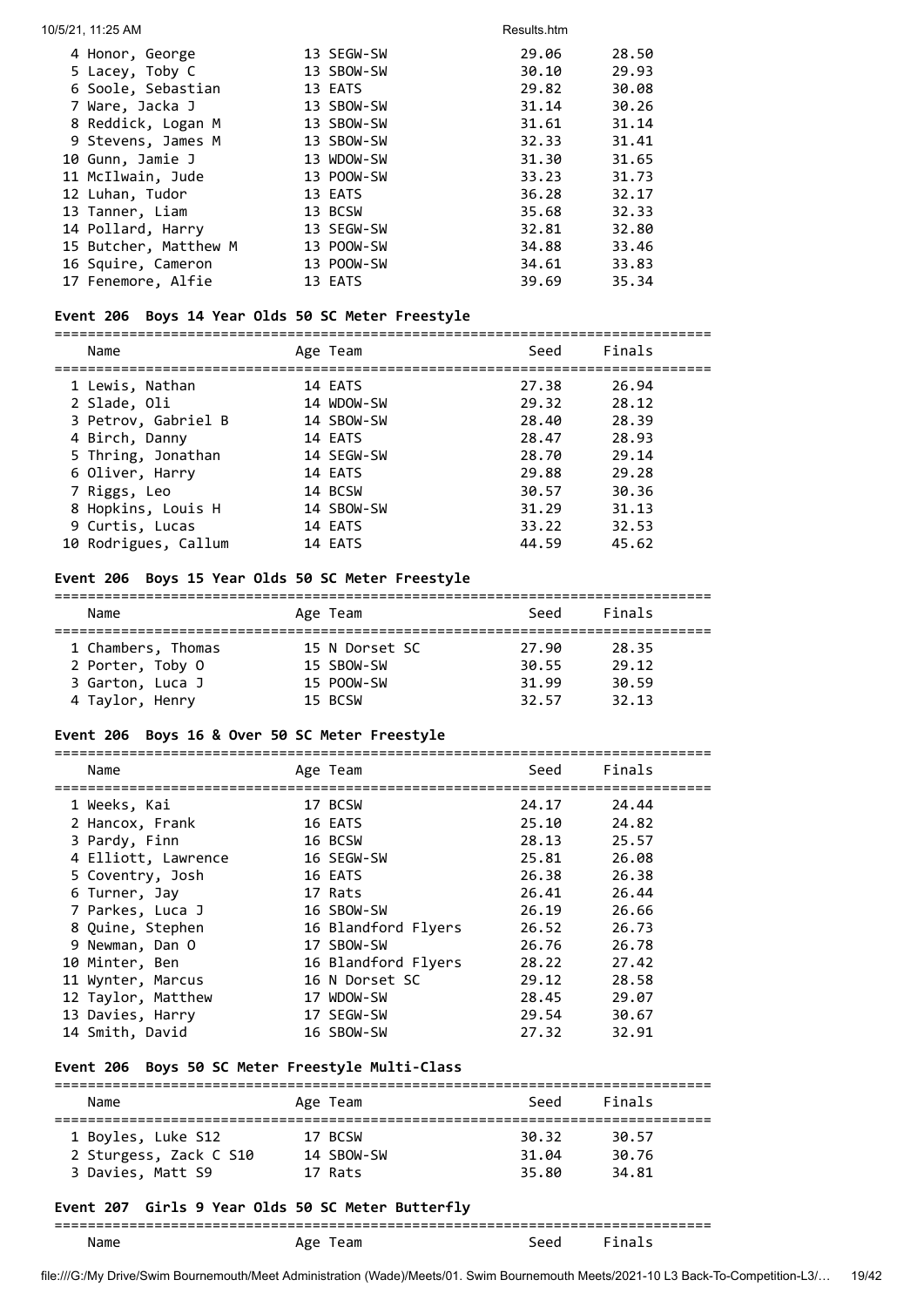| 1 Collins, Poppy    | 9 POOW-SW | 39.87   | 40.83   |  |
|---------------------|-----------|---------|---------|--|
| 2 Salmond, Caidee   | 9 POOW-SW | 1:01.13 | 58.03   |  |
| 3 Howard, Romilly S | 9 BCSW    | 1:06.65 | 1:02.04 |  |
| 4 Frampton, Melly G | 9 SBOW-SW | 1:12.60 | 1:06.80 |  |

## **Event 207 Girls 10 Year Olds 50 SC Meter Butterfly**

| Finals<br>Seed<br>Name<br>Age Team<br>1 Korotkova, Daria<br>10 POOW-SW<br>40.05<br>40.34<br>2 Frackiewicz, Mia W<br>10 SBOW-SW<br>45.94<br>43.61<br>49.95<br>45.12<br>3 Truscott, Neve<br>10 SEGW-SW<br>4 Webster, Megan<br>10 POOW-SW<br>47.06<br>47.57<br>5 Newsum, Millie R<br>10 SBOW-SW<br>47.83<br>49.54<br>6 Minardi, Mia<br>50.38<br>48.49<br>10 SEGW-SW<br>7 MacRae, Isabelle R<br>52.34<br>10 SBOW-SW<br>54.05<br>8 Gray, Elsie A<br>10 SBOW-SW<br>ΝT<br>1:03.60<br>-- Wilson, Elise<br>1:08.24<br>10 BCSW<br>DO |  |  |  |
|----------------------------------------------------------------------------------------------------------------------------------------------------------------------------------------------------------------------------------------------------------------------------------------------------------------------------------------------------------------------------------------------------------------------------------------------------------------------------------------------------------------------------|--|--|--|
|                                                                                                                                                                                                                                                                                                                                                                                                                                                                                                                            |  |  |  |
|                                                                                                                                                                                                                                                                                                                                                                                                                                                                                                                            |  |  |  |
|                                                                                                                                                                                                                                                                                                                                                                                                                                                                                                                            |  |  |  |
|                                                                                                                                                                                                                                                                                                                                                                                                                                                                                                                            |  |  |  |
|                                                                                                                                                                                                                                                                                                                                                                                                                                                                                                                            |  |  |  |
|                                                                                                                                                                                                                                                                                                                                                                                                                                                                                                                            |  |  |  |
|                                                                                                                                                                                                                                                                                                                                                                                                                                                                                                                            |  |  |  |
|                                                                                                                                                                                                                                                                                                                                                                                                                                                                                                                            |  |  |  |
|                                                                                                                                                                                                                                                                                                                                                                                                                                                                                                                            |  |  |  |

## **Event 207 Girls 11 Year Olds 50 SC Meter Butterfly**

| Name                 | Age Team   | Seed    | Finals  |
|----------------------|------------|---------|---------|
| 1 Campbell, Louise   | 11 POOW-SW | 37.65   | 37.75   |
| 2 Robinson, Halle    | 11 SEGW-SW | 41.75   | 37.83   |
| 3 Mercer, Amy C      | 11 SBOW-SW | 46.50   | 41.43   |
| 4 Crowe, Scarlett I  | 11 SBOW-SW | 46.78   | 43.91   |
| 5 Garavini, Isabella | 11 POOW-SW | 50.50   | 44.60   |
| 6 Ware, Imali O      | 11 SBOW-SW | 45.59   | 46.41   |
| 7 Lawrence, Eliza M  | 11 BCSW    | 48.55   | 47.51   |
| 8 McBain, Matilda    | 11 POOW-SW | 50.25   | 50.71   |
| 9 Singh, Aadya       | 11 SBOW-SW | 58.44   | 52.06   |
| 10 Drake, Poppy F    | 11 SBOW-SW | 1:00.34 | 54.51   |
| 11 Whetstone, Izzy   | 11 POOW-SW | 1:04.81 | 1:01.38 |

## **Event 207 Girls 12 Year Olds 50 SC Meter Butterfly**

| Name                  | Age Team   | Seed  | Finals |
|-----------------------|------------|-------|--------|
| 1 Thorpe, Megan       | 12 EATS    | 33.45 | 33.21  |
| 2 Francis, Ella       | 12 SEGW-SW | 35.81 | 35.65  |
| 3 Maddock, Alana      | 12 EATS    | 35.93 | 35.74  |
| 4 Russell, Zoe        | 12 SEGW-SW | 41.44 | 37.43  |
| 5 Long, Freya         | 12 Rats    | 43.04 | 37.86  |
| 6 Payne, Imani        | 12 Rats    | 42.15 | 38.62  |
| 7 Aldhouse, Allana    | 12 EATS    | 41.00 | 40.40  |
| 8 Crowe, Charlotte M  | 12 SBOW-SW | 41.37 | 40.43  |
| 9 Treliving, Freya    | 12 SEGW-SW | 46.56 | 40.78  |
| 10 Jackson, Tasha     | 12 SEGW-SW | 42.59 | 41.31  |
| 11 Thurgur, Iris      | 12 POOW-SW | 39.16 | 44.26  |
| 12 Allen, Katie R     | 12 SBOW-SW | 42.60 | 44.78  |
| 13 Melville, Sophie L | 12 SBOW-SW | 48.69 | 46.88  |
| 14 Fenby, Freya G     | 12 SBOW-SW | 54.70 | 48.25  |
| 15 Haynes, Isabella   | 12 SBOW-SW | 49.09 | 49.87  |
| 16 Dunkerley, Beth A  | 12 SBOW-SW | 58.06 | 50.46  |
| 17 Carter, Amelia L   | 12 SBOW-SW | 53.44 | 50.59  |
| 18 Aldhouse, Kristen  | 12 EATS    | 48.00 | 51.49  |
|                       |            |       |        |

## **Event 207 Girls 13 Year Olds 50 SC Meter Butterfly**

| Name                   | Age Team       | Seed  | Finals |
|------------------------|----------------|-------|--------|
| 1 Field, Phoebe        | 13 EATS        | 32.21 | 33.03  |
| 2 McWilliam, Bethany   | 13 SEGW-SW     | 34.68 | 33.60  |
| 3 Miles-Simonite, Anna | 13 WDOW-SW     | 35.69 | 33.62  |
| 4 Horn, Georgina       | 13 N Dorset SC | 34.08 | 34.48  |
| 5 Smith, Erin L        | 13 SBOW-SW     | 35.26 | 34.54  |
| 6 Evans, Ffion         | 13 EATS        | 35.35 | 35.23  |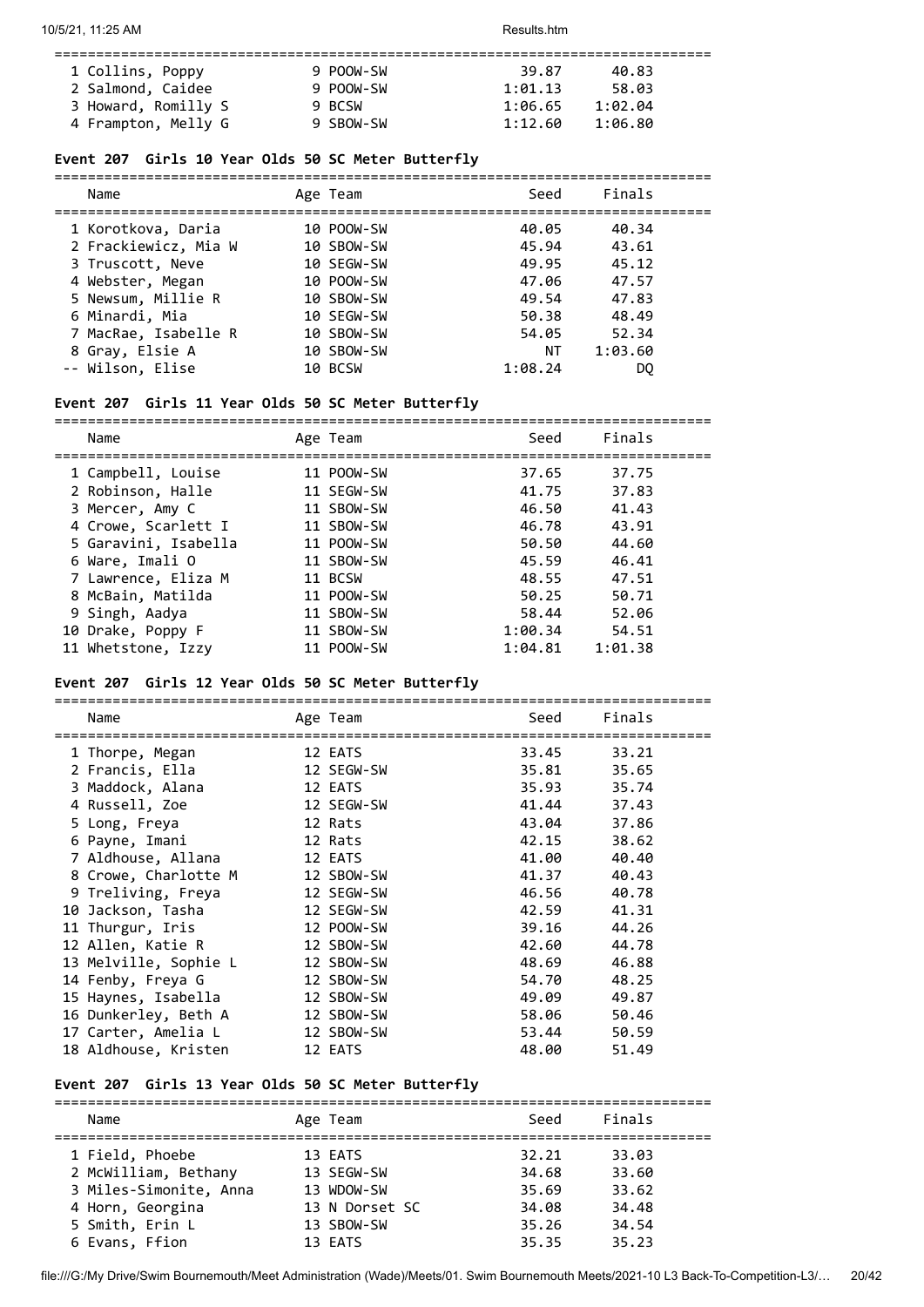#### 10/5/21, 11:25 AM Results.htm

| 7 Millar, Olivia M          | 13 SBOW-SW | 36.80 | 36.15 |
|-----------------------------|------------|-------|-------|
| 8 Coventry, Izzie           | 13 EATS    | 38.91 | 36.70 |
| 9 Geary, Issy               | 13 EATS    | 37.12 | 37.40 |
| 10 Jones, Jennifer or Jenny | 13 EATS    | 41.47 | 38.92 |
| 11 Hiam, Gloria             | 13 POOW-SW | 38.35 | 40.25 |
| 12 Notley, Emilia           | 13 SEGW-SW | 39.75 | 40.48 |
| 13 Blagden, Matilde R       | 13 SBOW-SW | 49.78 | 47.58 |
| 14 Large, Erin              | 13 POOW-SW | 52.09 | 53.60 |

## **Event 207 Girls 14 Year Olds 50 SC Meter Butterfly**

=============================================================================== Name **Age Team** Age Team Seed Finals =============================================================================== 1 Taylor, Rhyseren 14 EATS 32.04 32.15 2 Frackiewicz, Kaja O 14 SBOW-SW 36.05 33.98 3 Barratt, Minnie 14 SBOW-SW 34.12 34.05 4 Hartwell, Izzy 14 EATS 36.36 34.35 5 Miah, Nikita 14 WDOW-SW 34.94 34.89 6 Dalkin, Mia L 14 SBOW-SW 35.57 35.89 7 Davies, Lilly J 14 WDOW-SW 35.94 36.29 8 Nixon, Sophie L 14 BCSW 35.10 36.40 9 Ben-Scully, Beatrice 14 BCSW 44.58 42.75

#### **Event 207 Girls 15 Year Olds 50 SC Meter Butterfly**

| Name                | Age Team   | Seed  | Finals |
|---------------------|------------|-------|--------|
|                     |            |       |        |
| 1 Brown, Ellie      | 15 SBOW-SW | 32.32 | 32.49  |
| 2 East, Neve G      | 15 SBOW-SW | 33.07 | 32.68  |
| 3 Lewis, Ellena     | 15 EATS    | 32.40 | 33.37  |
| 4 Oakley, Eleanor   | 15 Rats    | 35.72 | 34.00  |
| 5 O'Kelly, Tahlia F | 15 SBOW-SW | 33.87 | 35.13  |
| 6 Stacey, Emma      | 15 SHSW    | 40.31 | 35.71  |
| 7 Read, Pippa       | 15 EATS    | 35.78 | 36.25  |
| 8 Delannoy, Kiran   | 15 EATS    | 33.40 | 36.35  |
| 9 Singh, Arohi      | 15 SBOW-SW | 38.42 | 36.97  |
| 10 Large, Amy       | 15 POOW-SW | 36.89 | 38.28  |
| 11 Basit, Zoha      | 15 EATS    | 37.96 | 38.41  |
| 12 Thomson, Rosie   | 15 EATS    | 38.03 | 38.44  |
| 13 Lush, Erin M     | 15 SBOW-SW | 40.56 | 39.11  |
| -- Laker, Beth A    | 15 SBOW-SW | 37.35 | DO     |

#### **Event 207 Girls 16 & Over 50 SC Meter Butterfly**

| Name              | Age Team   | Seed  | Finals |
|-------------------|------------|-------|--------|
|                   |            |       |        |
| 1 Chown, Ella G   | 18 SBOW-SW | 28.18 | 28.90  |
| 2 Williams, Amy   | 16 EATS    | 31.07 | 31.46  |
| 3 Griffin, Lottie | 16 SEGW-SW | 33.53 | 33.36  |
| 4 Jones, Sophie   | 18 EATS    | 33.88 | 33.42  |

#### **Event 301 Girls 9 Year Olds 200 SC Meter IM**

| Name             | Age Team  | Seed    | Finals  |  |
|------------------|-----------|---------|---------|--|
| 1 Collins, Poppy | 9 POOW-SW | 3:21.79 | 3:15.70 |  |
| 2 Lacey, Neve O  | 9 SBOW-SW | NΤ      | 4:07.66 |  |

#### **Event 301 Girls 10 Year Olds 200 SC Meter IM**

| Name                                                                                   | Age Team                                             | Seed                      | Finals                                   |
|----------------------------------------------------------------------------------------|------------------------------------------------------|---------------------------|------------------------------------------|
| 1 Hiam, Victoria<br>2 Newsum, Millie R<br>3 Frackiewicz, Mia W<br>4 MacRae, Isabelle R | 10 POOW-SW<br>10 SBOW-SW<br>10 SBOW-SW<br>10 SBOW-SW | 3:28.98<br>NT<br>ΝT<br>NΤ | 3:15.46<br>3:27.43<br>3:29.69<br>3:43.34 |
| 5 McLean, Mimi                                                                         | 10 POOW-SW                                           | 4:02.35                   | 3:56.83                                  |

### **Event 301 Girls 11 Year Olds 200 SC Meter IM**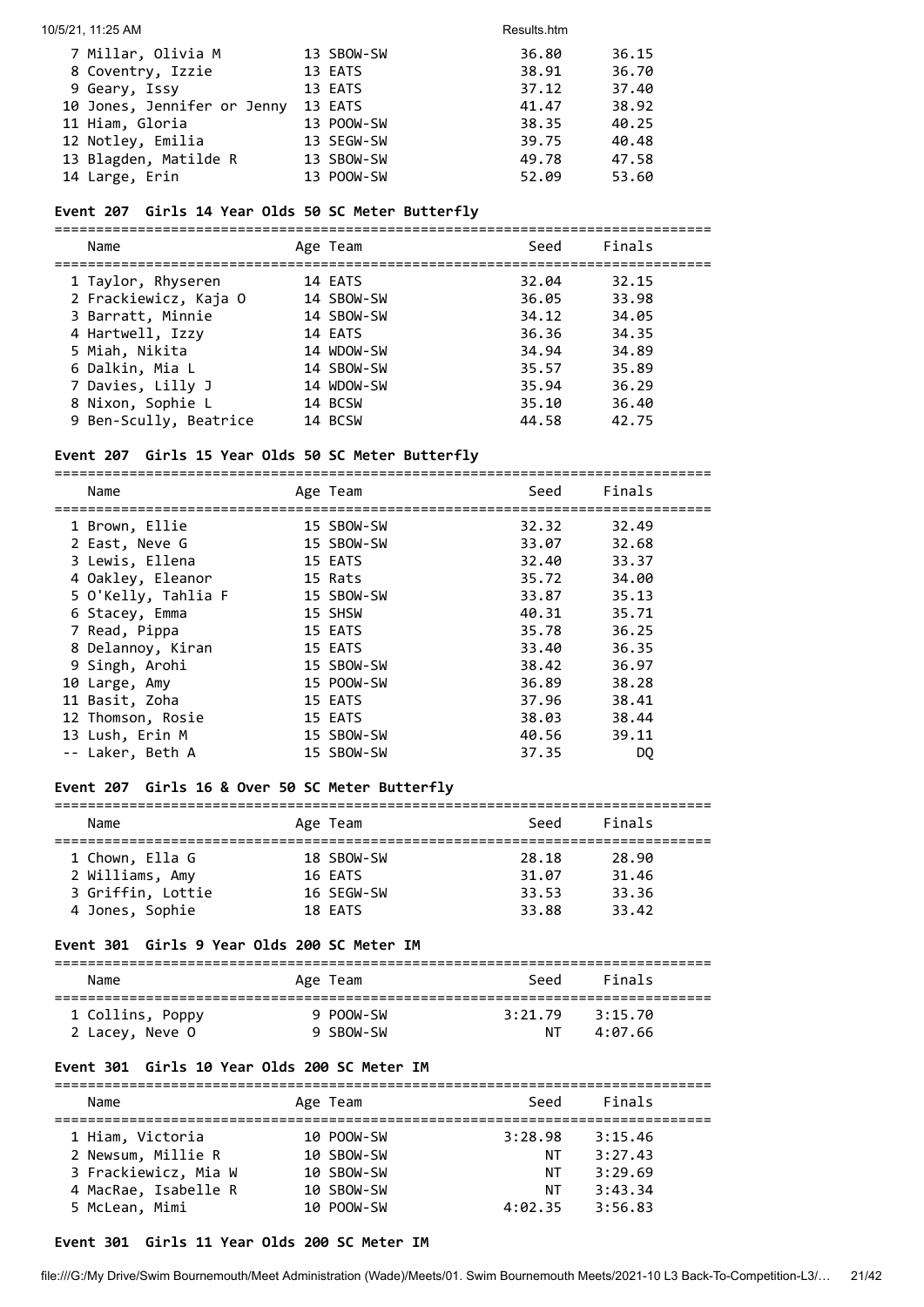| Name                  |  | Age Team   | Seed    | Finals  |  |
|-----------------------|--|------------|---------|---------|--|
| 1 Robinson, Halle     |  | 11 SEGW-SW | 2:55.08 | 2:47.71 |  |
| 2 Ware, Mya A         |  | 11 SBOW-SW | 3:24.81 | 3:18.15 |  |
| 3 Crowe, Scarlett I   |  | 11 SBOW-SW | 3:20.59 | 3:19.55 |  |
| 4 Ware, Imali O       |  | 11 SBOW-SW | 3:22.13 | 3:22.94 |  |
| 5 Mercer, Amy C       |  | 11 SBOW-SW | NΤ      | 3:30.16 |  |
| 6 Butcher, Tamsin L   |  | 11 POOW-SW | 3:38.20 | 3:33.79 |  |
| 7 Drake, Poppy F      |  | 11 SBOW-SW | 4:27.92 | 3:57.55 |  |
| 8 Whetstone, Izzy     |  | 11 POOW-SW | 4:26.70 | 4:01.78 |  |
| -- Munro, Blossom L   |  | 11 SBOW-SW | 3:09.87 | DO.     |  |
| -- Hourigan, Gracie L |  | 11 SBOW-SW | ΝT      | DO      |  |

## **Event 301 Girls 12 Year Olds 200 SC Meter IM**

===============================================================================

| Name                  | Age Team   | Seed    | Finals  |
|-----------------------|------------|---------|---------|
| 1 Thorpe, Megan       | 12 EATS    | 2:44.44 | 2:43.90 |
| 2 Maddock, Alana      | 12 EATS    | 2:46.28 | 2:44.78 |
| 3 Scott, Ella         | 12 EATS    | 2:53.10 | 2:49.21 |
| 4 Hindell, Ruby M     | 12 SBOW-SW | 2:54.30 | 2:51.77 |
| 5 McLean, Erin I      | 12 POOW-SW | 2:59.62 | 3:00.21 |
| 6 Richman, Beatrice   | 12 POOW-SW | 3:09.40 | 3:03.51 |
| 7 Morgan, Winter      | 12 POOW-SW | 3:13.81 | 3:04.93 |
| 8 Treliving, Freya    | 12 SEGW-SW | 3:33.97 | 3:06.76 |
| 9 Fish, Georgia E     | 12 SBOW-SW | 3:16.91 | 3:08.61 |
| 10 Jackson, Tasha     | 12 SEGW-SW | 3:10.22 | 3:09.09 |
| 11 Crowe, Charlotte M | 12 SBOW-SW | NT      | 3:25.18 |
| 12 Thurgur, Iris      | 12 POOW-SW | 3:30.91 | 3:27.80 |
| 13 Haynes, Isabella   | 12 SBOW-SW | 3:31.22 | 3:30.31 |
| -- Francis, Ella      | 12 SEGW-SW | 2:58.65 | DQ      |
|                       |            |         |         |

#### **Event 301 Girls 13 Year Olds 200 SC Meter IM**

| Name                       | Age Team   | Seed    | Finals  |
|----------------------------|------------|---------|---------|
| 1 McWilliam, Bethany       | 13 SEGW-SW | 2:38.52 | 2:38.67 |
| 2 Miles-Simonite, Anna     | 13 WDOW-SW | 2:42.70 | 2:41.32 |
| 3 Field, Phoebe            | 13 EATS    | 2:39.22 | 2:41.91 |
| 4 Smith, Erin L            | 13 SBOW-SW | 3:00.46 | 2:56.96 |
| 5 Evans, Ffion             | 13 EATS    | 3:01.00 | 2:58.20 |
| 6 Notley, Emilia           | 13 SEGW-SW | 2:59.53 | 3:00.19 |
| 7 Knight, Grace J          | 13 SBOW-SW | 3:03.12 | 3:00.21 |
| 8 Gondouin, Zia            | 13 SBOW-SW | 3:00.63 | 3:00.85 |
| 9 Jones, Jennifer or Jenny | 13 EATS    | 3:18.06 | 3:06.56 |
| 10 Blagden, Matilde R      | 13 SBOW-SW | 3:17.56 | 3:09.60 |

#### **Event 301 Girls 14 Year Olds 200 SC Meter IM**

| Name                | Age Team   | Seed    | Finals  |
|---------------------|------------|---------|---------|
| 1 Hawkins, Georgina | 14 MILW    | 2:33.90 | 2:37.45 |
| 2 Taylor, Rhyseren  | 14 EATS    | 2:39.57 | 2:38.97 |
| 3 Hourigan, Eva S   | 14 SBOW-SW | 2:47.31 | 2:44.64 |
| 4 Hartwell, Izzy    | 14 EATS    | 2:59.10 | 2:46.12 |
| 5 James, Rebecca    | 14 BCSW    | 2:46.42 | 2:49.58 |
| 6 James, Lauren     | 14 BCSW    | 2:50.00 | 2:50.52 |
| 7 Cornish, Faith L  | 14 SBOW-SW | 2:58.38 | 2:51.15 |
| 8 Davies, Lilly J   | 14 WDOW-SW | 2:56.90 | 2:57.29 |

#### **Event 301 Girls 15 Year Olds 200 SC Meter IM**

=============================================================================== Name **Age Team** Age Team Seed Finals =============================================================================== 1 Chaffey, Amelia M 15 WDOW-SW 2:31.98 2:34.65 2 Fish, Harriet R 15 SBOW-SW 2:32.74 2:34.70 3 Singh, Arohi 15 SBOW-SW 2:51.83 2:51.15 4 Ware, Paige M 15 SBOW-SW 2:51.23 2:53.48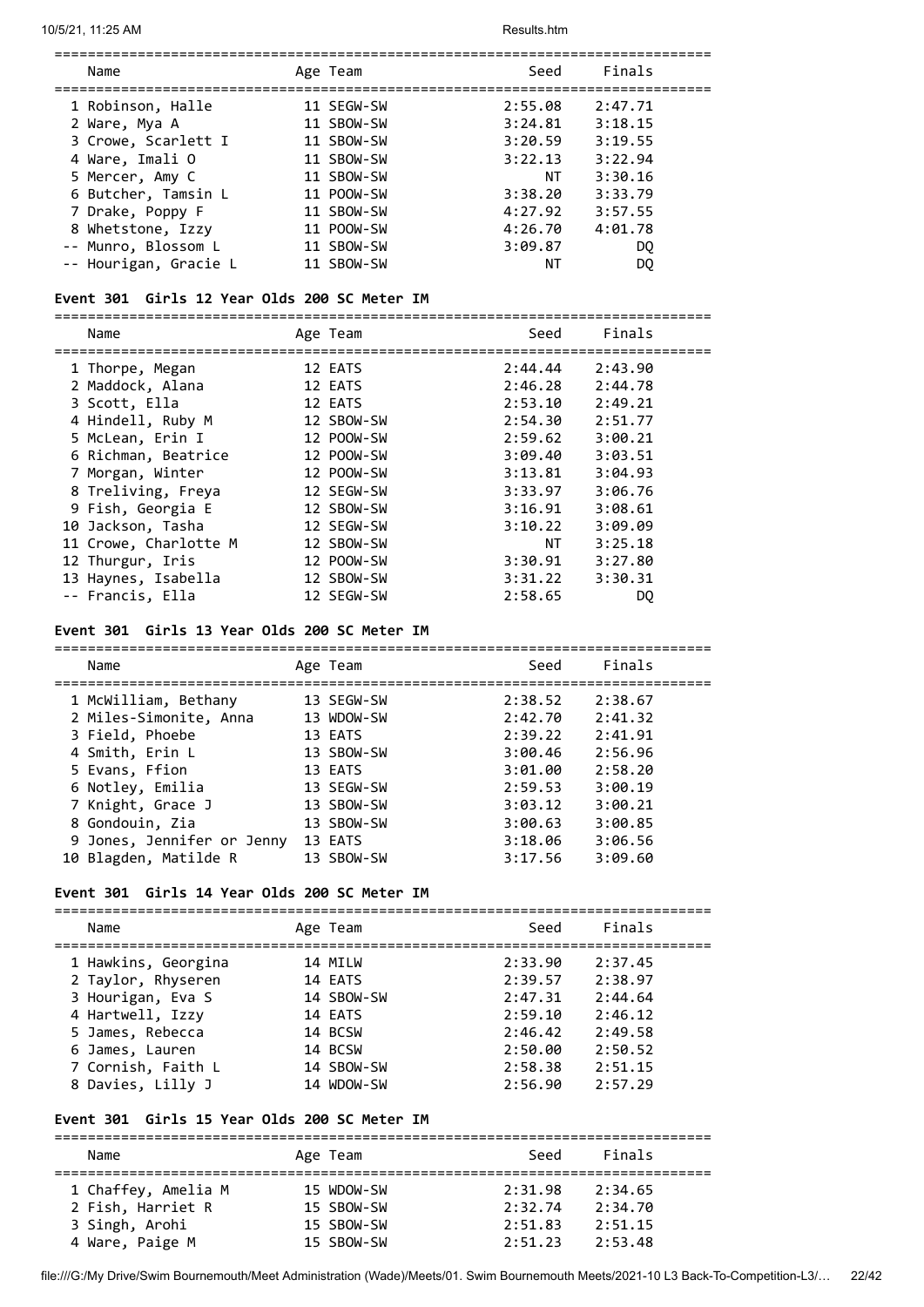| 5 Large, Amy           | 15 POOW-SW | 2:56.96 | 2:55.44 |
|------------------------|------------|---------|---------|
| 6 Carmichael, Lauren A | 15 SBOW-SW | 2:55.94 | 2:57.65 |
| 7 Basit, Zoha          | 15 EATS    | 3:01.82 | 3:06.94 |
| 8 Delannoy, Kiran      | 15 EATS    | 2:59.15 | 3:07.69 |
| 9 Laker, Beth A        | 15 SBOW-SW | 3:19.74 | 3:13.54 |

#### **Event 301 Girls 16 & Over 200 SC Meter IM**

## ===============================================================================

| Name            | Age Team   | Seed    | Finals  |  |
|-----------------|------------|---------|---------|--|
| 1 Brown, Amy M  | 17 SBOW-SW | 2:20.74 | 2:24.54 |  |
| 2 Jones, Sophie | 18 EATS    | 2:36.62 | 2:39.79 |  |
| 3 Day, Jess     | 17 EATS    | 3:15.29 | 3:27.57 |  |

#### **Event 302 Boys 9 Year Olds 200 SC Meter Breaststroke**

=============================================================================== Name Age Team Seed Finals =============================================================================== 1 Frampton, Kruze 9 SEGW-SW 3:37.75 3:33.76 -- Keeping, Harry 9 WDOW-SW 4:29.95 DQ

#### **Event 302 Boys 10 Year Olds 200 SC Meter Breaststroke**

| Name                 | Age Team | Seed    | Finals  |
|----------------------|----------|---------|---------|
| 1 Gammage, Alexander | 10 EATS  | 3:45.00 | 3:27.71 |

#### **Event 302 Boys 11 Year Olds 200 SC Meter Breaststroke**

| Name               | Age Team   | Seed    | Finals  |
|--------------------|------------|---------|---------|
| 1 Keeping, Ben     | 11 WDOW-SW | 3:31.89 | 3:27.60 |
| 2 Latham, Elliot   | 11 EATS    | 3:42.63 | 3:29.94 |
| 3 Eady, Mason      | 11 POOW-SW | 3:36.96 | 3:31.37 |
| 4 Jenkins, Ollie W | 11 SBOW-SW | 3:51.76 | 3:48.90 |
| 5 Honor, Henry     | 11 SEGW-SW | ΝT      | 3:50.35 |
| 6 Gilbert, Finlay  | 11 POOW-SW | 4:06.04 | 3:57.72 |
|                    |            |         |         |

#### **Event 302 Boys 12 Year Olds 200 SC Meter Breaststroke**

=============================================================================== Name **Age Team** Seed Finals =============================================================================== 1 Dunnett, Elliott M 12 SBOW-SW 3:10.56 3:02.39 2 Thring, Isaac 12 SEGW-SW 3:16.03 3:05.14 3 Garel-Jones, Lucas A 12 SBOW-SW 3:20.17 3:10.03 4 Bernal Mezzetti, Christo 12 POOW-SW 3:15.58 3:14.89 5 George, Freddie 12 N Dorset SC 3:32.08 3:21.86 6 Glover, Louis 12 BCSW 3:36.16 3:24.67 7 Bayliss, Sully 12 POOW-SW 3:23.47 3:27.89 8 Ware, Elliot X 12 SBOW-SW 3:33.69 3:31.02 9 Kusanale, Max 12 POOW-SW 3:53.18 3:36.88 10 Smith, Elliot 12 POOW-SW 4:07.45 3:39.51 -- Whiteley, Callum K 12 BCSW 4:05.62 DQ

#### **Event 302 Boys 13 Year Olds 200 SC Meter Breaststroke**

===============================================================================

| Name<br>Age Team                                                                                                                 |                                                                                      |  |
|----------------------------------------------------------------------------------------------------------------------------------|--------------------------------------------------------------------------------------|--|
| 1 Pollard, Harry<br>13 SEGW-SW<br>2 McIlwain, Jude<br>13 POOW-SW<br>13 N Dorset SC<br>3 Carey, Toby<br>4 Tanner, Liam<br>13 BCSW | 3:20.26<br>3:08.16<br>3:23.03<br>3:15.36<br>3:19.17<br>3:18.20<br>3:30.42<br>3:24.37 |  |

## **Event 302 Boys 14 Year Olds 200 SC Meter Breaststroke**

| Name                | Age Team   | Seed    | Finals  |  |
|---------------------|------------|---------|---------|--|
| 1 Chappels, Frank J | 14 SBOW-SW | 2:49.75 | 2:48.00 |  |
| 2 Birch, Danny      | 14 EATS    | 2:59.09 | 2:55.36 |  |

```
file:///G:/My Drive/Swim Bournemouth/Meet Administration (Wade)/Meets/01. Swim Bournemouth Meets/2021-10 L3 Back-To-Competition-L3/… 23/42
```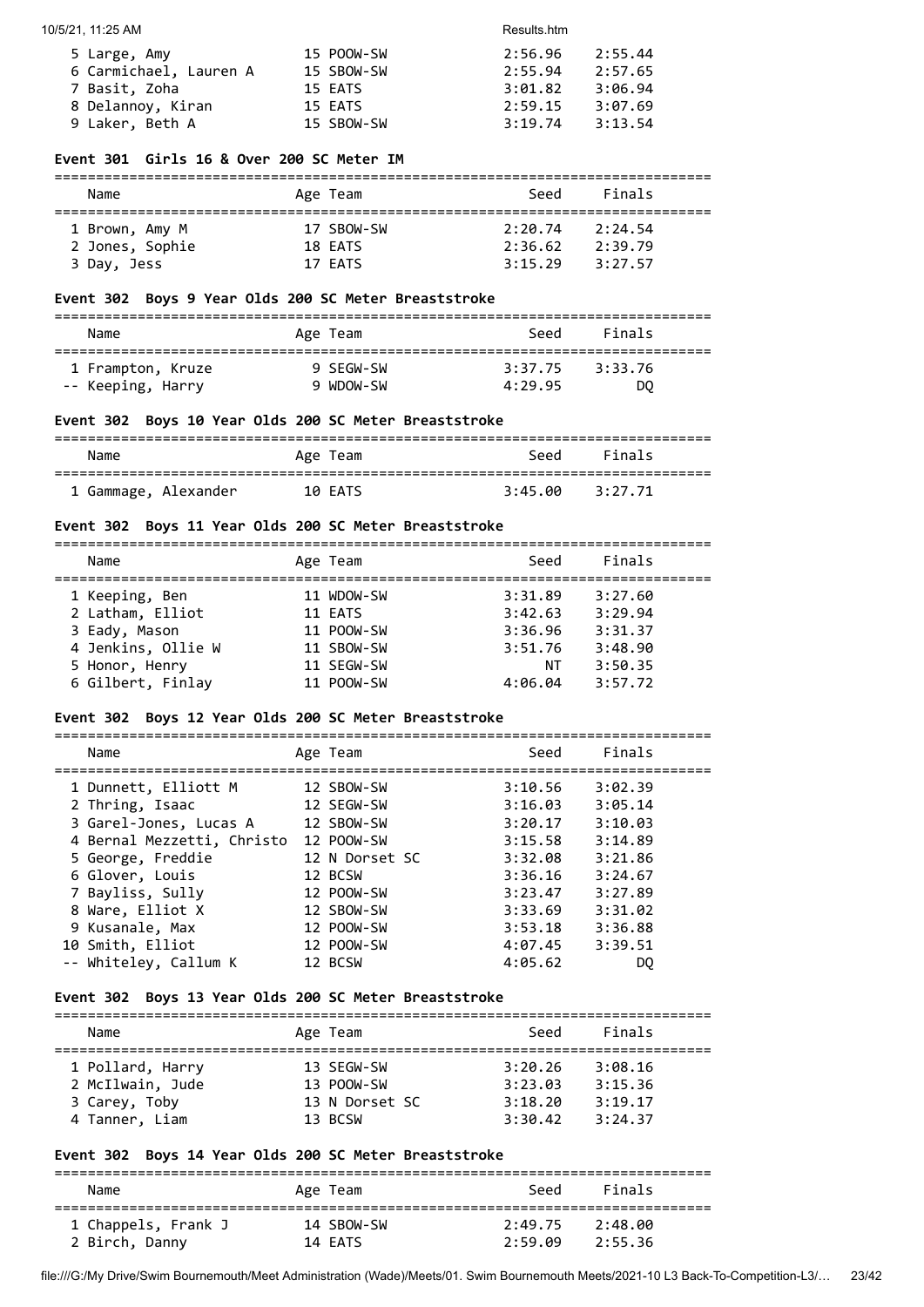## **Event 302 Boys 15 Year Olds 200 SC Meter Breaststroke**

| Name             | Age Team   | Seed    | Finals  |  |
|------------------|------------|---------|---------|--|
| 1 Garton, Luca J | 15 POOW-SW | 3:29.06 | 3:05.14 |  |

## **Event 302 Boys 16 & Over 200 SC Meter Breaststroke**

| Name                | Age Team            | Seed    | Finals  |  |
|---------------------|---------------------|---------|---------|--|
| 1 Elliott, Lawrence | 16 SEGW-SW          | 2:35.82 | 2:33.54 |  |
| 2 Quine, Stephen    | 16 Blandford Flyers | 2:42.19 | 2:43.01 |  |
| 3 Lanham, Zak       | 18 EATS             | 2:38.20 | 2:43.19 |  |
| 4 Davies, Harry     | 17 SEGW-SW          | 2:40.62 | 2:44.74 |  |
| 5 Jaszek, Edward    | 16 SEGW-SW          | 2:50.79 | 2:45.97 |  |
| 6 Dixon, Alex       | 16 EATS             | 2:56.91 | 3:02.43 |  |

#### **Event 303 Girls 9 Year Olds 100 SC Meter Backstroke**

| Name              | Age Team  | Seed    | Finals  |  |
|-------------------|-----------|---------|---------|--|
| 1 Corner, Lucy    | 9 SFGW-SW | 1:47.69 | 1:40.35 |  |
| 2 Salmond, Caidee | 9 POOW-SW | 2:05.23 | 1:48.80 |  |

#### **Event 303 Girls 10 Year Olds 100 SC Meter Backstroke**

| Name               | Age Team   | Seed    | Finals  |
|--------------------|------------|---------|---------|
|                    |            |         |         |
| 1 Korotkova, Daria | 10 POOW-SW | 1:27.02 | 1:23.62 |
| 2 Cailes, Macie A  | 10 POOW-SW | 1:32.61 | 1:25.63 |
| 3 Smithson, Eliza  | 10 SBOW-SW | 1:54.65 | 1:42.60 |
| 4 McLean, Mimi     | 10 POOW-SW | 1:42.66 | 1:43.53 |

#### **Event 303 Girls 11 Year Olds 100 SC Meter Backstroke**

| Name                 | Age Team   | Seed    | Finals  |  |
|----------------------|------------|---------|---------|--|
| 1 Robinson, Halle    | 11 SEGW-SW | 1:19.25 | 1:20.44 |  |
| 2 Crowe, Scarlett I  | 11 SBOW-SW | 1:39.57 | 1:31.44 |  |
| 3 Scott, Amelia J    | 11 SBOW-SW | 1:41.66 | 1:33.53 |  |
| 4 Chicu, Eliza       | 11 POOW-SW | ΝT      | 1:37.97 |  |
| 5 Leech, Catherine F | 11 SBOW-SW | 1:52.74 | 1:40.92 |  |
| 6 Drake, Poppy F     | 11 SBOW-SW | 1:52.25 | 1:46.84 |  |
| 7 Singh, Aadya       | 11 SBOW-SW | 1:56.60 | 1:49.07 |  |

## **Event 303 Girls 12 Year Olds 100 SC Meter Backstroke**

| Name                 | Age Team   | Seed    | Finals  |
|----------------------|------------|---------|---------|
| 1 Hindell, Ruby M    | 12 SBOW-SW | 1:16.56 | 1:13.77 |
| 2 Maddock, Alana     | 12 EATS    | 1:18.28 | 1:19.87 |
| 3 Crumpler, Ellie    | 12 POOW-SW | 1:26.89 | 1:20.17 |
| 4 Slade, Issy        | 12 Rats    | 1:35.31 | 1:27.31 |
| 5 Allen, Katie R     | 12 SBOW-SW | 1:34.43 | 1:27.74 |
| 6 Crowe, Charlotte M | 12 SBOW-SW | 1:32.31 | 1:31.08 |
| 7 Fish, Georgia E    | 12 SBOW-SW | 1:32.50 | 1:31.59 |
| 8 Melville, Sophie L | 12 SBOW-SW | 1:36.97 | 1:34.04 |
| 9 Haynes, Isabella   | 12 SBOW-SW | 1:35.59 | 1:34.34 |
| 10 Carter, Amelia L  | 12 SBOW-SW | 1:40.59 | 1:35.58 |
| 11 Dunkerley, Beth A | 12 SBOW-SW | 1:48.30 | 1:44.46 |
| -- Graham, Izzy S    | 12 WDOW-SW | 1:28.53 | DO      |

#### **Event 303 Girls 13 Year Olds 100 SC Meter Backstroke**

=============================================================================== Name **Age Team** Age Team Seed Finals =============================================================================== 1 Field, Phoebe 13 EATS 1:13.69 1:13.05 2 Rangecroft, Anna 13 Rats 1:18.52 1:15.81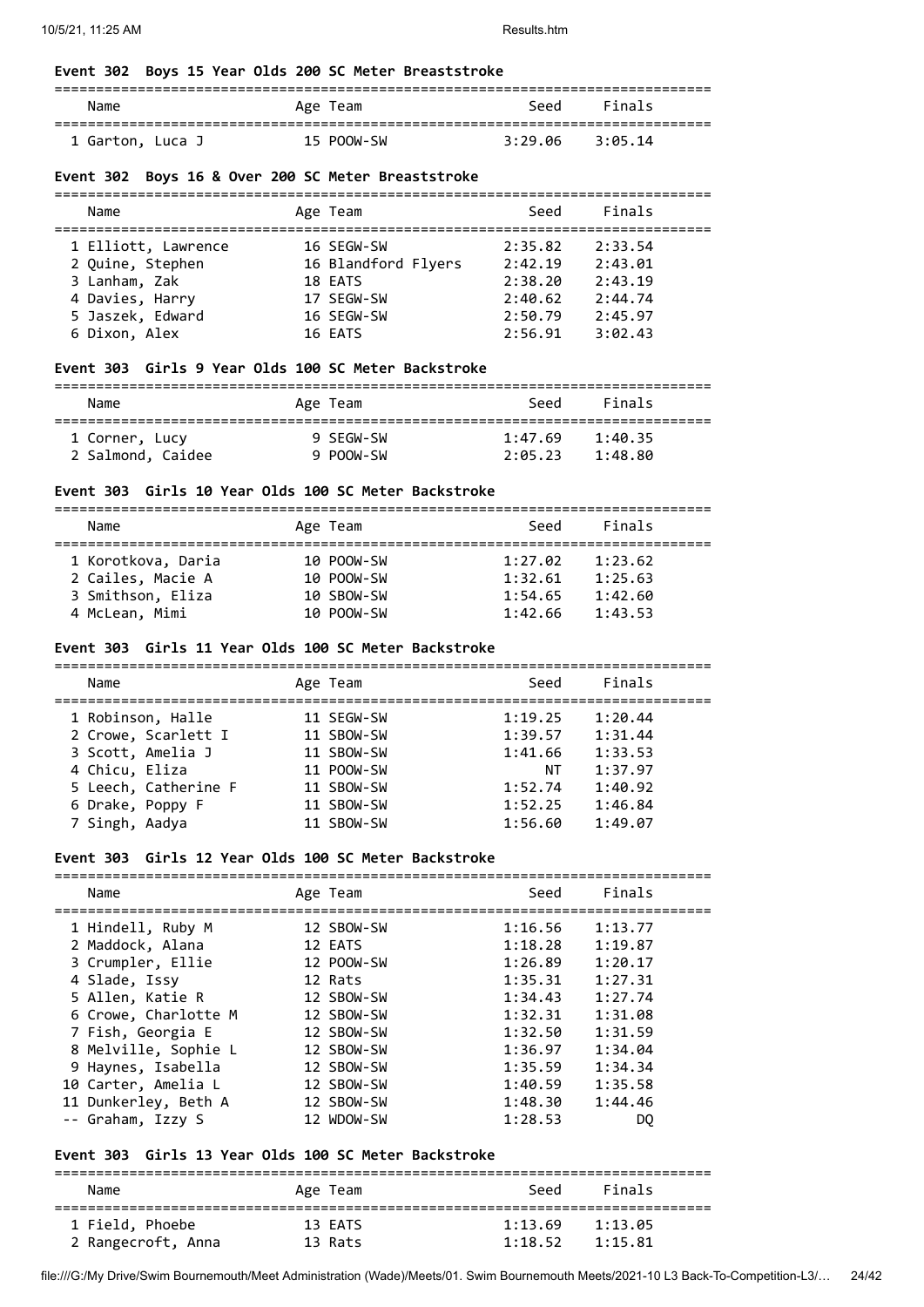#### 10/5/21, 11:25 AM Results.htm

| 3 Miles-Simonite, Anna     | 13 WDOW-SW | 1:21.41 | 1:16.38 |
|----------------------------|------------|---------|---------|
| 4 Gondouin, Zia            | 13 SBOW-SW | 1:21.43 | 1:20.00 |
| 5 Strike, Emily            | 13 EATS    | 1:26.71 | 1:22.84 |
| 6 Notley, Emilia           | 13 SEGW-SW | 1:23.91 | 1:23.19 |
| 7 Britton, Keeley          | 13 POOW-SW | 1:30.41 | 1:23.44 |
| 8 Yuill, Sophie            | 13 SEGW-SW | 1:27.14 | 1:26.63 |
| 9 Blagden, Matilde R       | 13 SBOW-SW | 1:29.15 | 1:29.66 |
| 10 Pemberton-Teer, Natalya | 13 Rats    | 1:35.93 | 1:30.23 |
| 10 Escott, Freya           | 13 POOW-SW | 1:36.42 | 1:30.23 |

## **Event 303 Girls 14 Year Olds 100 SC Meter Backstroke**

=============================================================================== Name **Age Team** Seed Finals =============================================================================== 1 Langley, Lillian 14 BCSW 1:11.88 1:14.38 2 Dawson, Lizzie M 14 SBOW-SW 1:17.42 1:17.16 3 Nixon, Sophie L 14 BCSW 1:15.01 1:17.74 4 Davies, Lilly J 14 WDOW-SW 1:20.50 1:20.59 5 Dalkin, Mia L 14 SBOW-SW 1:20.34 1:21.13 6 Ben-Scully, Beatrice 14 BCSW 1:21.82 1:23.77 7 Dominey, Izabelle 14 N Dorset SC 1:26.13 1:25.59 8 Ferguson, Eva 14 EATS 1:34.84 1:30.30

## **Event 303 Girls 15 Year Olds 100 SC Meter Backstroke**

=============================================================================== Name **Age Team** Age Team Seed Finals =============================================================================== 1 Brown, Ellie 15 SBOW-SW 1:10.64 1:11.78 2 Fish, Harriet R 15 SBOW-SW 1:11.42 1:12.01 3 Lewis, Ellena 15 EATS 1:11.12 1:13.75 4 Long, Millie L 15 SBOW-SW 1:13.37 1:14.00 5 Read, Pippa 15 EATS 1:19.66 1:20.89 6 Fursman, Jessamy 15 WDOW-SW 1:17.21 1:21.25 7 Guppy, Helen M 15 POOW-SW 1:20.26 1:22.28 8 Jaffre, Amber 15 N Dorset SC 1:27.26 1:28.31

#### **Event 303 Girls 16 & Over 100 SC Meter Backstroke**

===============================================================================

| Name              | Age Team   | Seed    | Finals  |  |
|-------------------|------------|---------|---------|--|
| 1 Brown, Amy M    | 17 SBOW-SW | 1:04.63 | 1:07.02 |  |
| 2 Griffin, Lottie | 16 SEGW-SW | 1:14.69 | 1:13.66 |  |
| 3 Downting, Laura | 16 SHSW    | 1:10.18 | 1:14.04 |  |
| 4 McClary, Keira  | 16 SEGW-SW | 1:17.29 | 1:21.10 |  |
| 5 Day, Jess       | 17 EATS    | 1:28.02 | 1:35.91 |  |
|                   |            |         |         |  |

#### **Event 304 Boys 10 Year Olds 100 SC Meter Butterfly**

| Name                                 | Age Team           | Seed               | Finals             |  |
|--------------------------------------|--------------------|--------------------|--------------------|--|
| 1 Tibbatts, Monty<br>2 Barker, Henry | 10 BCSW<br>10 Rats | 1:24.00<br>1:25.53 | 1:15.87<br>1:17.68 |  |
| 3 Petrov, Daniel                     | 10 SBOW-SW         | 2:02.63            | 2:00.46            |  |

#### **Event 304 Boys 11 Year Olds 100 SC Meter Butterfly**

| Name                | Age Team   | Seed    | Finals  |
|---------------------|------------|---------|---------|
| 1 McLaughlin, Lewis | 11 SEGW-SW | 1:35.78 | 1:25.66 |
| 2 Frampton, Kaden   | 11 SEGW-SW | 1:40.88 | 1:31.83 |
| 3 Ditchburn, Nathan | 11 POOW-SW | 1:38.68 | 1:36.15 |
| 4 Deren, Adam       | 11 SBOW-SW | 1:38.28 | 1:37.71 |
| 5 Jenkins, Ollie W  | 11 SBOW-SW | 1:47.34 | 1:40.03 |

#### **Event 304 Boys 12 Year Olds 100 SC Meter Butterfly**

=============================================================================== Name **Age Team** Age Team Seed Finals =============================================================================== 1 Dunnett, Elliott M 12 SBOW-SW 1:19.41 1:13.92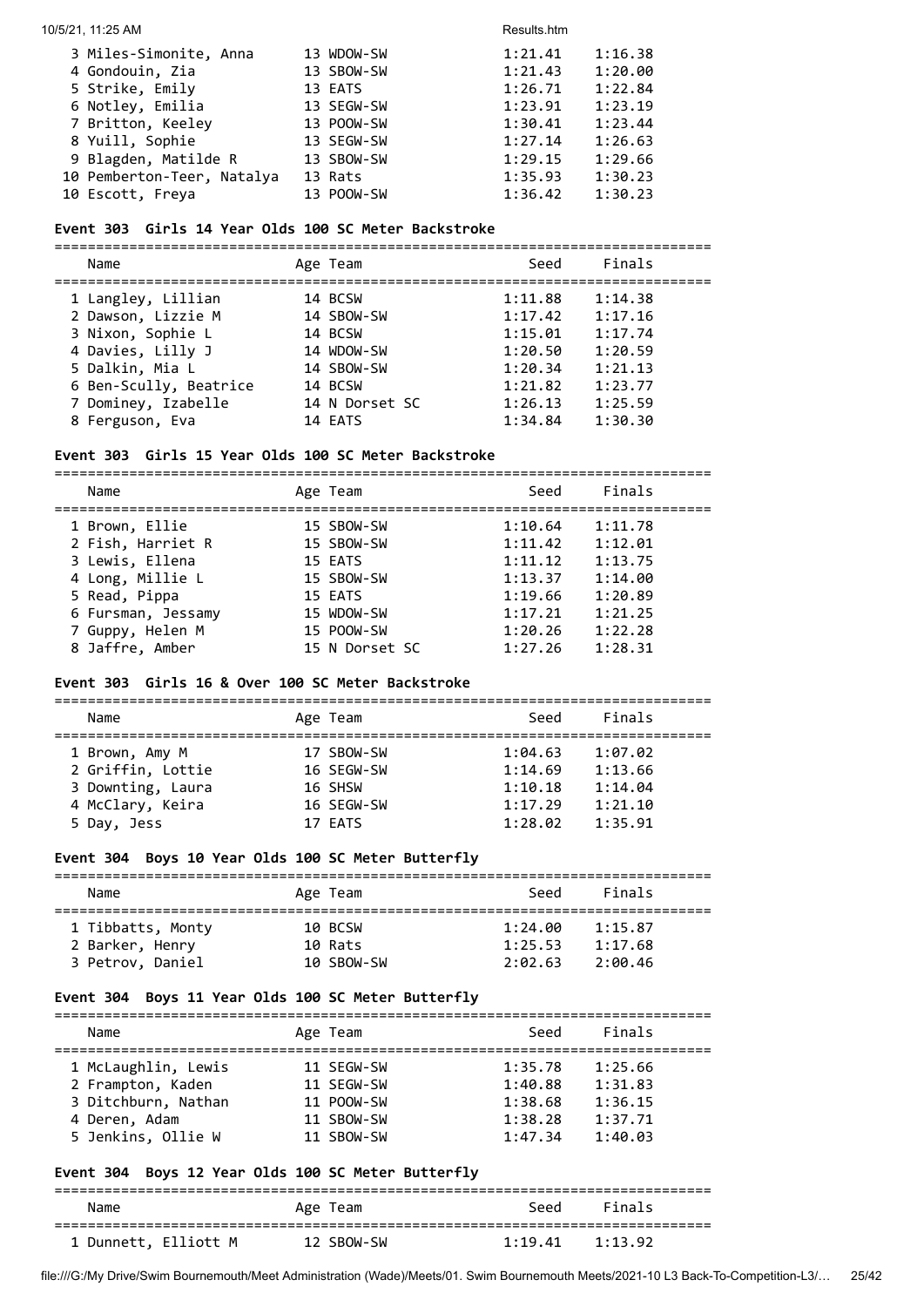| 2 George, Freddie        | 12 N Dorset SC | 1:28.50 | 1:28.47 |
|--------------------------|----------------|---------|---------|
| 3 Green, Jacob S         | 12 SBOW-SW     | 1:46.53 | 1:36.55 |
| 4 Thring, Isaac          | 12 SEGW-SW     | 1:43.31 | 1:40.66 |
| 5 McMaster, Joshua       | 12 POOW-SW     | 1:43.57 | 1:41.99 |
| 6 Guo-Costi, Preston     | 12 SBOW-SW     | NT      | 1:51.15 |
| -- McLaughlin, Alexander | 12 SEGW-SW     | 1:30.40 | DO.     |

## **Event 304 Boys 13 Year Olds 100 SC Meter Butterfly**

| Name             | Age Team   | Seed    | Finals  |  |
|------------------|------------|---------|---------|--|
| 1 Young, Hugo W  | 13 SBOW-SW | 1:12.48 | 1:07.38 |  |
| 2 Bell, Edward   | 13 SEGW-SW | 1:20.79 | 1:11.30 |  |
| 3 Honor, George  | 13 SEGW-SW | 1:19.27 | 1:15.01 |  |
| 4 Gunn, Jamie J  | 13 WDOW-SW | 1:15.95 | 1:15.81 |  |
| 5 Pollard, Harry | 13 SEGW-SW | 1:27.27 | 1:23.20 |  |

## **Event 304 Boys 14 Year Olds 100 SC Meter Butterfly**

| Name                 | Age Team   | Seed    | Finals |  |
|----------------------|------------|---------|--------|--|
|                      |            |         |        |  |
| -- Petrov, Gabriel B | 14 SBOW-SW | 1:09.07 | DO     |  |

## **Event 304 Boys 15 Year Olds 100 SC Meter Butterfly**

| Name            | Age Team   | Seed                | Finals |  |
|-----------------|------------|---------------------|--------|--|
| 1 Emery, George | 15 WDOW-SW | $1:11.31$ $1:16.05$ |        |  |

## **Event 304 Boys 16 & Over 100 SC Meter Butterfly**

| Name                | Age Team       | Seed    | Finals  |  |
|---------------------|----------------|---------|---------|--|
|                     |                |         |         |  |
| 1 Elliott, Lawrence | 16 SEGW-SW     | 1:01.16 | 1:01.59 |  |
| 2 Knight, Gabe J    | 16 SBOW-SW     | 1:04.37 | 1:03.36 |  |
| 3 Parkes, Luca J    | 16 SBOW-SW     | 1:03.99 | 1:03.68 |  |
| 4 Dixon, Alex       | 16 EATS        | 1:12.49 | 1:12.89 |  |
| 5 Wynter, Marcus    | 16 N Dorset SC | 1:18.21 | 1:19.39 |  |

## **Event 304 Boys 100 SC Meter Butterfly Multi-Class**

| Name                   | Age Team   | Seed    | Finals  |
|------------------------|------------|---------|---------|
| 1 Sturgess, Zack C S10 | 14 SBOW-SW | 1:14.68 | 1:16.36 |

## **Event 305 Girls 9 Year Olds 100 SC Meter Freestyle**

| Name                | Age Team  | Seed    | Finals  |  |  |  |
|---------------------|-----------|---------|---------|--|--|--|
| 1 Collins, Poppy    | 9 POOW-SW | 1:23.66 | 1:18.87 |  |  |  |
| 2 Frampton, Melly G | 9 SBOW-SW | 1:46.00 | 1:36.62 |  |  |  |
| 3 Corner, Lucy      | 9 SEGW-SW | 1:41.17 | 1:38.64 |  |  |  |
| 4 Lacey, Neve O     | 9 SBOW-SW | 1:45.53 | 1:46.12 |  |  |  |
| 5 Salmond, Caidee   | 9 POOW-SW | 1:53.50 | 1:49.59 |  |  |  |

## **Event 305 Girls 10 Year Olds 100 SC Meter Freestyle**

|  | Name                  | Age Team   | Seed    | Finals  |
|--|-----------------------|------------|---------|---------|
|  | 1 Korotkova, Daria    | 10 POOW-SW | 1:17.19 | 1:16.57 |
|  | 2 Cailes, Macie A     | 10 POOW-SW | 1:19.34 | 1:18.33 |
|  | 3 Thompson, Ava       | 10 POOW-SW | 1:21.03 | 1:19.55 |
|  | 4 Newsum, Millie R    | 10 SBOW-SW | 1:26.97 | 1:21.36 |
|  | 5 Frackiewicz, Mia W  | 10 SBOW-SW | 1:27.36 | 1:22.89 |
|  | 6 Palmer, Mia         | 10 POOW-SW | 1:31.05 | 1:22.94 |
|  | 7 Niedbalski, Natasha | 10 POOW-SW | 1:40.09 | 1:24.88 |
|  | 8 Bull, Theia         | 10 POOW-SW | 1:29.87 | 1:25.21 |
|  | 9 Webster, Megan      | 10 POOW-SW | 1:32.63 | 1:28.97 |
|  | 10 MacRae, Isabelle R | 10 SBOW-SW | 1:32.10 | 1:30.83 |
|  |                       |            |         |         |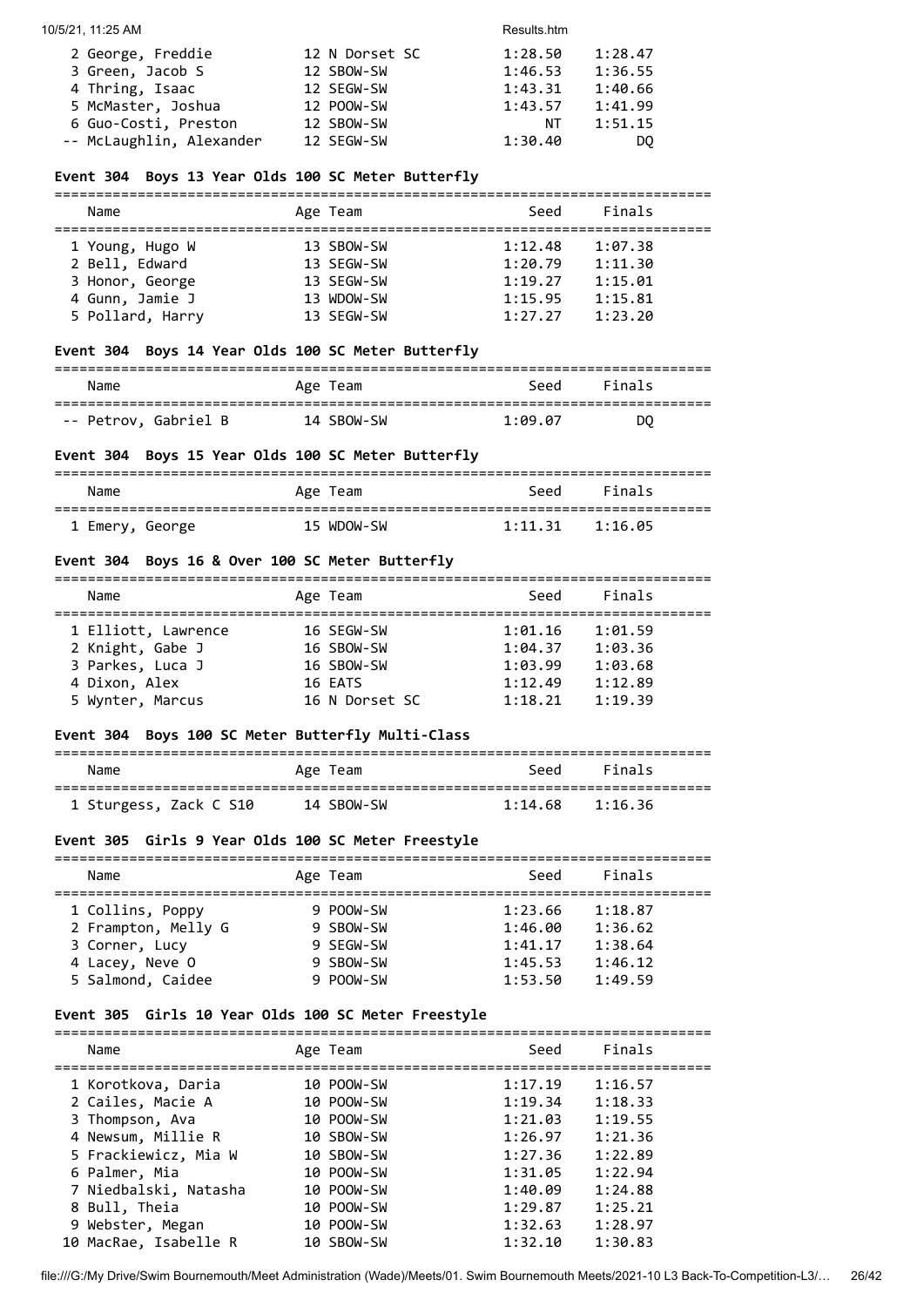| 11 McLean, Mimi          | 10 POOW-SW | 1:29.15 | 1:33.34 |
|--------------------------|------------|---------|---------|
| 12 Smith, Faith          | 10 WDOW-SW | 1:42.26 | 1:35.76 |
| 13 Smithson, Eliza       | 10 SBOW-SW | 1:37.86 | 1:35.91 |
| 14 Whiteley, Ella Louise | 10 BCSW    | 1:46.62 | 1:37.57 |
| 15 Shakles, Ellen J      | 10 SBOW-SW | NT      | 1:42.77 |

## **Event 305 Girls 11 Year Olds 100 SC Meter Freestyle**

| Name                  | Age Team   | Seed    | Finals  |
|-----------------------|------------|---------|---------|
| 1 Robinson, Halle     | 11 SEGW-SW | 1:12.16 | 1:10.98 |
| 2 Garavini, Isabella  | 11 POOW-SW | 1:19.74 | 1:16.56 |
| 3 Munro, Blossom L    | 11 SBOW-SW | 1:15.90 | 1:16.97 |
| 4 Ware, Mya A         | 11 SBOW-SW | 1:22.41 | 1:18.45 |
| 5 Sadak, Leyla A      | 11 BCSW    | 1:25.28 | 1:19.06 |
| 6 Mercer, Amy C       | 11 SBOW-SW | 1:28.28 | 1:20.81 |
| 7 Crowe, Scarlett I   | 11 SBOW-SW | 1:22.35 | 1:22.52 |
| 8 McMaster, Kathryn F | 11 BCSW    | 1:32.84 | 1:24.33 |
| 9 van Willigen, Amy   | 11 EATS    | 1:38.00 | 1:24.43 |
| 10 Kudhail, Annika S  | 11 SBOW-SW | NT      | 1:25.46 |
| 11 McBain, Matilda    | 11 POOW-SW | 1:33.22 | 1:28.40 |
| 12 Bateman, Olivia    | 11 BCSW    | 1:32.91 | 1:28.43 |
| 13 Scott, Amelia J    | 11 SBOW-SW | 1:29.40 | 1:28.91 |
| 14 Chicu, Eliza       | 11 POOW-SW | 1:37.66 | 1:29.30 |
| 15 Roberts, Sadie     | 11 SEGW-SW | NT 1    | 1:29.60 |
| 16 Lawrence, Eliza M  | 11 BCSW    | 1:37.71 | 1:30.28 |
| 17 Butcher, Tamsin L  | 11 POOW-SW | 1:34.54 | 1:33.20 |
| 18 Whetstone, Izzy    | 11 POOW-SW | 1:44.03 | 1:34.09 |
| 19 Leech, Catherine F | 11 SBOW-SW | 1:39.16 | 1:39.81 |
| 20 Singh, Aadya       | 11 SBOW-SW | 1:40.66 | 1:44.68 |

## **Event 305 Girls 12 Year Olds 100 SC Meter Freestyle**

| Name                  | Age Team       | Seed    | Finals  |
|-----------------------|----------------|---------|---------|
| 1 Thorpe, Megan       | 12 EATS        | 1:09.07 | 1:05.84 |
| 2 Robinson, Sadie A   | 12 WDOW-SW     | 1:08.70 | 1:07.42 |
| 3 Flint, Rosina       | 12 BCSW        | 1:20.08 | 1:10.02 |
| 4 Crumpler, Ellie     | 12 POOW-SW     | 1:13.30 | 1:10.67 |
| 5 Scott, Ella         | 12 EATS        | 1:14.69 | 1:12.99 |
| 6 Innes, Jessica      | 12 EATS        | 1:13.78 | 1:13.51 |
| 7 Treliving, Freya    | 12 SEGW-SW     | 1:16.25 | 1:14.65 |
| 8 McLean, Erin I      | 12 POOW-SW     | 1:15.88 | 1:14.80 |
| 9 Richman, Beatrice   | 12 POOW-SW     | 1:19.50 | 1:15.33 |
| 10 Allen, Katie R     | 12 SBOW-SW     | 1:17.16 | 1:15.44 |
| 11 Junor, Betsy       | 12 N Dorset SC | 1:17.90 | 1:16.17 |
| 12 Aldhouse, Allana   | 12 EATS        | 1:22.88 | 1:17.18 |
| 13 Francis, Ella      | 12 SEGW-SW     | 1:14.06 | 1:17.28 |
| 14 Graham, Izzy S     | 12 WDOW-SW     | 1:15.57 | 1:17.46 |
| 15 Jackson, Tasha     | 12 SEGW-SW     | 1:16.55 | 1:17.95 |
| 16 Slade, Issy        | 12 Rats        | 1:27.45 | 1:22.03 |
| 17 Thurgur, Iris      | 12 POOW-SW     | 1:23.63 | 1:22.42 |
| 18 Fenby, Freya G     | 12 SBOW-SW     | 1:28.64 | 1:25.02 |
| 19 Haynes, Isabella   | 12 SBOW-SW     | 1:21.11 | 1:26.25 |
| 20 Melville, Sophie L | 12 SBOW-SW     | 1:24.59 | 1:26.31 |
| 21 Aldhouse, Kristen  | 12 EATS        | 1:44.75 | 1:28.09 |
| 22 Dunkerley, Beth A  | 12 SBOW-SW     | 1:27.59 | 1:30.07 |

## **Event 305 Girls 13 Year Olds 100 SC Meter Freestyle**

| Name                   | Age Team   | Seed    | Finals  |
|------------------------|------------|---------|---------|
| 1 Field, Phoebe        | 13 EATS    | 1:05.18 | 1:05.25 |
| 2 McWilliam, Bethany   | 13 SEGW-SW | 1:06.46 | 1:05.90 |
| 3 Miles-Simonite, Anna | 13 WDOW-SW | 1:11.37 | 1:06.40 |
| 4 Lambert, Amelia      | 13 Rats    | 1:06.38 | 1:06.43 |
| 5 McPhail, Isla        | 13 WDOW-SW | 1:06.75 | 1:07.02 |
| 6 Rutherford, Isla     | 13 EATS    | 1:10.71 | 1:08.27 |
| 7 Coventry, Izzie      | 13 EATS    | 1:12.00 | 1:08.49 |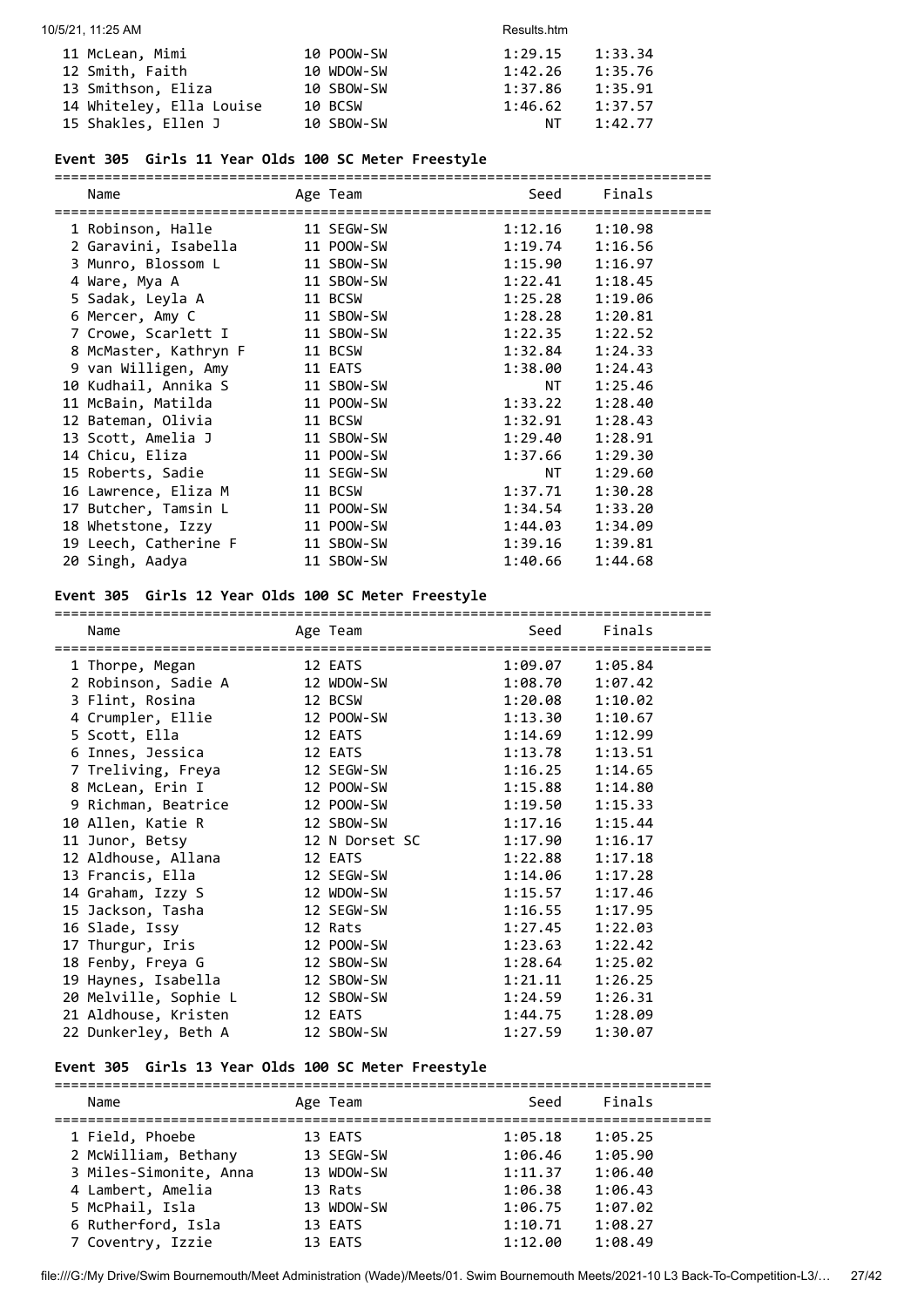#### 10/5/21, 11:25 AM Results.htm

| 8 Rangecroft, Anna         | 13 Rats    | 1:10.97 | 1:10.10 |
|----------------------------|------------|---------|---------|
| 9 Knight, Grace J          | 13 SBOW-SW | 1:12.92 | 1:10.88 |
| 10 Evans, Ffion            | 13 EATS    | 1:13.97 | 1:13.33 |
| 11 Notley, Emilia          | 13 SEGW-SW | 1:13.76 | 1:13.90 |
| 12 Yuill, Sophie           | 13 SEGW-SW | 1:13.84 | 1:14.97 |
| 13 Heard, Betty            | 13 Rats    | 1:18.27 | 1:16.39 |
| 14 Hiam, Gloria            | 13 POOW-SW | 1:17.47 | 1:16.41 |
| 15 Blagden, Matilde R      | 13 SBOW-SW | 1:15.83 | 1:16.80 |
| 16 Escott, Freya           | 13 POOW-SW | 1:22.26 | 1:21.00 |
| 17 Pemberton-Teer, Natalya | 13 Rats    | 1:25.53 | 1:21.09 |
| 18 Pope, Abi J             | 13 POOW-SW | 1:24.78 | 1:22.20 |

## **Event 305 Girls 14 Year Olds 100 SC Meter Freestyle**

===============================================================================

|  | Name                    | Age Team       | Seed    | Finals  |
|--|-------------------------|----------------|---------|---------|
|  | 1 Hawkins, Georgina     | 14 MILW        | 1:01.70 | 1:02.75 |
|  | 2 Taylor, Rhyseren      | 14 EATS        | 1:03.78 | 1:03.56 |
|  | 3 Hartwell, Izzy        | 14 EATS        | 1:10.55 | 1:06.54 |
|  | 4 Langley, Lillian      | 14 BCSW        | 1:03.79 | 1:06.98 |
|  | 5 Latham, Maisie        | 14 EATS        | 1:09.38 | 1:07.03 |
|  | 6 Miah, Nikita          | 14 WDOW-SW     | 1:07.60 | 1:07.41 |
|  | 7 Hourigan, Eva S       | 14 SBOW-SW     | 1:09.23 | 1:07.52 |
|  | 7 Frackiewicz, Kaja O   | 14 SBOW-SW     | 1:10.16 | 1:07.52 |
|  | 9 Dawson, Lizzie M      | 14 SBOW-SW     | 1:06.39 | 1:08.49 |
|  | 10 Cornish, Faith L     | 14 SBOW-SW     | 1:09.53 | 1:09.69 |
|  | 11 Nixon, Sophie L      | 14 BCSW        | 1:08.01 | 1:09.95 |
|  | 12 Whitehand, Honor     | 14 BCSW        | 1:16.80 | 1:10.68 |
|  | 13 Ben-Scully, Beatrice | 14 BCSW        | 1:12.83 | 1:11.38 |
|  | 14 Dominey, Izabelle    | 14 N Dorset SC | 1:20.06 | 1:15.82 |
|  | 15 Ferguson, Eva        | 14 EATS        | 1:20.81 | 1:20.60 |
|  |                         |                |         |         |

## **Event 305 Girls 15 Year Olds 100 SC Meter Freestyle**

| Name                    | Age Team       | Seed    | Finals     |
|-------------------------|----------------|---------|------------|
| 1 Chaffey, Amelia M     | 15 WDOW-SW     | 1:02.78 | 1:03.58    |
| 2 Brown, Ellie          | 15 SBOW-SW     | 1:01.87 | 1:03.96    |
| 3 Fish, Harriet R       | 15 SBOW-SW     | 1:02.38 | 1:04.07    |
| 4 Long, Millie L        | 15 SBOW-SW     | 1:02.93 | 1:04.25    |
| 5 East, Neve G          | 15 SBOW-SW     | 1:04.70 | 1:04.51    |
| 6 Chaffey, Grace L      | 15 WDOW-SW     | 1:03.43 | 1:04.64    |
| 7 Ware, Paige M         | 15 SBOW-SW     | 1:06.13 | 1:06.29    |
| 8 Singh, Arohi          | 15 SBOW-SW     | 1:09.41 | 1:08.70    |
| 9 O'Kelly, Tahlia F     | 15 SBOW-SW     | 1:08.65 | 1:08.74    |
| 10 Oakley, Eleanor      | 15 Rats        | 1:13.54 | 1:09.05    |
| 11 Fursman, Jessamy     | 15 WDOW-SW     | 1:11.53 | 1:11.55    |
| 12 Delannoy, Kiran      | 15 EATS        | 1:10.54 | 1:12.17    |
| 13 Laker, Beth A        | 15 SBOW-SW     | 1:16.64 | 1:12.66    |
| 14 Lush, Erin M         | 15 SBOW-SW     | 1:13.22 | 1:12.72    |
| 15 Carmichael, Lauren A | 15 SBOW-SW     | 1:13.84 | 1:13.10    |
| 16 Large, Amy           | 15 POOW-SW     | 1:13.41 | 1:13.65    |
| 17 Basit, Zoha          | 15 EATS        | 1:11.43 | 1:17.08    |
| 18 Guppy, Helen M       | 15 POOW-SW     | 1:15.55 | 1:17.53    |
| 19 Jaffre, Amber        | 15 N Dorset SC | 1:20.53 | 1:19.90    |
| -- Thomson, Rosie       | 15 EATS        | 1:10.34 | <b>DNF</b> |

## **Event 305 Girls 16 & Over 100 SC Meter Freestyle**

| Name              | Age Team   | Seed    | Finals  |  |
|-------------------|------------|---------|---------|--|
| 1 Brown, Amy M    | 17 SBOW-SW | 1:00.00 | 59.42   |  |
| 2 Chown, Ella G   | 18 SBOW-SW | 57.77   | 59.89   |  |
| 3 Wyatt, Gemma    | 18 WDOW-SW | 1:03.07 | 1:04.19 |  |
| 4 Oakley, Molly   | 18 EATS    | 1:05.61 | 1:04.52 |  |
| 5 Griffin, Lottie | 16 SEGW-SW | 1:09.16 | 1:05.40 |  |
| 6 Downting, Laura | 16 SHSW    | 1:06.19 | 1:08.86 |  |
| 7 McClary, Keira  | 16 SEGW-SW | 1:08.84 | 1:10.71 |  |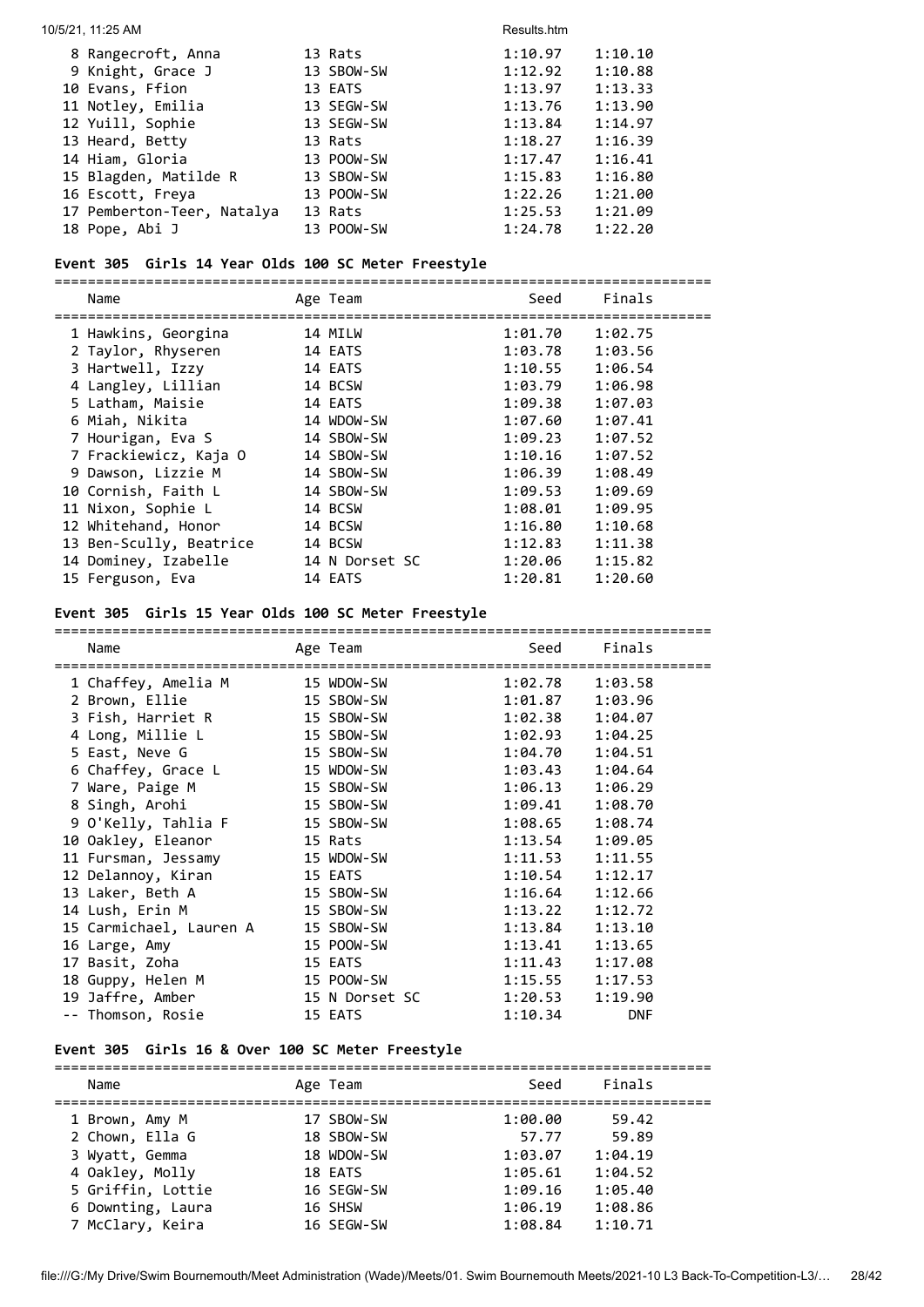#### **Event 306 Boys 9 Year Olds 50 SC Meter Breaststroke**

| Name                 | Age Team  | Seed    | Finals  |  |
|----------------------|-----------|---------|---------|--|
| 1 Frampton, Kruze    | 9 SEGW-SW | 48.44   | 49.18   |  |
| 2 Abdelmoniem, Hamza | 9 EATS    | 51.69   | 50.55   |  |
| 3 Keeping, Harry     | 9 WDOW-SW | 1:02.65 | 1:00.38 |  |
| 4 Ness, Daniel A     | 9 SBOW-SW | ΝT      | 1:11.47 |  |
| 5 Ness, Gabriel A    | 9 SBOW-SW | NΤ      | 1:15.61 |  |
| -- Downting, Harry   | 9 SHSW    | 1:25.00 | DO.     |  |

===============================================================================

#### **Event 306 Boys 10 Year Olds 50 SC Meter Breaststroke**

=============================================================================== Name **Age Team** Age Team Seed Finals =============================================================================== 1 Gammage, Alexander 10 EATS 47.59 45.06 2 Flint, Alexander 10 BCSW 55.00 49.29 3 Watson, Angus R 10 BCSW 56.07 50.41

4 O'Hara, Harrison 10 POOW-SW 58.62 56.46

#### **Event 306 Boys 11 Year Olds 50 SC Meter Breaststroke**

| Name                | Age Team   | Seed  | Finals |
|---------------------|------------|-------|--------|
|                     |            |       |        |
| 1 Keeping, Ben      | 11 WDOW-SW | 43.32 | 43.05  |
| 2 Latham, Elliot    | 11 EATS    | 45.91 | 43.63  |
| 3 Laws, Finlay J    | 11 SBOW-SW | 49.79 | 45.30  |
| 4 Deren, Adam       | 11 SBOW-SW | 49.59 | 45.49  |
| 5 Defries, George   | 11 SEGW-SW | 51.31 | 45.69  |
| 6 Eady, Mason       | 11 POOW-SW | 48.70 | 46.02  |
| 7 Stevens, Theodore | 11 SEGW-SW | 49.00 | 47.46  |
| 8 Young, George     | 11 BCSW    | 52.36 | 49.50  |
| 9 Honor, Henry      | 11 SEGW-SW | 53.69 | 50.00  |
| 10 Jenkins, Ollie W | 11 SBOW-SW | 51.75 | 51.62  |
| 11 Grant, Charles   | 11 SEGW-SW | 59.26 | 52.95  |
| 12 Escott, Samuel   | 11 POOW-SW | 59.58 | 55.68  |
| 13 Pittwood, Connor | 11 POOW-SW | 55.95 | 56.22  |
|                     |            |       |        |

#### **Event 306 Boys 12 Year Olds 50 SC Meter Breaststroke**

| Name                       | Age Team       | Seed  | Finals |
|----------------------------|----------------|-------|--------|
| 1 Garel-Jones, Lucas A     | 12 SBOW-SW     | 39.22 | 38.31  |
| 2 Thring, Isaac            | 12 SEGW-SW     | 42.09 | 39.24  |
| 3 Dunnett, Elliott M       | 12 SBOW-SW     | 39.90 | 40.83  |
| 4 George, Freddie          | 12 N Dorset SC | 43.88 | 41.04  |
| 5 Bernal Mezzetti, Christo | 12 POOW-SW     | 44.47 | 41.91  |
| 6 Glover, Louis            | 12 BCSW        | 45.23 | 44.52  |
| 7 Kusanale, Max            | 12 POOW-SW     | 50.01 | 44.57  |
| 8 Guo-Costi, Preston       | 12 SBOW-SW     | NT.   | 45.39  |
| 9 Smith, Elliot            | 12 POOW-SW     | 56.53 | 47.69  |
| 10 Ellison, George E       | 12 SBOW-SW     | 52.06 | 48.76  |
| 11 Green, Jacob S          | 12 SBOW-SW     | 52.13 | 49.19  |
| 12 Whiteley, Callum K      | 12 BCSW        | 52.26 | 51.77  |

#### **Event 306 Boys 13 Year Olds 50 SC Meter Breaststroke**

| Name                 | Age Team       | Seed  | Finals |
|----------------------|----------------|-------|--------|
| 1 Rutherford, Oliver | 13 EATS        | 37.10 | 36.59  |
| 2 Young, Hugo W      | 13 SBOW-SW     | 41.20 | 37.45  |
| 3 Gunn, Jamie J      | 13 WDOW-SW     | 38.58 | 38.17  |
| 4 Bell, Edward       | 13 SEGW-SW     | 47.61 | 38.32  |
| 5 Lacey, Toby C      | 13 SBOW-SW     | 40.01 | 38.38  |
| 6 Carey, Toby        | 13 N Dorset SC | 39.12 | 40.56  |
| 7 Tanner, Liam       | 13 BCSW        | 45.67 | 40.99  |
| 8 McIlwain, Jude     | 13 POOW-SW     | 45.00 | 42.98  |
| 9 Ware, Jacka J      | 13 SBOW-SW     | 45.47 | 43.09  |
| 10 Pollard, Harry    | 13 SEGW-SW     | 44.05 | 43.39  |
|                      |                |       |        |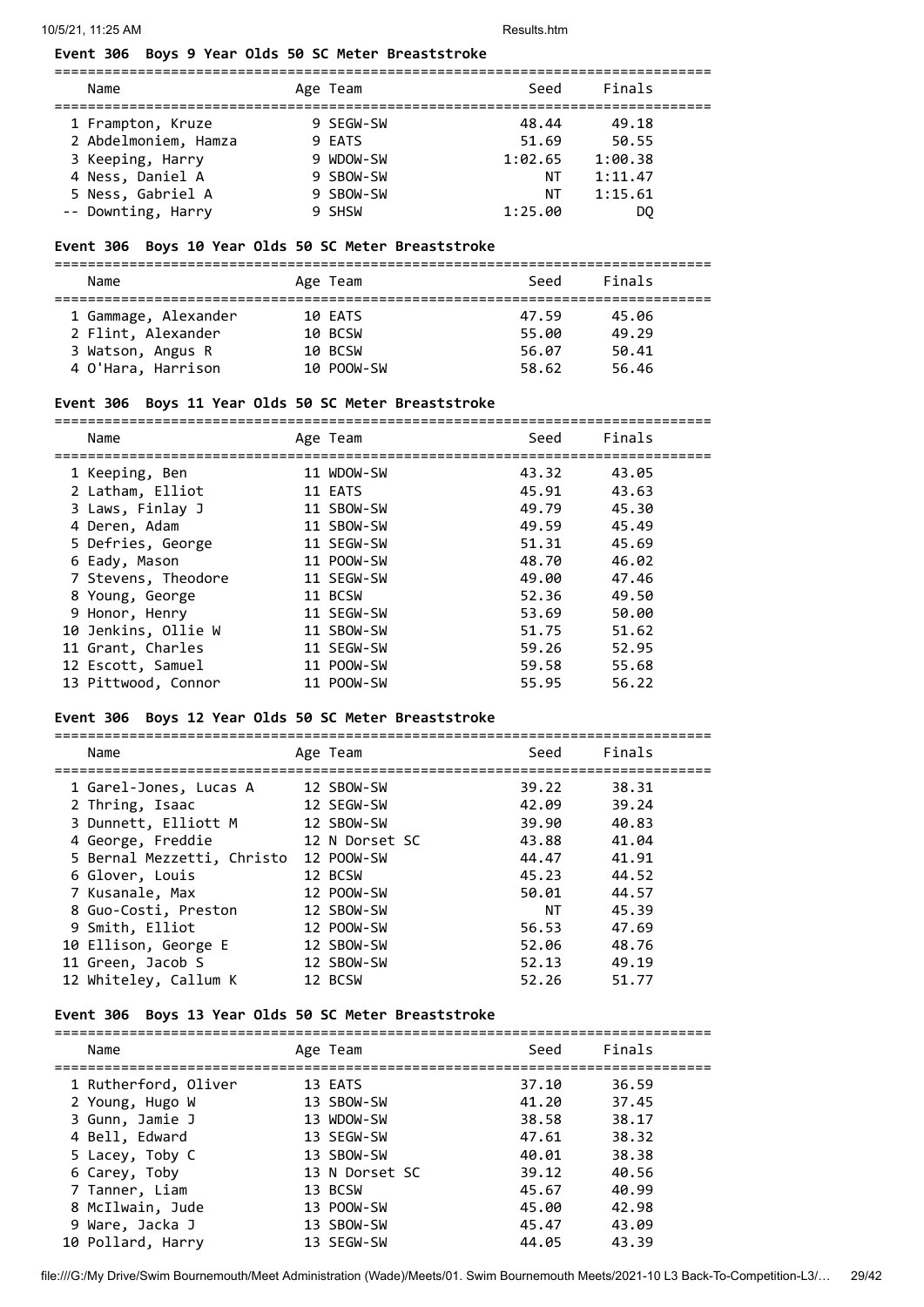| 10/5/21, 11:25 AM     | Results.htm |       |       |
|-----------------------|-------------|-------|-------|
| 11 Butcher, Matthew M | 13 POOW-SW  | 47.11 | 43.54 |
| 12 Fenemore, Alfie    | 13 EATS     | 48.88 | 44.59 |

## **Event 306 Boys 14 Year Olds 50 SC Meter Breaststroke**

| Name                | Age Team   | Seed  | Finals |  |
|---------------------|------------|-------|--------|--|
| 1 Chappels, Frank J | 14 SBOW-SW | 35.21 | 33.17  |  |
| 2 Birch, Danny      | 14 EATS    | 36.94 | 35.58  |  |

## **Event 306 Boys 15 Year Olds 50 SC Meter Breaststroke**

| Name             | Age Team   | Seed  | Finals |  |  |  |
|------------------|------------|-------|--------|--|--|--|
| 1 Garton, Luca J | 15 POOW-SW | 38.40 | 35.15  |  |  |  |

#### **Event 306 Boys 16 & Over 50 SC Meter Breaststroke**

| Name                | Age Team            | Seed  | Finals |
|---------------------|---------------------|-------|--------|
|                     |                     |       |        |
| 1 White, Fraser     | 16 EATS             | 31.31 | 31.89  |
| 2 Elliott, Lawrence | 16 SEGW-SW          | 32.72 | 32.37  |
| 3 Smith, David      | 16 SBOW-SW          | 31.19 | 32.57  |
| 4 Pardy, Finn       | 16 BCSW             | 36.11 | 32.76  |
| 5 Parkes, Luca J    | 16 SBOW-SW          | 33.34 | 33.20  |
| 6 Newman, Dan O     | 17 SBOW-SW          | 34.31 | 33.69  |
| 7 Jaszek, Edward    | 16 SEGW-SW          | 34.45 | 33.75  |
| 8 Lanham, Zak       | 18 EATS             | 34.24 | 33.86  |
| 9 Davies, Harry     | 17 SEGW-SW          | 34.26 | 33.91  |
| 10 Quine, Stephen   | 16 Blandford Flyers | 33.57 | 33.94  |
| 11 Knight, Gabe J   | 16 SBOW-SW          | 35.53 | 34.71  |
| 12 Lines, Fraser    | 17 EATS             | 36.41 | 35.22  |
| 13 Wynter, Marcus   | 16 N Dorset SC      | 40.38 | 40.27  |
| -- Turner, Jay      | 17 Rats             | 32.32 | DO     |

## **Event 307 Girls 9 Year Olds 50 SC Meter Backstroke**

| Name                |  | Age Team  | Seed    | Finals |  |  |  |
|---------------------|--|-----------|---------|--------|--|--|--|
|                     |  |           |         |        |  |  |  |
| 1 Corner, Lucy      |  | 9 SEGW-SW | 48.56   | 47.29  |  |  |  |
| 2 Salmond, Caidee   |  | 9 POOW-SW | 58.85   | 54.46  |  |  |  |
| 3 Frampton, Melly G |  | 9 SBOW-SW | 59.31   | 54.67  |  |  |  |
| 4 Howard, Romilly S |  | 9 BCSW    | 1:02.04 | 55.39  |  |  |  |

#### **Event 307 Girls 10 Year Olds 50 SC Meter Backstroke**

| Name<br>=========================== | Age Team<br>================================ | Seed  | Finals |
|-------------------------------------|----------------------------------------------|-------|--------|
| 1 Korotkova, Daria                  | 10 POOW-SW                                   | 39.81 | 40.30  |
| 2 Thompson, Ava                     | 10 POOW-SW                                   | 41.91 | 41.81  |
| 3 Minardi, Mia                      | 10 SEGW-SW                                   | NT    | 42.07  |
| 4 Truscott, Neve                    | 10 SEGW-SW                                   | NT.   | 42.43  |
| 5 Barchha, Aariana                  | 10 EATS                                      | 47.20 | 43.97  |
| 6 Hiam, Victoria                    | 10 POOW-SW                                   | 46.90 | 44.11  |
| 7 Palmer, Mia                       | 10 POOW-SW                                   | 45.69 | 44.23  |
| 8 Webster, Megan                    | 10 POOW-SW                                   | 44.59 | 44.64  |
| 9 Bull, Theia                       | 10 POOW-SW                                   | 45.25 | 45.23  |
| 10 Niedbalski, Natasha              | 10 POOW-SW                                   | 49.25 | 46.18  |
| 11 McLean, Mimi                     | 10 POOW-SW                                   | 47.37 | 47.95  |
| 12 Prinsloo, Amelie                 | 10 EATS                                      | 50.69 | 47.98  |
| 13 Whiteley, Ella Louise            | 10 BCSW                                      | 56.40 | 49.73  |
| 14 Smith, Faith                     | 10 WDOW-SW                                   | 51.68 | 49.80  |
| 15 Wilson, Elise                    | 10 BCSW                                      | 58.01 | 53.00  |

## **Event 307 Girls 11 Year Olds 50 SC Meter Backstroke**

=============================================================================== Name **Age Team** Age Team Seed Finals =============================================================================== 1 Robinson, Halle 11 SEGW-SW 37.38 36.33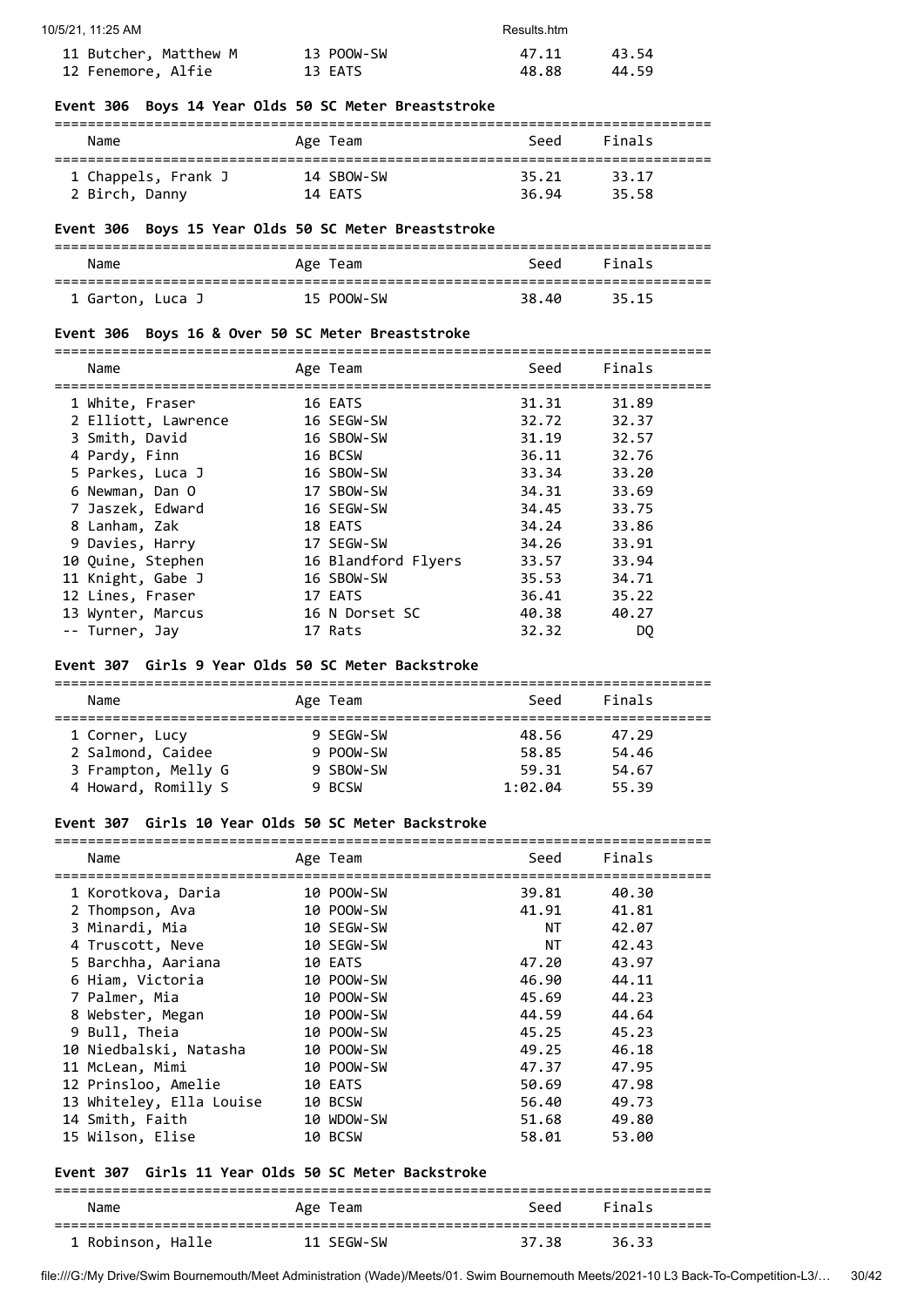| 10/5/21, 11:25 AM     |            | Results.htm |       |
|-----------------------|------------|-------------|-------|
| 2 Crowe, Scarlett I   | 11 SBOW-SW | 43.87       | 40.98 |
| 3 Ware, Imali O       | 11 SBOW-SW | 43.07       | 41.13 |
| 4 Garavini, Isabella  | 11 POOW-SW | 45.06       | 41.80 |
| 5 Kudhail, Annika S   | 11 SBOW-SW | NT          | 43.64 |
| 6 Ware, Mya A         | 11 SBOW-SW | 44.68       | 44.80 |
| 7 Scott, Amelia J     | 11 SBOW-SW | 46.42       | 44.83 |
| 8 McBain, Matilda     | 11 POOW-SW | 45.81       | 45.30 |
| 9 McMaster, Kathryn F | 11 BCSW    | 48.81       | 45.66 |
| 10 Lawrence, Eliza M  | 11 BCSW    | 1:13.15     | 45.79 |
| 11 Roberts, Sadie     | 11 SEGW-SW | NT          | 46.17 |
| 12 Chicu, Eliza       | 11 POOW-SW | 47.43       | 46.18 |
| 13 Leech, Catherine F | 11 SBOW-SW | 53.00       | 47.83 |
| 14 Drake, Poppy F     | 11 SBOW-SW | 51.16       | 48.94 |
| 15 Singh, Aadya       | 11 SBOW-SW | 56.57       | 51.48 |
| 16 Hourigan, Gracie L | 11 SBOW-SW | ΝT          | 51.73 |
| 17 Whetstone, Izzy    | 11 POOW-SW | 52.03       | 53.24 |

## **Event 307 Girls 12 Year Olds 50 SC Meter Backstroke**

| Name                  | Age Team   | Seed  | Finals |
|-----------------------|------------|-------|--------|
| 1 Hindell, Ruby M     | 12 SBOW-SW | 34.15 | 33.50  |
| 2 Flint, Rosina       | 12 BCSW    | 42.67 | 38.15  |
| 3 Crumpler, Ellie     | 12 POOW-SW | 38.90 | 39.13  |
| 4 Richman, Beatrice   | 12 POOW-SW | 39.62 | 39.39  |
| 5 Francis, Ella       | 12 SEGW-SW | 39.35 | 39.56  |
| 6 Crowe, Charlotte M  | 12 SBOW-SW | 40.47 | 40.80  |
| 7 Graham, Izzy S      | 12 WDOW-SW | 41.20 | 41.17  |
| 8 Allen, Katie R      | 12 SBOW-SW | 44.91 | 42.91  |
| 9 Fenby, Freya G      | 12 SBOW-SW | 47.59 | 43.98  |
| 10 Melville, Sophie L | 12 SBOW-SW | 44.38 | 44.60  |
| 11 Thurgur, Iris      | 12 POOW-SW | 44.72 | 44.74  |
| 12 Stratford, Emily   | 12 EATS    | 47.19 | 45.10  |
| 13 Carter, Amelia L   | 12 SBOW-SW | 46.30 | 45.65  |
| 14 Aldhouse, Kristen  | 12 EATS    | 49.07 | 46.05  |
| 15 Dunkerley, Beth A  | 12 SBOW-SW | 47.93 | 48.90  |

#### **Event 307 Girls 13 Year Olds 50 SC Meter Backstroke**

===============================================================================

| Name                        | Age Team   | Seed  | Finals |
|-----------------------------|------------|-------|--------|
| 1 Miles-Simonite, Anna      | 13 WDOW-SW | 35.95 | 35.85  |
| 2 Rangecroft, Anna          | 13 Rats    | 37.09 | 36.03  |
| 3 Rutherford, Isla          | 13 EATS    | 36.95 | 36.54  |
| 4 Coventry, Izzie           | 13 EATS    | 37.86 | 37.03  |
| 5 Strike, Emily             | 13 EATS    | 39.56 | 37.37  |
| 6 Smith, Erin L             | 13 SBOW-SW | 38.43 | 37.43  |
| 7 Gondouin, Zia             | 13 SBOW-SW | 38.40 | 37.83  |
| 8 Hiam, Gloria              | 13 POOW-SW | 36.69 | 38.56  |
| 9 Notley, Emilia            | 13 SEGW-SW | 39.75 | 38.92  |
| 10 Britton, Keeley          | 13 POOW-SW | 42.12 | 38.96  |
| 11 Yuill, Sophie            | 13 SEGW-SW | 40.09 | 40.65  |
| 12 Pope, Abi J              | 13 POOW-SW | 43.75 | 41.50  |
| 13 Jones, Jennifer or Jenny | 13 EATS    | 41.97 | 41.96  |

## **Event 307 Girls 14 Year Olds 50 SC Meter Backstroke**

| Name                   | Age Team       | Seed  | Finals |
|------------------------|----------------|-------|--------|
| 1 Barratt, Minnie      | 14 SBOW-SW     | 34.36 | 34.33  |
| 2 Dawson, Lizzie M     | 14 SBOW-SW     | 34.26 | 34.63  |
| 3 Dalkin, Mia L        | 14 SBOW-SW     | 37.88 | 37.30  |
| 4 Nixon, Sophie L      | 14 BCSW        | 35.86 | 37.44  |
| 5 Davies, Lilly J      | 14 WDOW-SW     | 37.67 | 37.48  |
| 6 Ben-Scully, Beatrice | 14 BCSW        | 38.96 | 39.84  |
| 7 Dominey, Izabelle    | 14 N Dorset SC | 40.38 | 40.45  |
| 8 Ferguson, Eva        | 14 EATS        | 42.82 | 41.60  |
|                        |                |       |        |

## **Event 307 Girls 15 Year Olds 50 SC Meter Backstroke**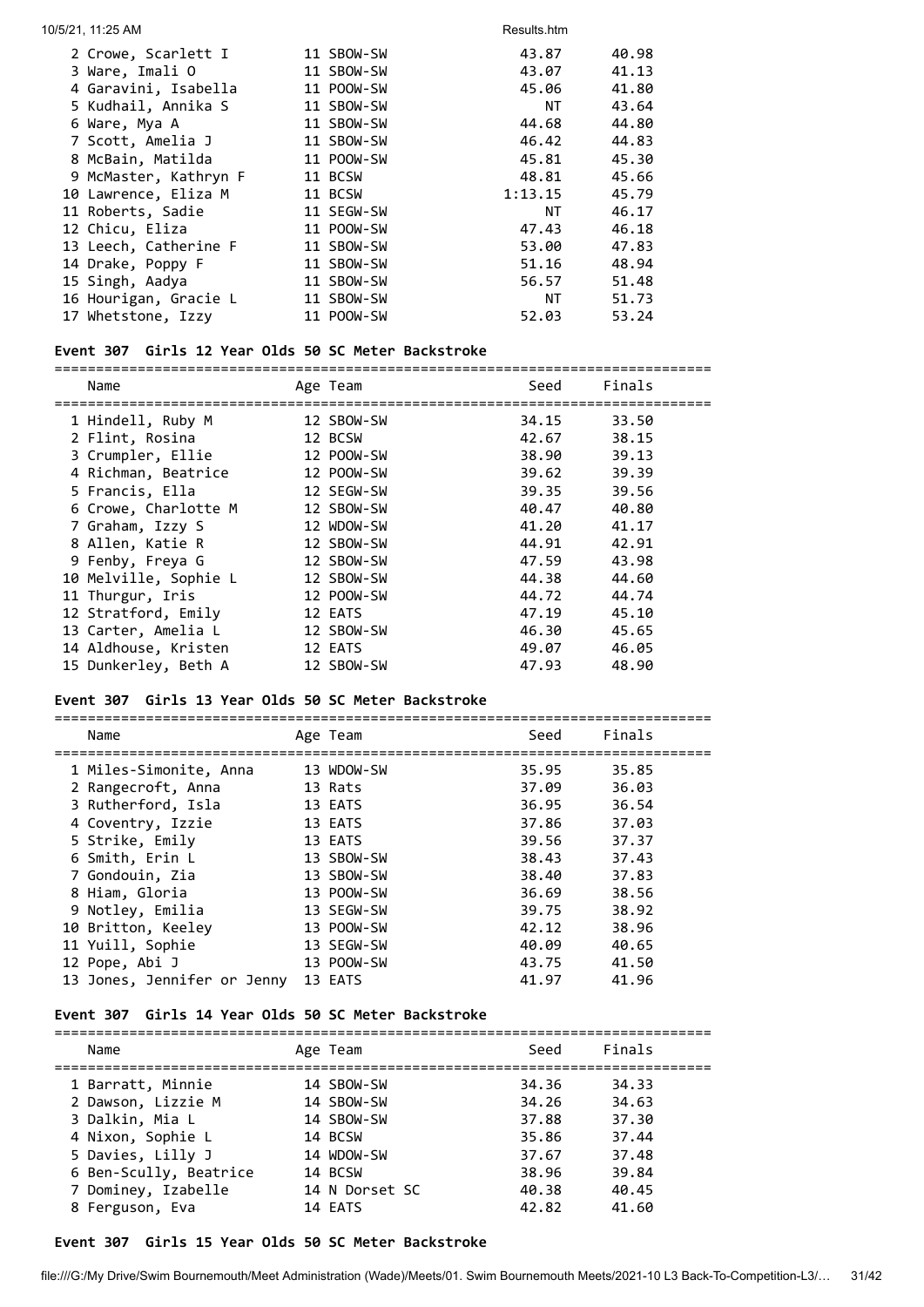| Name                   | Age Team       | Seed  | Finals |  |
|------------------------|----------------|-------|--------|--|
| 1 Vavasour, Betsy      | 15 POOW-SW     | 32.03 | 31.00  |  |
| 2 Brown, Ellie         | 15 SBOW-SW     | 33.03 | 33.43  |  |
| 3 Lewis, Ellena        | 15 EATS        | 32.90 | 33.97  |  |
| 4 Long, Millie L       | 15 SBOW-SW     | 33.37 | 34.26  |  |
| 5 O'Kelly, Tahlia F    | 15 SBOW-SW     | 37.75 | 37.48  |  |
| 6 Read, Pippa          | 15 EATS        | 37.28 | 37.66  |  |
| 7 Delannoy, Kiran      | 15 EATS        | 36.80 | 38.06  |  |
| 8 Guppy, Helen M       | 15 POOW-SW     | 37.73 | 38.27  |  |
| 9 Carmichael, Lauren A | 15 SBOW-SW     | 38.65 | 39.30  |  |
| 10 Jaffre, Amber       | 15 N Dorset SC | 40.00 | 41.68  |  |
| 11 Basit, Zoha         | 15 EATS        | 42.00 | 43.07  |  |

===============================================================================

## **Event 307 Girls 16 & Over 50 SC Meter Backstroke**

| ------- |  | _____ |
|---------|--|-------|
|         |  |       |

|                   | $\cdots$   | ----  | .     |
|-------------------|------------|-------|-------|
|                   |            |       |       |
| 1 Brown, Amy M    | 17 SBOW-SW | 29.65 | 31.22 |
| 2 Griffin, Lottie | 16 SEGW-SW | ΝT    | 33.57 |
| 3 Downting, Laura | 16 SHSW    | 32.95 | 34.30 |
| 4 Jones, Sophie   | 18 EATS    | 34.34 | 35.21 |
| 5 Oakley, Molly   | 18 EATS    | 37.28 | 38.34 |
|                   |            |       |       |

#### **Event 401 Boys 9 Year Olds 200 SC Meter Butterfly**

| Name              | Age Team  | Seed    | Finals  |  |
|-------------------|-----------|---------|---------|--|
| 1 Frampton, Kruze | 9 SEGW-SW | 4:06.00 | 3:46.35 |  |

## **Event 401 Boys 11 Year Olds 200 SC Meter Butterfly**

| Name                | Age Team   | Seed    | Finals  |  |
|---------------------|------------|---------|---------|--|
| 1 McLaughlin, Lewis | 11 SEGW-SW | 3:26.10 | 3:19.21 |  |
| 2 Deren, Adam       | 11 SBOW-SW | 3:49.81 | 3:42.65 |  |

## **Event 401 Boys 14 Year Olds 200 SC Meter Butterfly**

| Name                | Age Team   | Seed                | Finals |
|---------------------|------------|---------------------|--------|
|                     |            |                     |        |
| 1 Petrov, Gabriel B | 14 SBOW-SW | $2:47.65$ $2:39.43$ |        |

## **Event 401 Boys 16 & Over 200 SC Meter Butterfly**

| Name                | Age Team   | Seed    | Finals  |  |
|---------------------|------------|---------|---------|--|
| 1 Elliott, Lawrence | 16 SFGW-SW | 2:13.24 | 2:14.50 |  |
| 2 Dixon, Alex       | 16 FATS    | 2:43.62 | 2:39.49 |  |

#### **Event 401 Boys 200 SC Meter Butterfly Multi-Class**

| Name                   | Age Team   | Seed                | <b>Finals</b> |
|------------------------|------------|---------------------|---------------|
| 1 Sturgess, Zack C S10 | 14 SBOW-SW | $2:45.94$ $2:46.54$ |               |

## **Event 402 Girls 9 Year Olds 200 SC Meter Freestyle**

| Name              | Age Team  | Seed    | Finals  |  |
|-------------------|-----------|---------|---------|--|
| 1 Collins, Poppy  | 9 POOW-SW | 2:58.23 | 2:53.11 |  |
| 2 Salmond, Caidee | 9 POOW-SW | 4:13.02 | 3:45.83 |  |
| 3 Lacey, Neve O   | 9 SBOW-SW | ΝT      | 3:50.73 |  |

#### **Event 402 Girls 10 Year Olds 200 SC Meter Freestyle**

#### =============================================================================== Name **Age Team** Age Team Seed Finals ===============================================================================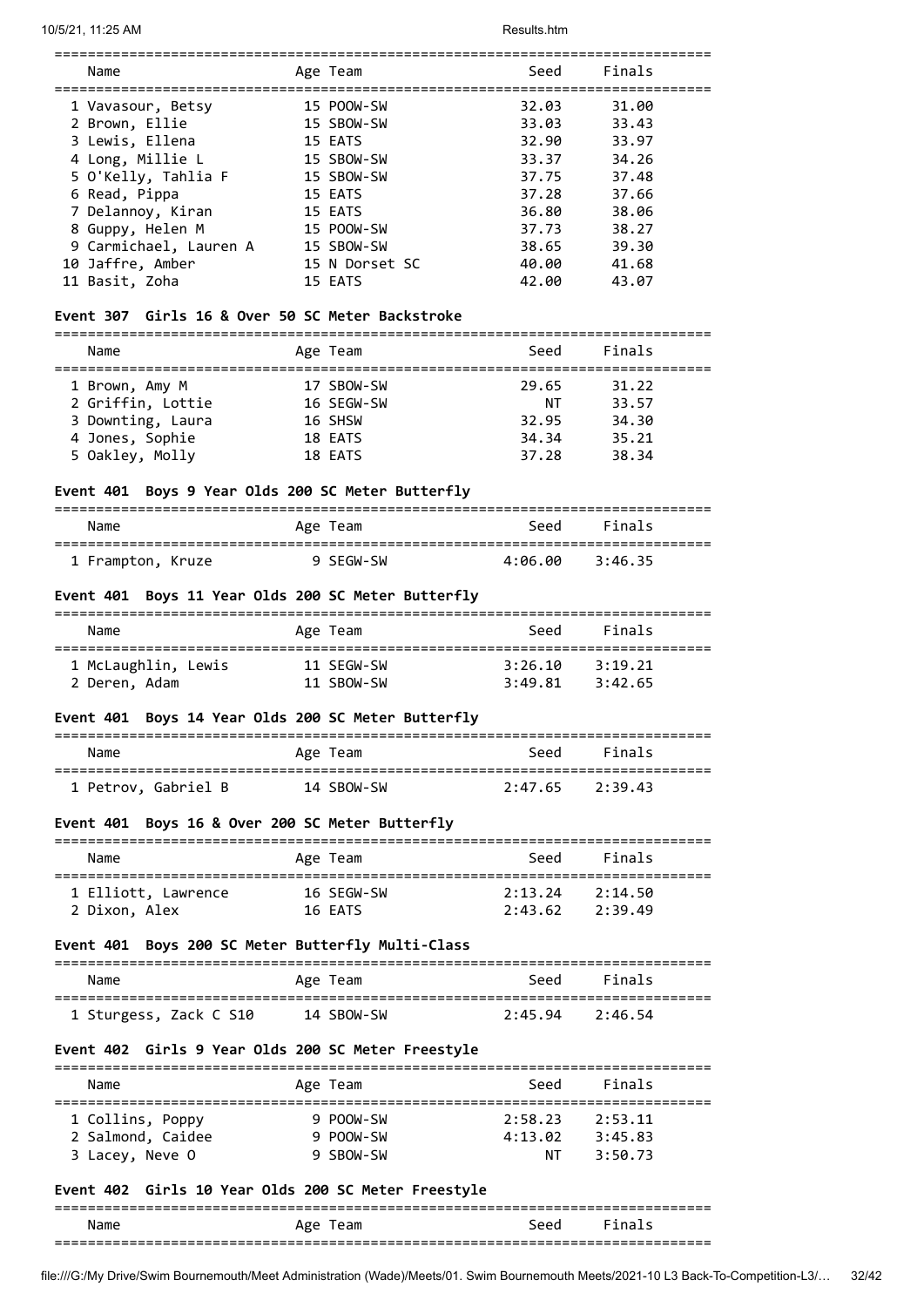| 1 Korotkova, Daria   | 10 POOW-SW | 2:48.82 | 2:41.91 |
|----------------------|------------|---------|---------|
| 2 Wareing, Layla H   | 10 WDOW-SW | 2:59.04 | 2:51.03 |
| 3 Newsum, Millie R   | 10 SBOW-SW | NT.     | 3:00.16 |
| 4 Frackiewicz, Mia W | 10 SBOW-SW | NT      | 3:02.77 |
| 5 Hiam, Victoria     | 10 POOW-SW | 3:12.19 | 3:14.00 |

## **Event 402 Girls 11 Year Olds 200 SC Meter Freestyle**

| Name                 | Age Team   | Seed    | Finals  |  |
|----------------------|------------|---------|---------|--|
| 1 Munro, Blossom L   | 11 SBOW-SW | 2:51.77 | 2:44.10 |  |
| 2 Garavini, Isabella | 11 POOW-SW | 3:26.78 | 3:00.07 |  |
| 3 Mercer, Amy C      | 11 SBOW-SW | NΤ      | 3:00.46 |  |
| 4 Crowe, Scarlett I  | 11 SBOW-SW | 3:04.57 | 3:03.21 |  |
| 5 Hourigan, Gracie L | 11 SBOW-SW | ΝT      | 3:14.13 |  |
| 6 Butcher, Tamsin L  | 11 POOW-SW | 3:21.15 | 3:20.73 |  |
| 7 Leech, Catherine F | 11 SBOW-SW | ΝT      | 3:27.24 |  |
|                      |            |         |         |  |

#### **Event 402 Girls 12 Year Olds 200 SC Meter Freestyle**

===============================================================================

| Name                 | Age Team   | Seed      | Finals  |
|----------------------|------------|-----------|---------|
| 1 Thorpe, Megan      | 12 EATS    | 2:27.81   | 2:24.30 |
| 2 Flint, Rosina      | 12 BCSW    | 2:43.05   | 2:33.15 |
| 3 Crumpler, Ellie    | 12 POOW-SW | 2:46.71   | 2:34.26 |
| 4 Treliving, Freya   | 12 SEGW-SW | 2:59.43   | 2:40.07 |
| 5 Francis, Ella      | 12 SEGW-SW | 2:38.05   | 2:42.37 |
| 6 Richman, Beatrice  | 12 POOW-SW | 2:49.55   | 2:44.71 |
| 7 Fish, Georgia E    | 12 SBOW-SW | 2:52.68   | 2:44.81 |
| 8 Allen, Katie R     | 12 SBOW-SW | <b>NT</b> | 2:46.92 |
| 9 Morgan, Winter     | 12 POOW-SW | 3:00.03   | 2:48.62 |
| 10 Aldhouse, Allana  | 12 EATS    | 3:05.28   | 2:49.68 |
| 11 Haynes, Isabella  | 12 SBOW-SW | 2:56.21   | 2:56.64 |
| 12 Thurgur, Iris     | 12 POOW-SW | 3:14.19   | 3:01.58 |
| 13 Dunkerley, Beth A | 12 SBOW-SW | NT        | 3:14.62 |
| 14 Stratford, Emily  | 12 EATS    | 3:14.96   | 3:21.43 |

#### **Event 402 Girls 13 Year Olds 200 SC Meter Freestyle**

===============================================================================

| Name                      | Age Team   | Seed    | Finals  |
|---------------------------|------------|---------|---------|
| 1 McWilliam, Bethany      | 13 SEGW-SW | 2:20.81 | 2:21.35 |
| 2 Miles-Simonite, Anna    | 13 WDOW-SW | 2:26.94 | 2:23.51 |
| 3 Coventry, Izzie         | 13 EATS    | 2:34.48 | 2:26.07 |
| 4 McPhail, Isla           | 13 WDOW-SW | 2:29.62 | 2:28.50 |
| 5 Ghandour, Polly R       | 13 POOW-SW | 2:40.10 | 2:31.77 |
| 6 Notley, Emilia          | 13 SEGW-SW | 2:39.94 | 2:37.51 |
| 7 Blagden, Matilde R      | 13 SBOW-SW | 2:57.59 | 2:41.45 |
| 8 Hiam, Gloria            | 13 POOW-SW | 3:27.39 | 2:54.71 |
| 9 Pemberton-Teer, Natalya | 13 Rats    | 3:11.14 | 2:56.20 |
| 10 Escott, Freya          | 13 POOW-SW | 2:59.96 | 3:02.50 |

#### **Event 402 Girls 14 Year Olds 200 SC Meter Freestyle**

| Name                   | Age Team   | Seed    | Finals  |
|------------------------|------------|---------|---------|
| 1 Hawkins, Georgina    | 14 MILW    | 2:12.60 | 2:16.01 |
| 2 Taylor, Rhyseren     | 14 EATS    | 2:15.90 | 2:17.53 |
| 3 Langley, Lillian     | 14 BCSW    | 2:20.46 | 2:21.67 |
| 4 Hourigan, Eva S      | 14 SBOW-SW | 2:31.86 | 2:30.23 |
| 5 Nixon, Sophie L      | 14 BCSW    | 2:27.80 | 2:32.01 |
| 6 Cornish, Faith L     | 14 SBOW-SW | 2:38.38 | 2:35.76 |
| 7 Ben-Scully, Beatrice | 14 BCSW    | 2:34.82 | 2:36.85 |
| 8 Dalkin, Mia L        | 14 SBOW-SW | 2:34.52 | 2:43.19 |
| 9 Ferguson, Eva        | 14 EATS    | 2:59.53 | 2:50.52 |

## **Event 402 Girls 15 Year Olds 200 SC Meter Freestyle**

## =============================================================================== Name Age Team Seed Finals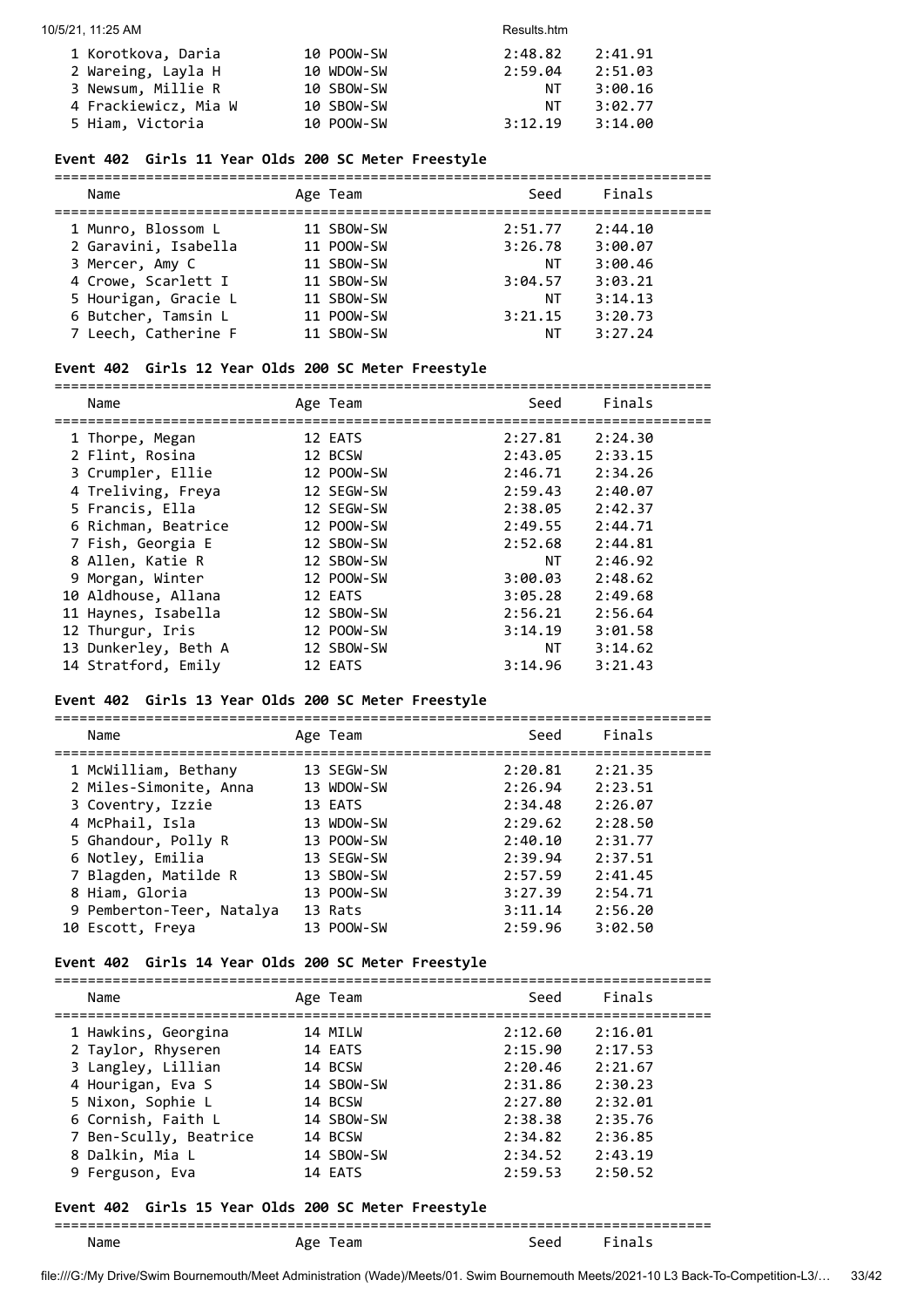| 1 Fish, Harriet R       | 15 SBOW-SW | 2:13.32 | 2:14.68 |
|-------------------------|------------|---------|---------|
| 2 Brown, Ellie          | 15 SBOW-SW | 2:14.75 | 2:19.43 |
| 3 Chaffey, Grace L      | 15 WDOW-SW | 2:18.25 | 2:20.51 |
| 4 Ware, Paige M         | 15 SBOW-SW | 2:27.29 | 2:30.48 |
| 5 O'Kelly, Tahlia F     | 15 SBOW-SW | 2:28.65 | 2:31.80 |
| 6 Singh, Arohi          | 15 SBOW-SW | 2:29.63 | 2:33.28 |
| 7 Fursman, Jessamy      | 15 WDOW-SW | 2:28.84 | 2:37.37 |
| 8 Large, Amy            | 15 POOW-SW | 2:38.44 | 2:38.27 |
| 9 Stacey, Emma          | 15 SHSW    | 2:42.96 | 2:38.81 |
| 10 Carmichael, Lauren A | 15 SBOW-SW | 2:40.94 | 2:39.45 |
| 11 Lush, Erin M         | 15 SBOW-SW | 2:38.80 | 2:41.65 |
| 12 Laker, Beth A        | 15 SBOW-SW | 2:53.56 | 2:42.06 |
|                         |            |         |         |

## **Event 402 Girls 16 & Over 200 SC Meter Freestyle**

===============================================================================

| Finals<br>Seed<br>Name<br>Age Team                    |  |
|-------------------------------------------------------|--|
| 1 Chown, Ella G<br>18 SBOW-SW<br>2:09.62<br>2:05.57   |  |
| 2 Oakley, Molly<br>2:22.95<br>18 EATS<br>2:21.84      |  |
| 2:19.09<br>3 Wyatt, Gemma<br>18 WDOW-SW<br>2:24.09    |  |
| 4 Griffin, Lottie<br>2:29.75<br>16 SEGW-SW<br>2:25.11 |  |
| 17 EATS<br>2:44.29<br>2:55.60<br>5 Day, Jess          |  |

## **Event 403 Boys 10 Year Olds 100 SC Meter IM**

| Name                      | Age Team   | Seed    | Finals  |
|---------------------------|------------|---------|---------|
| 1 Tibbatts, Monty         | 10 BCSW    | 1:26.00 | 1:17.42 |
| 2 Barker, Henry           | 10 Rats    | 1:29.75 | 1:21.89 |
| 3 Bernal Mezzetti, Philip | 10 POOW-SW | 1:26.88 | 1:22.93 |
| 4 Watson, Angus R         | 10 BCSW    | 1:48.50 | 1:33.25 |
| 5 O'Hara, Harrison        | 10 POOW-SW | 1:57.66 | 1:43.66 |
| 6 Petrov, Daniel          | 10 SBOW-SW | 1:52.61 | 1:47.39 |
| -- Hopkins, Jacob D       | 10 POOW-SW | 1:49.80 | DQ.     |

#### **Event 403 Boys 11 Year Olds 100 SC Meter IM**

===============================================================================

| Name                | Age Team   | Seed    | Finals  |
|---------------------|------------|---------|---------|
| 1 Perks, Lucas      | 11 Rats    | 1:26.01 | 1:23.78 |
| 2 Frampton, Kaden   | 11 SEGW-SW | 1:24.90 | 1:24.93 |
| 3 Ditchburn, Nathan | 11 POOW-SW | 1:31.48 | 1:29.41 |
| 4 Deren, Adam       | 11 SBOW-SW | 1:28.20 | 1:29.89 |
| 5 Gilbert, Finlay   | 11 POOW-SW | 1:31.31 | 1:30.08 |
| 6 Jenkins, Ollie W  | 11 SBOW-SW | 1:36.09 | 1:31.64 |
| 7 Young, George     | 11 BCSW    | 1:34.76 | 1:31.66 |
| 8 Stevens, Theodore | 11 SEGW-SW | 1:49.37 | 1:34.09 |
| 9 Escott, Samuel    | 11 POOW-SW | 1:46.57 | 1:43.31 |
| 10 Honor, Henry     | 11 SEGW-SW | 1:49.00 | 1:43.51 |
| 11 Pittwood, Connor | 11 POOW-SW | 1:45.59 | 1:43.82 |

## **Event 403 Boys 12 Year Olds 100 SC Meter IM**

| Name |                                                                                                                                                                                                                                                                                                         | Seed                                                                                                                                                                                         | Finals  |
|------|---------------------------------------------------------------------------------------------------------------------------------------------------------------------------------------------------------------------------------------------------------------------------------------------------------|----------------------------------------------------------------------------------------------------------------------------------------------------------------------------------------------|---------|
|      |                                                                                                                                                                                                                                                                                                         | 1:14.14                                                                                                                                                                                      | 1:14.35 |
|      |                                                                                                                                                                                                                                                                                                         | 1:23.12                                                                                                                                                                                      | 1:20.62 |
|      |                                                                                                                                                                                                                                                                                                         | 1:25.19                                                                                                                                                                                      | 1:22.20 |
|      |                                                                                                                                                                                                                                                                                                         | 1:28.20                                                                                                                                                                                      | 1:23.20 |
|      |                                                                                                                                                                                                                                                                                                         | 1:32.47                                                                                                                                                                                      | 1:23.36 |
|      |                                                                                                                                                                                                                                                                                                         | 1:51.00                                                                                                                                                                                      | 1:29.06 |
|      |                                                                                                                                                                                                                                                                                                         | 1:36.31                                                                                                                                                                                      | 1:31.02 |
|      |                                                                                                                                                                                                                                                                                                         | 1:55.14                                                                                                                                                                                      | 1:31.25 |
|      |                                                                                                                                                                                                                                                                                                         | NT                                                                                                                                                                                           | 1:31.66 |
|      |                                                                                                                                                                                                                                                                                                         | 1:35.05                                                                                                                                                                                      | 1:35.27 |
|      |                                                                                                                                                                                                                                                                                                         | 1:45.85                                                                                                                                                                                      | 1:37.31 |
|      |                                                                                                                                                                                                                                                                                                         | 1:41.45                                                                                                                                                                                      | 1:37.74 |
|      |                                                                                                                                                                                                                                                                                                         | 1:44.59                                                                                                                                                                                      | 1:41.57 |
|      | 1 Dunnett, Elliott M<br>2 Bernal Mezzetti, Christo<br>3 George, Freddie<br>4 Garel-Jones, Lucas A<br>5 McLaughlin, Alexander<br>6 Kusanale, Max<br>7 McMaster, Joshua<br>8 Smith, Elliot<br>9 Guo-Costi, Preston<br>10 Green, Jacob S<br>11 Negus, Ben<br>12 Ellison, George E<br>13 Whiteley, Callum K | Age Team<br>12 SBOW-SW<br>12 POOW-SW<br>12 N Dorset SC<br>12 SBOW-SW<br>12 SEGW-SW<br>12 POOW-SW<br>12 POOW-SW<br>12 POOW-SW<br>12 SBOW-SW<br>12 SBOW-SW<br>12 EATS<br>12 SBOW-SW<br>12 BCSW |         |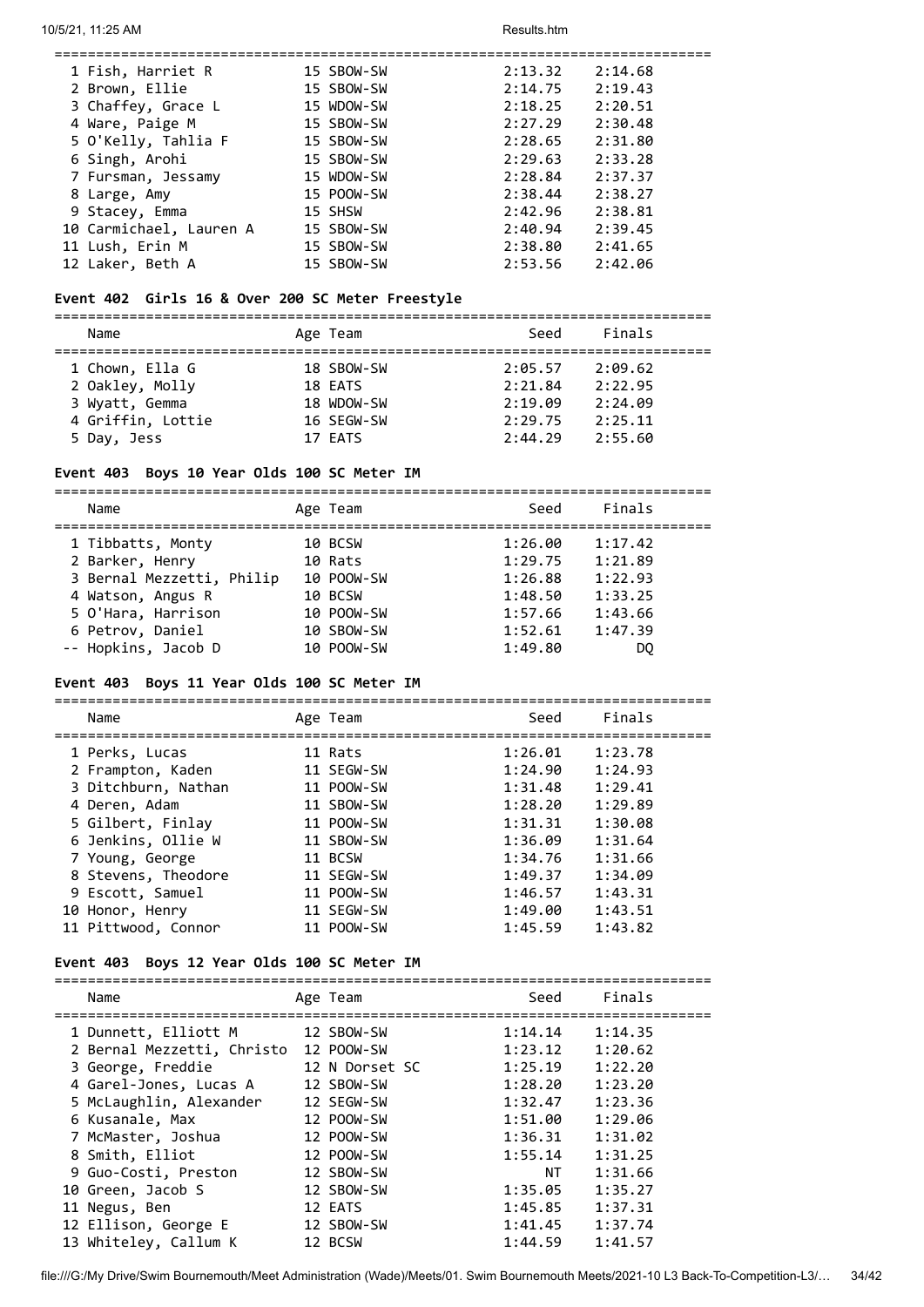#### **Event 403 Boys 13 Year Olds 100 SC Meter IM**

| Name                  | Age Team       | Seed    | Finals  |
|-----------------------|----------------|---------|---------|
| 1 Lock, Finley        | 13 SEGW-SW     | 1:09.72 | 1:07.28 |
| 2 Honor, George       | 13 SEGW-SW     | 1:14.88 | 1:10.54 |
| 3 Bell, Edward        | 13 SEGW-SW     | 1:20.32 | 1:11.33 |
| 4 Lacey, Toby C       | 13 SBOW-SW     | 1:17.31 | 1:16.17 |
| 5 McIlwain, Jude      | 13 POOW-SW     | 1:23.66 | 1:19.16 |
| 6 Gunn, Jamie J       | 13 WDOW-SW     | 1:17.27 | 1:19.68 |
| 7 Tanner, Liam        | 13 BCSW        | 1:29.62 | 1:19.75 |
| 8 Carey, Toby         | 13 N Dorset SC | 1:21.71 | 1:22.33 |
| 9 Luhan, Tudor        | 13 EATS        | 1:35.00 | 1:22.98 |
| 10 Butcher, Matthew M | 13 POOW-SW     | 1:31.68 | 1:25.96 |
| 11 Fenemore, Alfie    | 13 EATS        | 1:39.50 | 1:27.80 |
| 12 North, Bradley     | 13 POOW-SW     | 1:30.50 | 1:31.70 |

===============================================================================

#### **Event 403 Boys 14 Year Olds 100 SC Meter IM**

=============================================================================== Seed Finals

| name                | Age ream   | <b>SEEU</b> | <b>Filldin</b> |
|---------------------|------------|-------------|----------------|
| 1 Chappels, Frank J | 14 SBOW-SW | 1:08.46     | 1:08.92        |
| 2 Petrov, Gabriel B | 14 SBOW-SW | 1:10.87     | 1:11.21        |
| 3 Birch, Danny      | 14 EATS    | 1:15.03     | 1:14.22        |
| 4 Hopkins, Louis H  | 14 SBOW-SW | 1:21.37     | 1:19.27        |
|                     |            |             |                |

## **Event 403 Boys 15 Year Olds 100 SC Meter IM**

| Name             | Age Team   |                     | Seed Finals |  |
|------------------|------------|---------------------|-------------|--|
| 1 Garton, Luca J | 15 POOW-SW | $1:19.61$ $1:16.30$ |             |  |

#### **Event 403 Boys 16 & Over 100 SC Meter IM**

| Name               | Age Team       | Seed    | Finals  |
|--------------------|----------------|---------|---------|
| 1 Saunders, Oliver | 16 ASPW        | 1:02.43 | 1:01.57 |
| 2 Knight, Gabe J   | 16 SBOW-SW     | 1:04.50 | 1:03.64 |
| 3 Saunders, Finlay | 17 ASPW        | 1:05.61 | 1:04.50 |
| 4 Parkes, Luca J   | 16 SBOW-SW     | 1:04.55 | 1:05.91 |
| 5 Lanham, Zak      | 18 EATS        | 1:07.40 | 1:06.58 |
| 6 Jaszek, Edward   | 16 SEGW-SW     | 1:11.84 | 1:07.42 |
| 7 Newman, Dan O    | 17 SBOW-SW     | 1:07.65 | 1:07.67 |
| 8 Smith, David     | 16 SBOW-SW     | 1:08.40 | 1:07.83 |
| 9 Lines, Fraser    | 17 EATS        | 1:13.34 | 1:11.03 |
| 10 Dixon, Alex     | 16 EATS        | 1:14.13 | 1:13.90 |
| 11 Wynter, Marcus  | 16 N Dorset SC | 1:18.91 | 1:15.57 |

## **Event 403 Boys 100 SC Meter IM Multi-Class**

| Name                    | Age Team   |                     | Seed Finals |
|-------------------------|------------|---------------------|-------------|
| 1 Sturgess, Zack C SM10 | 14 SBOW-SW | $1:18.99$ $1:17.70$ |             |

## **Event 404 Girls 9 Year Olds 100 SC Meter Breaststroke**

| Name                    | Age Team  | Seed    | Finals  |  |
|-------------------------|-----------|---------|---------|--|
| 1 Buchan-Moore, Tabitha | 9 WDOW-SW | 1:52.73 | 1:45.92 |  |
| 2 Corner, Lucy          | 9 SFGW-SW | 1:57.56 | 1:58.44 |  |
| 3 Salmond, Caidee       | 9 POOW-SW | 2:16.28 | 2:09.47 |  |
| 4 Frampton, Melly G     | 9 SBOW-SW | 2:20.92 | 2:09.90 |  |

#### **Event 404 Girls 10 Year Olds 100 SC Meter Breaststroke**

#### =============================================================================== Name **Age Team** Age Team Seed Finals ===============================================================================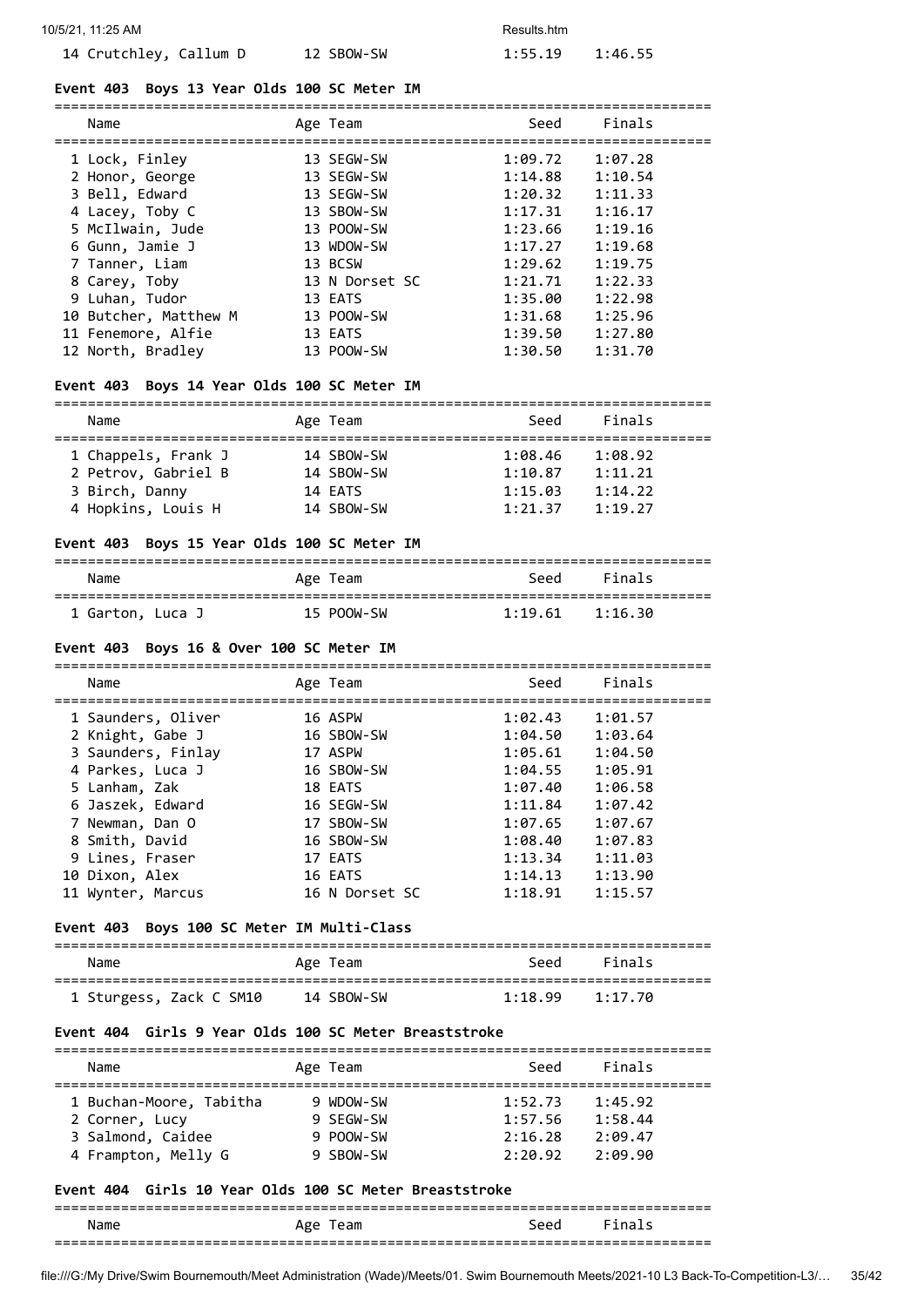| 10/5/21, 11:25 AM       |            | Results.htm |         |
|-------------------------|------------|-------------|---------|
| 1 Cailes, Macie A       | 10 POOW-SW | 1:40.84     | 1:38.55 |
| 2 Hine, Sienna          | 10 WDOW-SW | 1:56.28     | 1:45.69 |
| 3 Newsum, Millie R      | 10 SBOW-SW | 1:57.07     | 1:47.92 |
| 4 Niedbalski, Natasha   | 10 POOW-SW | 2:01.06     | 1:52.12 |
| 5 Bull, Theia           | 10 POOW-SW | 2:02.40     | 1:52.75 |
| 6 MacRae, Isabelle R    | 10 SBOW-SW | 2:00.69     | 1:54.34 |
| 7 Palmer, Mia           | 10 POOW-SW | 1:59.27     | 1:54.58 |
| 8 Thompson, Ava         | 10 POOW-SW | 1:52.00     | 1:56.06 |
| 9 Whiteley, Ella Louise | 10 BCSW    | 2:20.47     | 1:58.20 |
| 10 Gray, Elsie A        | 10 SBOW-SW | 2:07.45     | 2:01.85 |
| 11 Smith, Faith         | 10 WDOW-SW | 2:06.81     | 2:02.91 |
| 12 Prinsloo, Amelie     | 10 EATS    | 2:15.78     | 2:05.73 |
| 13 Shakles, Ellen J     | 10 SBOW-SW | NT L        | 2:08.81 |
| 14 McLean, Mimi         | 10 POOW-SW | 2:08.70     | 2:09.08 |

## **Event 404 Girls 11 Year Olds 100 SC Meter Breaststroke**

| Name                  | Age Team   | Seed    | Finals  |  |
|-----------------------|------------|---------|---------|--|
| 1 Sadak, Leyla A      | 11 BCSW    | 1:43.76 | 1:35.86 |  |
| 2 Munro, Blossom L    | 11 SBOW-SW | 1:39.95 | 1:40.64 |  |
| 3 van Willigen, Amy   | 11 EATS    | 1:55.00 | 1:40.76 |  |
| 4 Stacey, Isobel      | 11 SHSW    | 1:50.13 | 1:43.25 |  |
| 5 Crowe, Scarlett I   | 11 SBOW-SW | 1:48.37 | 1:44.04 |  |
| 6 Scott, Amelia J     | 11 SBOW-SW | 1:49.00 | 1:46.26 |  |
| 7 McMaster, Kathryn F | 11 BCSW    | 2:03.13 | 1:53.76 |  |
| 8 McBain, Matilda     | 11 POOW-SW | 1:59.03 | 1:59.00 |  |
| 9 Whetstone, Izzy     | 11 POOW-SW | 2:08.00 | 2:03.04 |  |
| 10 Leech, Catherine F | 11 SBOW-SW | 2:13.62 | 2:04.51 |  |
| 11 Singh, Aadya       | 11 SBOW-SW | 2:16.45 | 2:11.09 |  |
| 12 Drake, Poppy F     | 11 SBOW-SW | 2:15.90 | 2:12.53 |  |

## **Event 404 Girls 12 Year Olds 100 SC Meter Breaststroke**

| Name                 | Age Team       | Seed    | Finals  |
|----------------------|----------------|---------|---------|
| 1 Innes, Jessica     | 12 EATS        | 1:33.09 | 1:34.74 |
| 2 Russell, Zoe       | 12 SEGW-SW     | 1:39.87 | 1:34.88 |
| 3 Jackson, Tasha     | 12 SEGW-SW     | 1:38.67 | 1:35.01 |
| 4 McLean, Erin I     | 12 POOW-SW     | 1:45.30 | 1:37.37 |
| 5 Junor, Betsy       | 12 N Dorset SC | 1:38.75 | 1:37.72 |
| 6 Morgan, Winter     | 12 POOW-SW     | 1:45.31 | 1:39.43 |
| 7 Allen, Katie R     | 12 SBOW-SW     | 1:44.91 | 1:40.93 |
| 8 Melville, Sophie L | 12 SBOW-SW     | 1:53.16 | 1:47.80 |
| 9 Fenby, Freya G     | 12 SBOW-SW     | 2:03.00 | 1:50.85 |
| 10 Aldhouse, Kristen | 12 EATS        | 2:04.22 | 1:50.92 |
| 11 Haynes, Isabella  | 12 SBOW-SW     | 1:54.62 | 1:53.70 |
| 12 Carter, Amelia L  | 12 SBOW-SW     | 2:01.21 | 1:58.30 |

## **Event 404 Girls 13 Year Olds 100 SC Meter Breaststroke**

| Name                       | Age Team   | Seed    | Finals  |
|----------------------------|------------|---------|---------|
| 1 McPhail, Isla            | 13 WDOW-SW | 1:24.70 | 1:23.60 |
| 2 Miles-Simonite, Anna     | 13 WDOW-SW | 1:30.39 | 1:27.79 |
| 3 Lambert, Amelia          | 13 Rats    | 1:27.71 | 1:28.08 |
| 4 Ghandour, Polly R        | 13 POOW-SW | 1:29.87 | 1:28.70 |
| 5 Crain, Ellie K           | 13 SBOW-SW | 1:32.68 | 1:29.22 |
| 6 Knight, Grace J          | 13 SBOW-SW | 1:37.12 | 1:34.53 |
| 7 Jones, Jennifer or Jenny | 13 EATS    | 1:36.34 | 1:37.17 |
| 8 Britton, Keeley          | 13 POOW-SW | NT      | 1:38.76 |
| 9 Strike, Emily            | 13 EATS    | 1:41.82 | 1:39.77 |
| 10 Hiam, Gloria            | 13 POOW-SW | 1:36.56 | 1:40.32 |
| 11 Heard, Betty            | 13 Rats    | 1:39.37 | 1:41.27 |
| 12 Blagden, Matilde R      | 13 SBOW-SW | 1:44.56 | 1:41.35 |
| 13 Escott, Freya           | 13 POOW-SW | NT      | 2:07.80 |

## **Event 404 Girls 14 Year Olds 100 SC Meter Breaststroke**

===============================================================================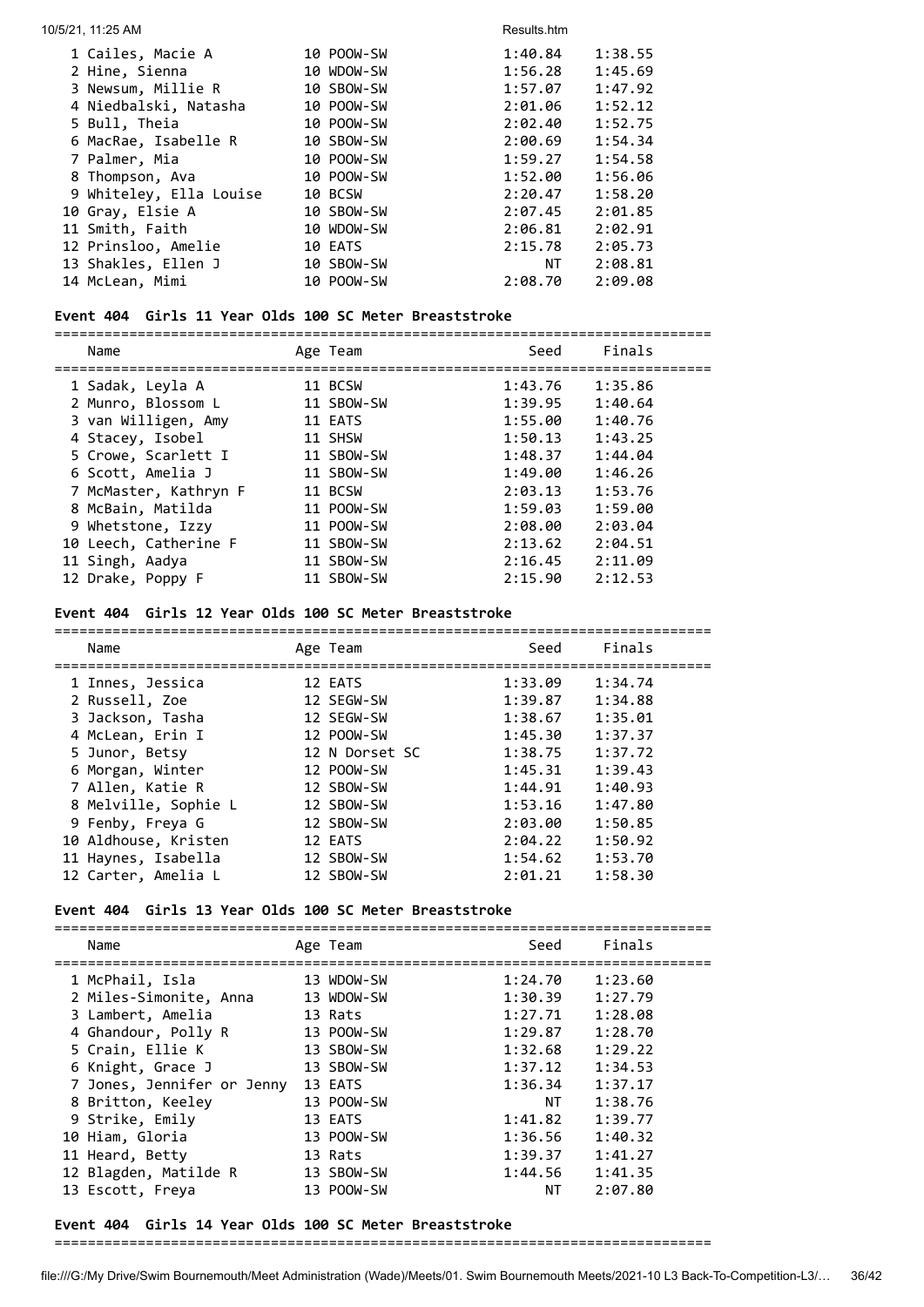10/5/21, 11:25 AM Results.htm

| Name               | Age Team   | Seed    | Finals  |  |
|--------------------|------------|---------|---------|--|
| 1 Hourigan, Eva S  | 14 SBOW-SW | 1:21.39 | 1:20.74 |  |
| 2 Latham, Maisie   | 14 EATS    | 1:25.56 | 1:23.55 |  |
| 3 Hartwell, Izzy   | 14 EATS    | 1:28.33 | 1:24.01 |  |
| 4 James, Lauren    | 14 BCSW    | 1:29.92 | 1:28.94 |  |
| 5 Whitehand, Honor | 14 BCSW    | 1:35.56 | 1:32.01 |  |
| 6 James, Rebecca   | 14 BCSW    | 1:30.66 | 1:32.75 |  |
| 7 Davies, Lilly J  | 14 WDOW-SW | 1:32.95 | 1:34.25 |  |

## **Event 404 Girls 15 Year Olds 100 SC Meter Breaststroke**

| Name                  | Age Team   | Seed    | Finals  |
|-----------------------|------------|---------|---------|
| 1 Ashford, Mackenzi I | 15 SBOW-SW | 1:17.05 | 1:20.54 |
| 2 Chaffey, Amelia M   | 15 WDOW-SW | 1:21.26 | 1:22.86 |
| 3 Chaffey, Grace L    | 15 WDOW-SW | 1:22.50 | 1:24.50 |
| 4 Singh, Arohi        | 15 SBOW-SW | 1:27.72 | 1:26.83 |
| 5 Thomson, Rosie      | 15 EATS    | 1:35.76 | 1:37.72 |
| 6 Large, Amy          | 15 POOW-SW | 1:35.72 | 1:39.22 |
| 7 Basit, Zoha         | 15 EATS    | 1:38.77 | 1:40.09 |
| 8 Lush, Erin M        | 15 SBOW-SW | 1:38.05 | 1:43.14 |

## **Event 404 Girls 16 & Over 100 SC Meter Breaststroke**

| Name            | Age Team   | Seed    | Finals  |
|-----------------|------------|---------|---------|
|                 |            |         |         |
| 1 Brown, Amy M  | 17 SBOW-SW | 1:12.85 | 1:14.52 |
| 2 Chown, Ella G | 18 SBOW-SW | 1:13.63 | 1:16.43 |
| 3 Jones, Sophie | 18 EATS    | 1:19.27 | 1:21.46 |
| 4 Oakley, Molly | 18 EATS    | 1:18.24 | 1:22.58 |
| 5 Horn, Erin    | 16 WDOW-SW | 1:22.39 | 1:26.71 |

## **Event 405 Boys 10 Year Olds 200 SC Meter Backstroke**

| Name             | Age Team   | Seed    | Finals  |  |
|------------------|------------|---------|---------|--|
| 1 Wilson, Gethin | 10 POOW-SW | 3:48.20 | 3:25.20 |  |

## **Event 405 Boys 11 Year Olds 200 SC Meter Backstroke**

| Name               | Age Team   | Seed    | Finals  |  |
|--------------------|------------|---------|---------|--|
| 1 Jenkins, Ollie W | 11 SBOW-SW | 3:23.39 | 3:11.38 |  |
| -- Eady, Mason     | 11 POOW-SW | 3:03.42 | DO      |  |

## **Event 405 Boys 12 Year Olds 200 SC Meter Backstroke**

| Name                 | Age Team   | Seed    | Finals  |
|----------------------|------------|---------|---------|
| 1 Dunnett, Elliott M | 12 SBOW-SW | ΝT      | 2:43.88 |
| 2 Ware, Elliot X     | 12 SBOW-SW | 2:54.63 | 2:51.45 |
| 3 Bayliss, Sully     | 12 POOW-SW | 3:06.03 | 3:02.21 |
| 4 Smith, Elliot      | 12 POOW-SW | 3:19.94 | 3:06.03 |
| 5 Negus, Ben         | 12 EATS    | 3:40.00 | 3:10.15 |
| 6 Glover, Louis      | 12 BCSW    | 3:00.00 | 3:10.16 |
| 7 Green, Jacob S     | 12 SBOW-SW | 3:32.45 | 3:24.96 |

## **Event 405 Boys 13 Year Olds 200 SC Meter Backstroke**

| Name                 | Age Team   | Seed    | Finals  |  |
|----------------------|------------|---------|---------|--|
| 1 Bell, Edward       | 13 SEGW-SW | 2:29.75 | 2:27.48 |  |
| 2 Sadler, Adam       | 13 EATS    | 2:31.30 | 2:41.99 |  |
| 3 Ware, Jacka J      | 13 SBOW-SW | 2:49.22 | 2:45.34 |  |
| 4 Tanner, Liam       | 13 BCSW    | 2:56.60 | 2:53.08 |  |
| 5 North, Bradley     | 13 POOW-SW | 3:00.25 | 2:57.85 |  |
| 6 Butcher, Matthew M | 13 POOW-SW | 3:08.35 | 3:03.59 |  |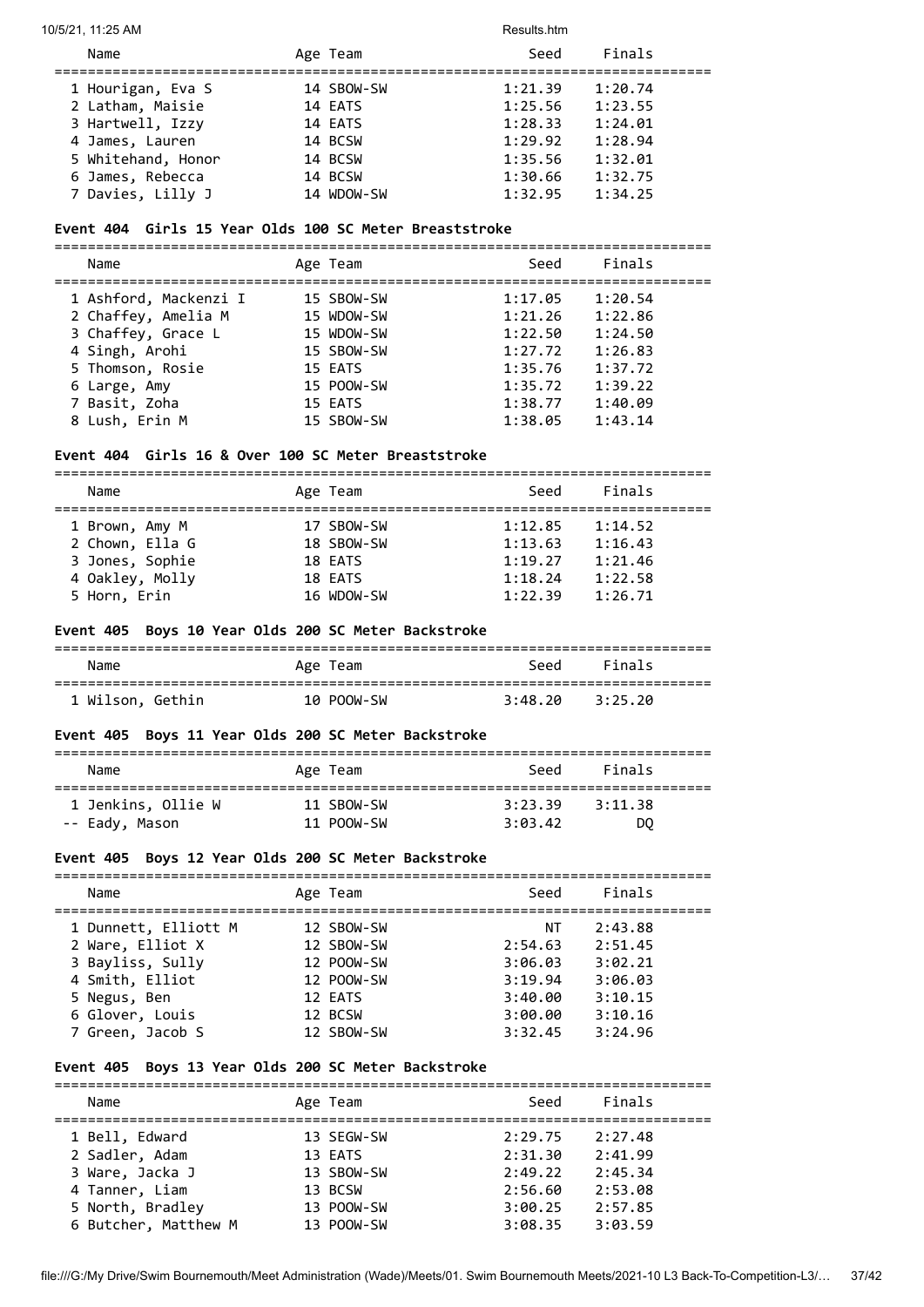#### **Event 405 Boys 14 Year Olds 200 SC Meter Backstroke**

| Name              | Age Team   | Seed                | Finals |  |
|-------------------|------------|---------------------|--------|--|
| 1 Gillett, George | 14 SEGW-SW | $2:34.19$ $2:33.67$ |        |  |

## **Event 405 Boys 15 Year Olds 200 SC Meter Backstroke**

| Name             | Age Team   | Seed    | Finals  |  |
|------------------|------------|---------|---------|--|
| 1 White, George  | 15 WDOW-SW | 2:28.79 | 2:23.29 |  |
| 2 Garton, Luca J | 15 POOW-SW | 2:50.78 | 2:49.16 |  |

## **Event 405 Boys 16 & Over 200 SC Meter Backstroke**

=============================================================================== Name **Age Team** Age Team Seed Finals =============================================================================== 1 White, Fraser 16 EATS 2:18.41 2:15.31

| 2 Elliott, Lawrence | 16 SEGW-SW | 2:17.19 | 2:17.42 |  |
|---------------------|------------|---------|---------|--|
| 3 Knight, Gabe J    | 16 SBOW-SW | 2:18.32 | 2:17.56 |  |
| 4 Meeks, Henry      | 17 SHSW    | 2:26.00 | 2:21.78 |  |
| 5 Coventry, Josh    | 16 EATS    | 2:25.10 | 2:25.35 |  |
| 6 Davies, Harry     | 17 SEGW-SW | 2:42.98 | 2:39.83 |  |

## **Event 406 Girls 9 Year Olds 50 SC Meter Freestyle**

| Name                | Age Team  | Seed  | Finals |
|---------------------|-----------|-------|--------|
| 1 Collins, Poppy    | 9 POOW-SW | 35.64 | 35.37  |
| 2 Frampton, Melly G | 9 SBOW-SW | 49.07 | 44.45  |
| 3 Howard, Romilly S | 9 BCSW    | 48.40 | 44.63  |
| 4 Lacey, Neve O     | 9 SBOW-SW | 45.08 | 47.31  |
| 5 Salmond, Caidee   | 9 POOW-SW | 49.03 | 48.61  |
| -- Corner, Lucy     | 9 SEGW-SW | 43.73 | DO     |

#### **Event 406 Girls 10 Year Olds 50 SC Meter Freestyle**

| Name                     | Age Team   | Seed                                                                                                            | Finals |
|--------------------------|------------|-----------------------------------------------------------------------------------------------------------------|--------|
|                          |            |                                                                                                                 |        |
| 1 Korotkova, Daria       | 10 POOW-SW | 33.42 32.92                                                                                                     |        |
| 2 Wareing, Layla H       | 10 WDOW-SW | 34.53                                                                                                           | 34.26  |
| 3 Truscott, Neve         | 10 SEGW-SW | NT the set of the set of the set of the set of the set of the set of the set of the set of the set of the set o | 36.04  |
| 4 Minardi, Mia           | 10 SEGW-SW | 48.13                                                                                                           | 36.36  |
| 4 Hiam, Victoria         | 10 POOW-SW | 39.32                                                                                                           | 36.36  |
| 6 Newsum, Millie R       | 10 SBOW-SW | 38.22                                                                                                           | 36.75  |
| 7 Thompson, Ava          | 10 POOW-SW | 35.80                                                                                                           | 37.15  |
| 8 Palmer, Mia            | 10 POOW-SW | 39.60                                                                                                           | 37.43  |
| 9 Bull, Theia            | 10 POOW-SW | 40.64                                                                                                           | 39.56  |
| 10 Niedbalski, Natasha   | 10 POOW-SW | 42.34                                                                                                           | 39.79  |
| 11 McLean, Mimi          | 10 POOW-SW | 39.40                                                                                                           | 40.51  |
| 12 MacRae, Isabelle R    | 10 SBOW-SW | 41.41                                                                                                           | 41.11  |
| 13 Barchha, Aariana      | 10 EATS    | 43.78                                                                                                           | 41.13  |
| 14 Prinsloo, Amelie      | 10 EATS    | 41.54                                                                                                           | 42.91  |
| 15 Wilson, Elise         | 10 BCSW    | 47.05                                                                                                           | 44.56  |
| 16 Smith, Faith          | 10 WDOW-SW | 46.34                                                                                                           | 45.25  |
| 17 Whiteley, Ella Louise | 10 BCSW    | 49.78                                                                                                           | 45.28  |
| 18 Shakles, Ellen J      | 10 SBOW-SW | NT <sub>2</sub>                                                                                                 | 46.11  |
| 19 Gray, Elsie A         | 10 SBOW-SW | NT                                                                                                              | 50.57  |
|                          |            |                                                                                                                 |        |

## **Event 406 Girls 11 Year Olds 50 SC Meter Freestyle**

| Name                 | Age Team   | Seed  | Finals |  |
|----------------------|------------|-------|--------|--|
| 1 Garavini, Isabella | 11 POOW-SW | 35.04 | 33.96  |  |
| 2 Munro, Blossom L   | 11 SBOW-SW | 35.16 | 35.34  |  |
| 3 Sadak, Leyla A     | 11 BCSW    | 37.12 | 35.58  |  |
| 4 Ware, Mya A        | 11 SBOW-SW | 36.57 | 35.62  |  |
| 5 Kudhail, Annika S  | 11 SBOW-SW | NΤ    | 36.22  |  |
| 6 van Willigen, Amy  | 11 EATS    | 43.16 | 36.63  |  |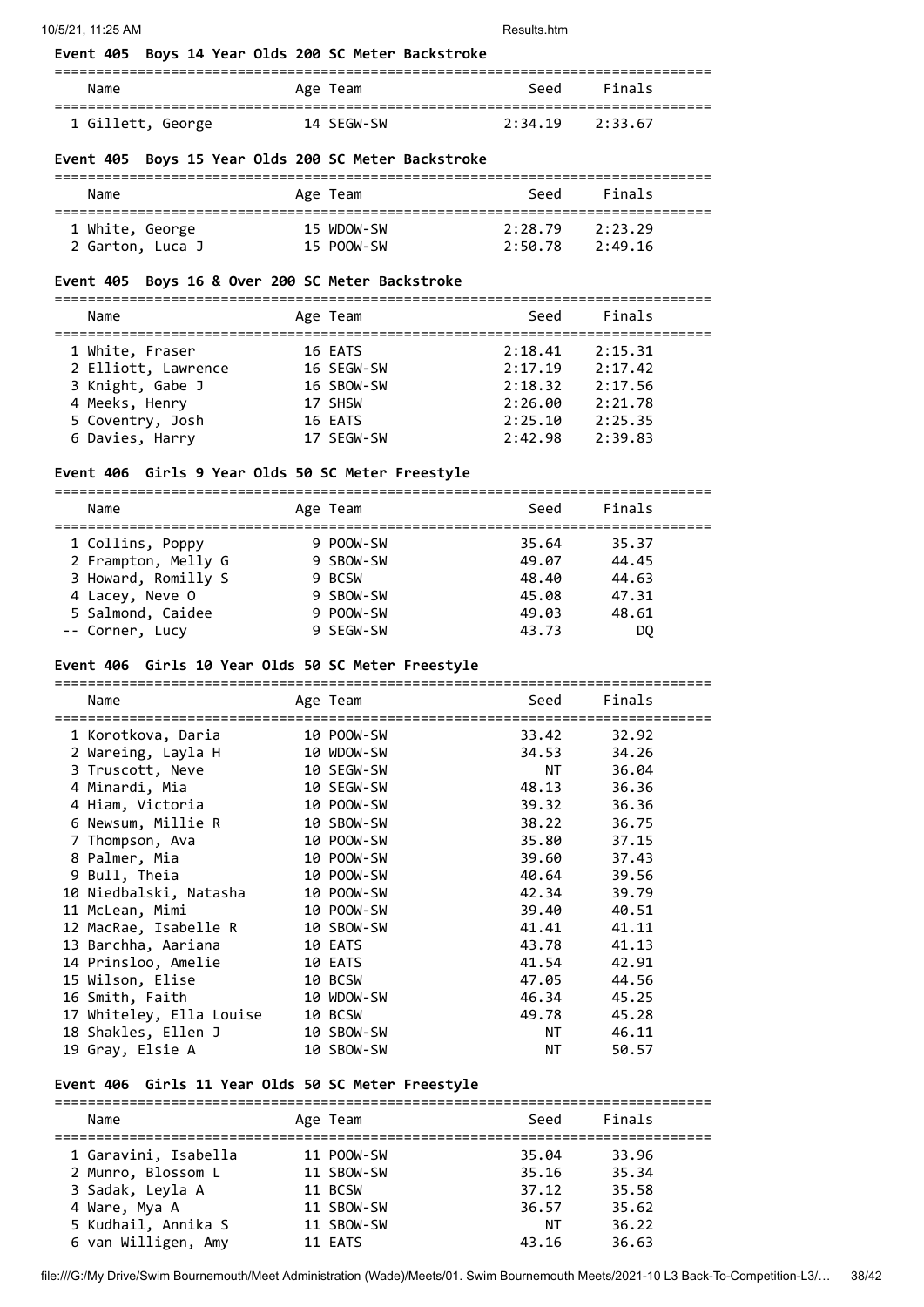| 10/5/21, 11:25 AM      |            | Results.htm |       |
|------------------------|------------|-------------|-------|
| 7 Ware, Imali O        | 11 SBOW-SW | 36.78       | 36.72 |
| 8 Crowe, Scarlett I    | 11 SBOW-SW | 37.30       | 36.76 |
| 9 Stacey, Isobel       | 11 SHSW    | 43.18       | 36.85 |
| 10 McMaster, Kathryn F | 11 BCSW    | 40.25       | 37.58 |
| 11 McBain, Matilda     | 11 POOW-SW | 39.31       | 39.20 |
| 12 Chicu, Eliza        | 11 POOW-SW | 44.33       | 39.52 |
| 13 Bateman, Olivia     | 11 BCSW    | 42.15       | 39.84 |
| 14 Scott, Amelia J     | 11 SBOW-SW | 41.33       | 40.03 |
| 15 Roberts, Sadie      | 11 SEGW-SW | 49.23       | 40.12 |
| 16 Butcher, Tamsin L   | 11 POOW-SW | 40.75       | 40.15 |
| 17 Whetstone, Izzy     | 11 POOW-SW | 43.44       | 41.28 |
| 18 Hourigan, Gracie L  | 11 SBOW-SW | ΝT          | 41.36 |
| 19 Leech, Catherine F  | 11 SBOW-SW | 45.53       | 44.96 |
| 20 Drake, Poppy F      | 11 SBOW-SW | 48.25       | 45.24 |
| 21 Singh, Aadya        | 11 SBOW-SW | 46.03       | 46.87 |

#### **Event 406 Girls 12 Year Olds 50 SC Meter Freestyle**

=============================================================================== Name **Age Team** Age Team Seed Finals =============================================================================== 1 Thorpe, Megan 12 EATS 30.69 30.77 2 Robinson, Sadie A 12 WDOW-SW 31.53 30.90 3 Hindell, Ruby M 12 SBOW-SW 32.00 31.49 4 Long, Freya 12 Rats 36.82 32.02 5 Crumpler, Ellie 12 POOW-SW 34.06 32.30 6 Graham, Izzy S 12 WDOW-SW 33.81 33.04 7 Russell, Zoe 12 SEGW-SW 34.38 33.16 8 Innes, Jessica 12 EATS 33.43 33.44 9 Junor, Betsy 12 N Dorset SC 33.66 33.85 10 Allen, Katie R 12 SBOW-SW 35.87 33.98 11 Aldhouse, Allana 12 EATS 37.07 34.10 12 Francis, Ella 12 SEGW-SW 33.79 34.20 13 Jackson, Tasha 12 SEGW-SW 34.20 34.43 14 Slade, Issy 12 Rats 38.58 35.17 15 Richman, Beatrice 12 POOW-SW 34.90 35.30 16 Fish, Georgia E 12 SBOW-SW 35.49 35.55 17 Morgan, Winter 12 POOW-SW 37.66 36.25 18 Thurgur, Iris 12 POOW-SW 36.57 36.38 19 Fenby, Freya G 12 SBOW-SW 39.31 36.89 20 Haynes, Isabella 12 SBOW-SW 37.15 38.22 21 Melville, Sophie L 12 SBOW-SW 37.41 38.54 22 Dunkerley, Beth A 12 SBOW-SW 41.01 40.21 23 Carter, Amelia L 12 SBOW-SW 40.87 40.82 24 Aldhouse, Kristen 12 EATS 43.81 41.13

#### **Event 406 Girls 13 Year Olds 50 SC Meter Freestyle**

| Name                                | Age Team   | Seed  | Finals |
|-------------------------------------|------------|-------|--------|
| 1 Field, Phoebe                     | 13 EATS    | 29.84 | 29.99  |
| 2 Lambert, Amelia                   | 13 Rats    | 29.99 | 30.49  |
| 3 McWilliam, Bethany                | 13 SEGW-SW | 29.72 | 30.68  |
| 4 Miles-Simonite, Anna              | 13 WDOW-SW | 31.56 | 30.90  |
| 4 McPhail, Isla                     | 13 WDOW-SW | 31.03 | 30.90  |
| 6 Rutherford, Isla                  | 13 EATS    | 31.94 | 31.46  |
| 7 Smith, Erin L                     | 13 SBOW-SW | 32.54 | 31.66  |
| 8 Rangecroft, Anna                  | 13 Rats    | 32.62 | 32.24  |
| 9 Coventry, Izzie                   | 13 EATS    | 32.65 | 32.26  |
| 10 Crain, Ellie K                   | 13 SBOW-SW | 37.64 | 32.45  |
| 11 Knight, Grace J                  | 13 SBOW-SW | 33.06 | 33.01  |
| 11 Yuill, Sophie                    | 13 SEGW-SW | 32.00 | 33.01  |
| 13 Evans, Ffion                     | 13 EATS    | 33.40 | 33.44  |
| 14 Ghandour, Polly R                | 13 POOW-SW | 33.51 | 33.73  |
| 15 Britton, Keeley                  | 13 POOW-SW | 35.58 | 34.24  |
| 16 Strike, Emily                    | 13 EATS    | 34.50 | 34.68  |
| 17 Jones, Jennifer or Jenny 13 EATS |            | 34.03 | 34.90  |
| 18 Notley, Emilia                   | 13 SEGW-SW | 33.38 | 34.95  |
| 19 Heard, Betty                     | 13 Rats    | 36.81 | 35.09  |
| 20 Blagden, Matilde R               | 13 SBOW-SW | 35.50 | 35.49  |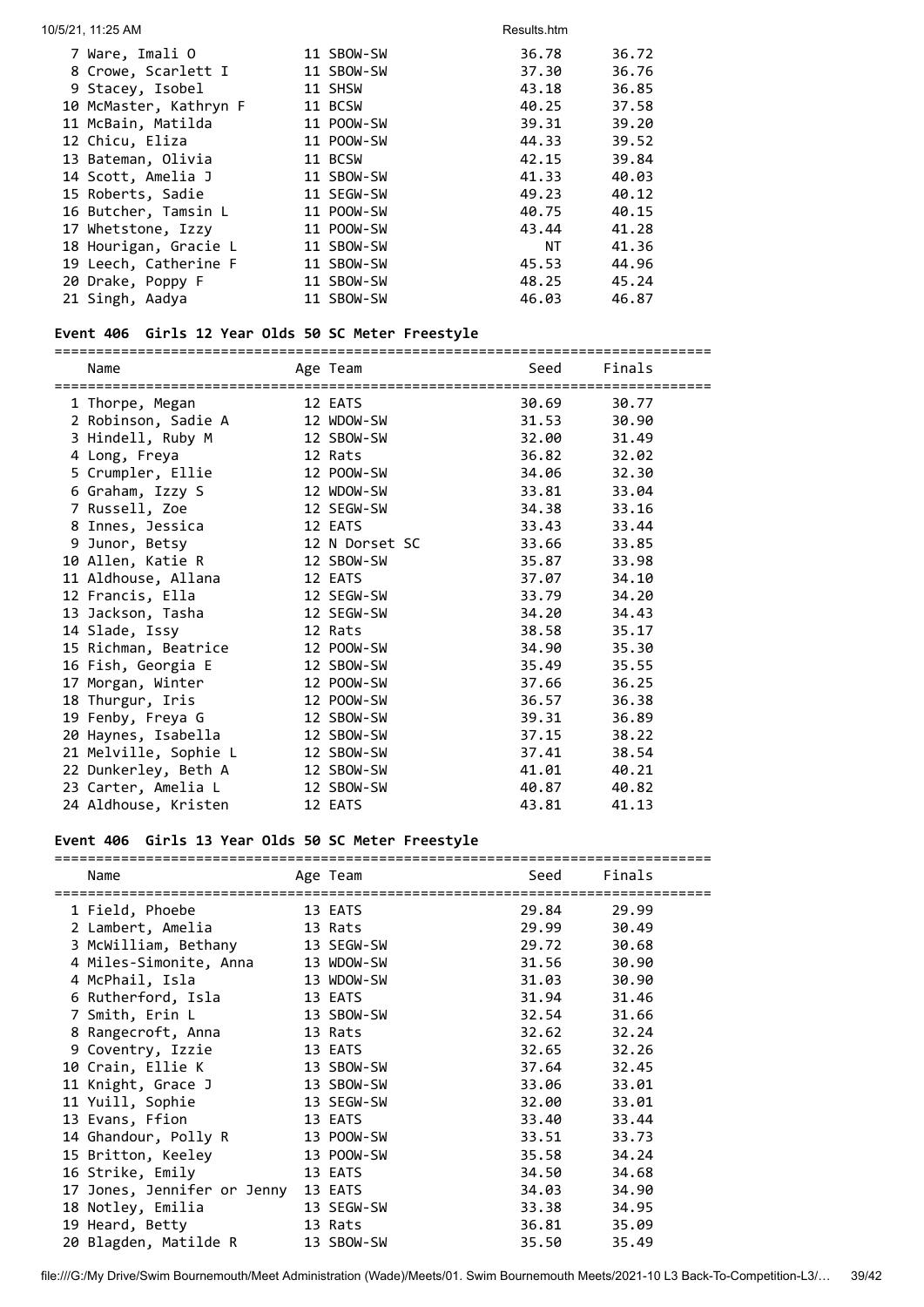## **Event 406 Girls 14 Year Olds 50 SC Meter Freestyle**

| Name<br>=================== | Age Team       | Seed<br>=========================== | Finals |
|-----------------------------|----------------|-------------------------------------|--------|
| 1 Hawkins, Georgina         | 14 MILW        | 28.70                               | 28.80  |
| 2 Taylor, Rhyseren          | 14 EATS        | 29.12                               | 29.22  |
| 3 Dawson, Lizzie M          | 14 SBOW-SW     | 30.33                               | 29.61  |
| 4 Barratt, Minnie           | 14 SBOW-SW     | 30.59                               | 30.33  |
| 5 Langley, Lillian          | 14 BCSW        | 29.93                               | 30.64  |
| 6 Miah, Nikita              | 14 WDOW-SW     | 30.04                               | 30.72  |
| 7 Hartwell, Izzy            | 14 EATS        | 31.66                               | 31.19  |
| 8 Hourigan, Eva S           | 14 SBOW-SW     | 30.87                               | 31.20  |
| 9 Latham, Maisie            | 14 EATS        | 32.43                               | 31.45  |
| 10 Nixon, Sophie L          | 14 BCSW        | 30.51                               | 31.73  |
| 11 Cornish, Faith L         | 14 SBOW-SW     | 30.97                               | 31.92  |
| 12 Whitehand, Honor         | 14 BCSW        | 31.95                               | 32.38  |
| 13 Dalkin, Mia L            | 14 SBOW-SW     | 31.55                               | 32.42  |
| 14 Ben-Scully, Beatrice     | 14 BCSW        | 31.76                               | 33.39  |
| 15 Davies, Lilly J          | 14 WDOW-SW     | 33.70                               | 33.74  |
| 16 Dominey, Izabelle        | 14 N Dorset SC | 36.16                               | 34.09  |

#### **Event 406 Girls 15 Year Olds 50 SC Meter Freestyle**

=============================================================================== Name Age Team Consumers Age Team Seed Finals =============================================================================== 1 Chaffey, Amelia M 15 WDOW-SW 29.35 29.28 2 Brown, Ellie 15 SBOW-SW 28.83 29.40 3 East, Neve G 15 SBOW-SW 29.86 29.66 4 Chaffey, Grace L 15 WDOW-SW 29.37 29.95 5 Ware, Paige M 15 SBOW-SW 30.55 30.26 6 Fish, Harriet R 15 SBOW-SW 29.99 30.38 7 Oakley, Eleanor 15 Rats 35.04 31.13 8 O'Kelly, Tahlia F 15 SBOW-SW 31.43 32.04 9 Delannoy, Kiran 15 EATS 30.90 32.08 10 Stacey, Emma 15 SHSW 33.40 32.16 11 Thomson, Rosie 15 EATS 32.52 32.79 12 Carmichael, Lauren A 15 SBOW-SW 32.86 32.85 13 Basit, Zoha 15 EATS 33.37 33.82 14 Large, Amy 15 POOW-SW 33.71 34.04

#### **Event 406 Girls 16 & Over 50 SC Meter Freestyle**

| Name              | Age Team   | Seed  | Finals |
|-------------------|------------|-------|--------|
| 1 Brown, Amy M    | 17 SBOW-SW | 27.46 | 27.57  |
| 2 Chown, Ella G   | 18 SBOW-SW | 26.89 | 27.90  |
| 3 Williams, Amy   | 16 EATS    | 29.88 | 29.39  |
| 4 Oakley, Molly   | 18 EATS    | 28.85 | 29.46  |
| 5 Wyatt, Gemma    | 18 WDOW-SW | 29.00 | 29.49  |
| 6 Griffin, Lottie | 16 SEGW-SW | 29.66 | 30.31  |
| 7 Jones, Sophie   | 18 EATS    | 31.00 | 31.04  |
| 8 Downting, Laura | 16 SHSW    | 30.01 | 31.16  |
| 9 Horn, Erin      | 16 WDOW-SW | 30.07 | 31.52  |

#### **Event 407 Boys 9 Year Olds 50 SC Meter Butterfly**

#### =============================================================================== Name **Age Team** Age Team Seed Finals =============================================================================== 1 Frampton, Kruze 9 SEGW-SW 50.34 45.03

#### **Event 407 Boys 10 Year Olds 50 SC Meter Butterfly**

=============================================================================== Name **Age Team** Age Team Seed Finals =============================================================================== 1 Tibbatts, Monty 10 BCSW 35.01 34.00 2 Barker, Henry 10 Rats 37.44 34.51 3 Bernal Mezzetti, Philip 10 POOW-SW 43.06 41.69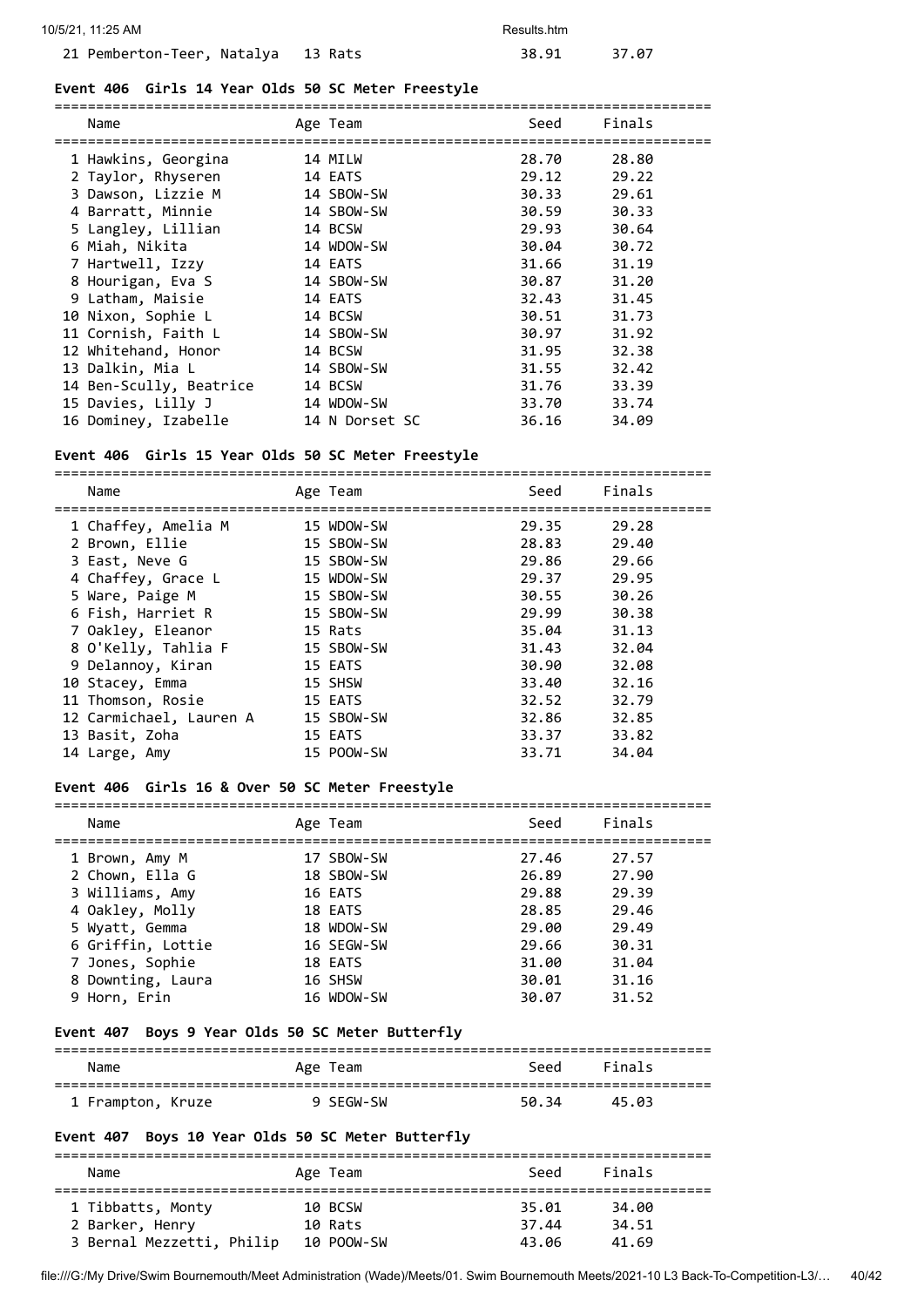| 4 Petrov, Daniel   | 10 SBOW-SW | 54.13   | 49.52 |
|--------------------|------------|---------|-------|
| 5 Hopkins, Jacob D | 10 POOW-SW | 52.66   | 53.85 |
| 6 O'Hara, Harrison | 10 POOW-SW | 58.48   | 56.43 |
| -- Wilson, Gethin  | 10 POOW-SW | 1:03.90 | DO.   |

#### **Event 407 Boys 11 Year Olds 50 SC Meter Butterfly**

| Name                 | Age Team   | Seed  | Finals |
|----------------------|------------|-------|--------|
| 1 McLaughlin, Lewis  | 11 SEGW-SW | 41.06 | 37.36  |
| 2 Perks, Lucas       | 11 Rats    | 38.12 | 37.37  |
| 3 Gilbert, Finlay    | 11 POOW-SW | 39.42 | 38.67  |
| 4 Young, George      | 11 BCSW    | 45.75 | 40.19  |
| 5 Deren, Adam        | 11 SBOW-SW | 39.35 | 40.88  |
| 6 Gonzalez, Mateo    | 11 BCSW    | 45.16 | 40.99  |
| 7 Eady, Mason        | 11 POOW-SW | 44.49 | 41.52  |
| 8 Defries, George    | 11 SEGW-SW | 50.71 | 42.13  |
| 9 Frampton, Kaden    | 11 SEGW-SW | 42.56 | 42.76  |
| 10 Ditchburn, Nathan | 11 POOW-SW | 41.54 | 42.89  |
| 11 Jenkins, Ollie W  | 11 SBOW-SW | 50.06 | 44.71  |
| 12 Grant, Charles    | 11 SEGW-SW | 49.66 | 51.96  |
| 13 Pittwood, Connor  | 11 POOW-SW | 48.58 | 52.55  |

#### **Event 407 Boys 12 Year Olds 50 SC Meter Butterfly**

=============================================================================== Name **Age Team** Age Team Seed Finals =============================================================================== 1 Dunnett, Elliott M 12 SBOW-SW 32.32 32.70 2 George, Freddie 12 N Dorset SC 34.57 34.35 3 Bernal Mezzetti, Christo 12 POOW-SW 38.76 36.47 4 McLaughlin, Alexander 12 SEGW-SW 39.06 37.96 5 Bayliss, Sully 12 POOW-SW 40.76 38.68 6 Ware, Elliot X 12 SBOW-SW 40.99 40.11 7 Green, Jacob S 12 SBOW-SW 45.33 42.37 8 Guo-Costi, Preston 12 SBOW-SW NT 44.22 9 McMaster, Joshua 12 POOW-SW 48.25 47.82 10 Smith, Elliot 12 POOW-SW 56.91 51.56 11 Crutchley, Callum D 12 SBOW-SW 56.06 53.12 12 Whiteley, Callum K 12 BCSW 56.74 54.93

#### **Event 407 Boys 13 Year Olds 50 SC Meter Butterfly**

| Name |                                                                                                                                                                                                                   | Seed                                                                                                                                                       | Finals |
|------|-------------------------------------------------------------------------------------------------------------------------------------------------------------------------------------------------------------------|------------------------------------------------------------------------------------------------------------------------------------------------------------|--------|
|      |                                                                                                                                                                                                                   | 32.00                                                                                                                                                      | 29.92  |
|      |                                                                                                                                                                                                                   | 31.16                                                                                                                                                      | 30.15  |
|      |                                                                                                                                                                                                                   | 33.52                                                                                                                                                      | 30.93  |
|      |                                                                                                                                                                                                                   | 33.63                                                                                                                                                      | 31.80  |
|      |                                                                                                                                                                                                                   | 36.25                                                                                                                                                      | 32.35  |
|      |                                                                                                                                                                                                                   | 33.90                                                                                                                                                      | 33.28  |
|      |                                                                                                                                                                                                                   | 36.10                                                                                                                                                      | 35.35  |
|      |                                                                                                                                                                                                                   | 35.44                                                                                                                                                      | 37.99  |
|      |                                                                                                                                                                                                                   | 45.00                                                                                                                                                      | 38.21  |
|      |                                                                                                                                                                                                                   | 40.44                                                                                                                                                      | 39.19  |
|      |                                                                                                                                                                                                                   | 46.16                                                                                                                                                      | 39.83  |
|      | 1 Rutherford, Oliver<br>2 Lock, Finley<br>3 Bell, Edward<br>4 Honor, George<br>5 Smith, Oscar B<br>6 Gunn, Jamie J<br>7 Sadler, Adam<br>8 Carey, Toby<br>9 Luhan, Tudor<br>10 Ware, Jacka J<br>11 Fenemore, Alfie | Age Team<br>13 EATS<br>13 SEGW-SW<br>13 SEGW-SW<br>13 SEGW-SW<br>13 WDOW-SW<br>13 WDOW-SW<br>13 EATS<br>13 N Dorset SC<br>13 EATS<br>13 SBOW-SW<br>13 EATS |        |

#### **Event 407 Boys 14 Year Olds 50 SC Meter Butterfly**

| Name                | Age Team   | Seed  | Finals |  |
|---------------------|------------|-------|--------|--|
| 1 Petrov, Gabriel B | 14 SBOW-SW | 30.55 | 30.31  |  |
| 2 Gillett, George   | 14 SFGW-SW | 30.66 | 30.34  |  |
| 3 Birch, Danny      | 14 EATS    | 34.53 | 33.46  |  |
| 4 Hopkins, Louis H  | 14 SBOW-SW | 36.32 | 33.86  |  |

#### **Event 407 Boys 16 & Over 50 SC Meter Butterfly**

#### =============================================================================== Age Team Seed Finals ===============================================================================